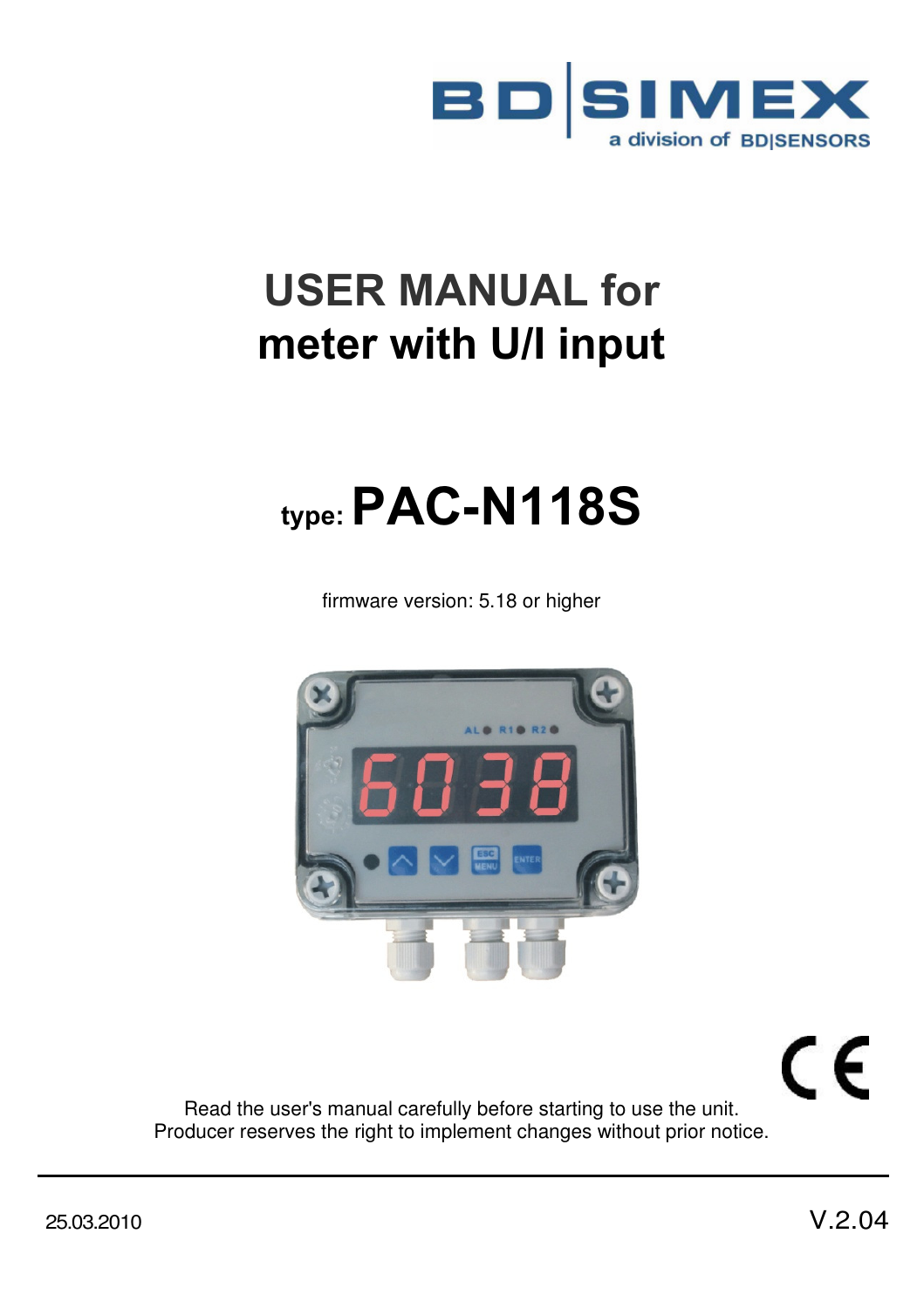## **Contents**

| 3. Technical Data [11, 2010] 6 (2012) 6 (2012) 6 (2013) 6 (2014) 7 (2014) 7 (2014) 7 (2014) 7 (2014) 7 (2014) |  |
|---------------------------------------------------------------------------------------------------------------|--|
|                                                                                                               |  |
|                                                                                                               |  |
|                                                                                                               |  |
|                                                                                                               |  |
|                                                                                                               |  |
|                                                                                                               |  |
|                                                                                                               |  |
|                                                                                                               |  |
| 6.2. Detection of the peak values <b>[19] page 12.2. Perfection</b> of the peak values                        |  |
|                                                                                                               |  |
|                                                                                                               |  |
|                                                                                                               |  |
|                                                                                                               |  |
|                                                                                                               |  |
|                                                                                                               |  |
|                                                                                                               |  |
|                                                                                                               |  |
|                                                                                                               |  |
|                                                                                                               |  |
|                                                                                                               |  |
|                                                                                                               |  |
|                                                                                                               |  |
|                                                                                                               |  |
|                                                                                                               |  |
|                                                                                                               |  |
|                                                                                                               |  |
|                                                                                                               |  |
|                                                                                                               |  |
|                                                                                                               |  |
|                                                                                                               |  |
|                                                                                                               |  |
|                                                                                                               |  |
| 10.1. Additional calculations (used conversion characteristic)  41                                            |  |
|                                                                                                               |  |
|                                                                                                               |  |
|                                                                                                               |  |
|                                                                                                               |  |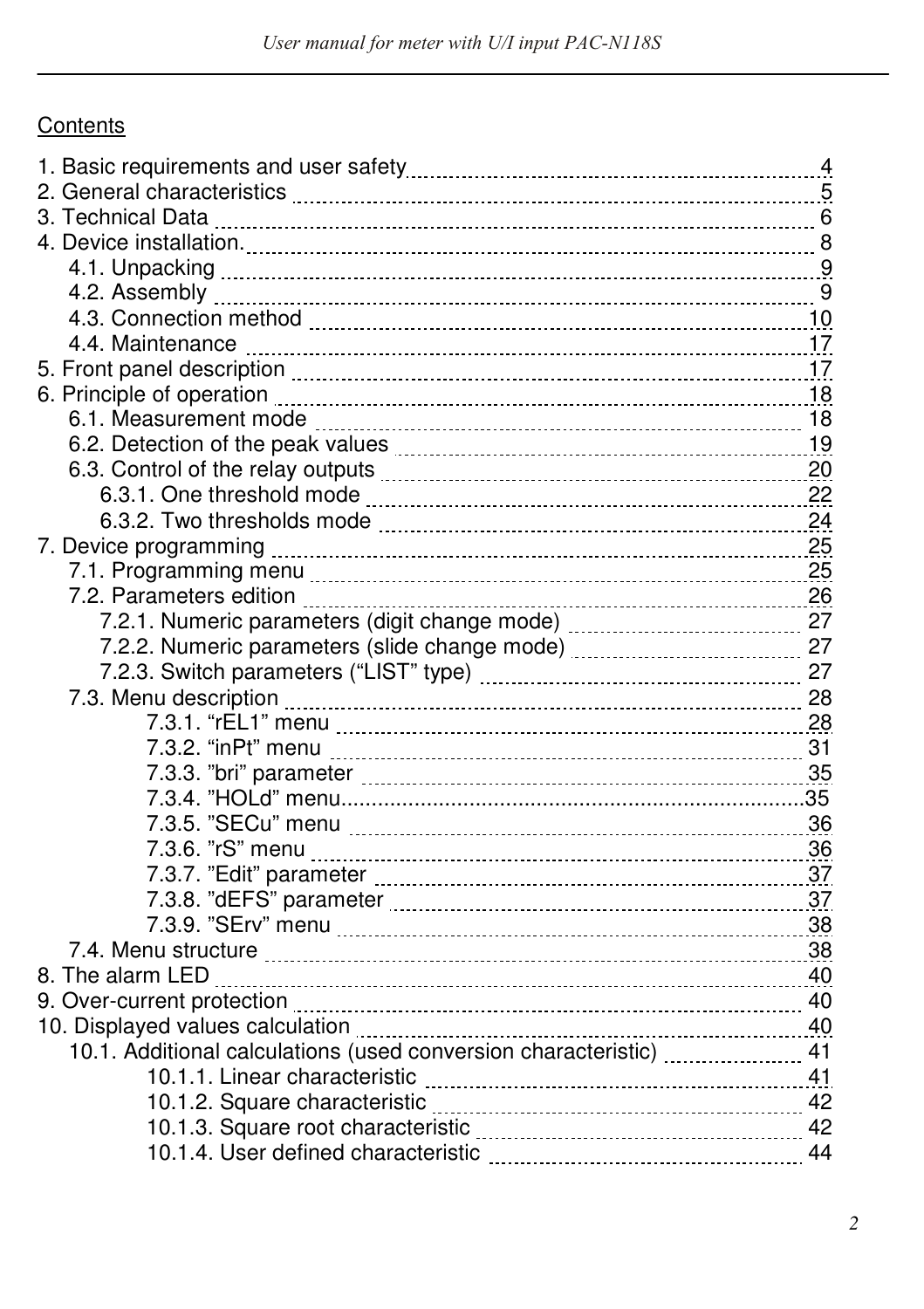|                                      | 44  |
|--------------------------------------|-----|
|                                      | 47  |
|                                      | 47  |
| 11.2. Transmission error description | 50  |
|                                      | -51 |
| 12. Default and user's settings list | 53  |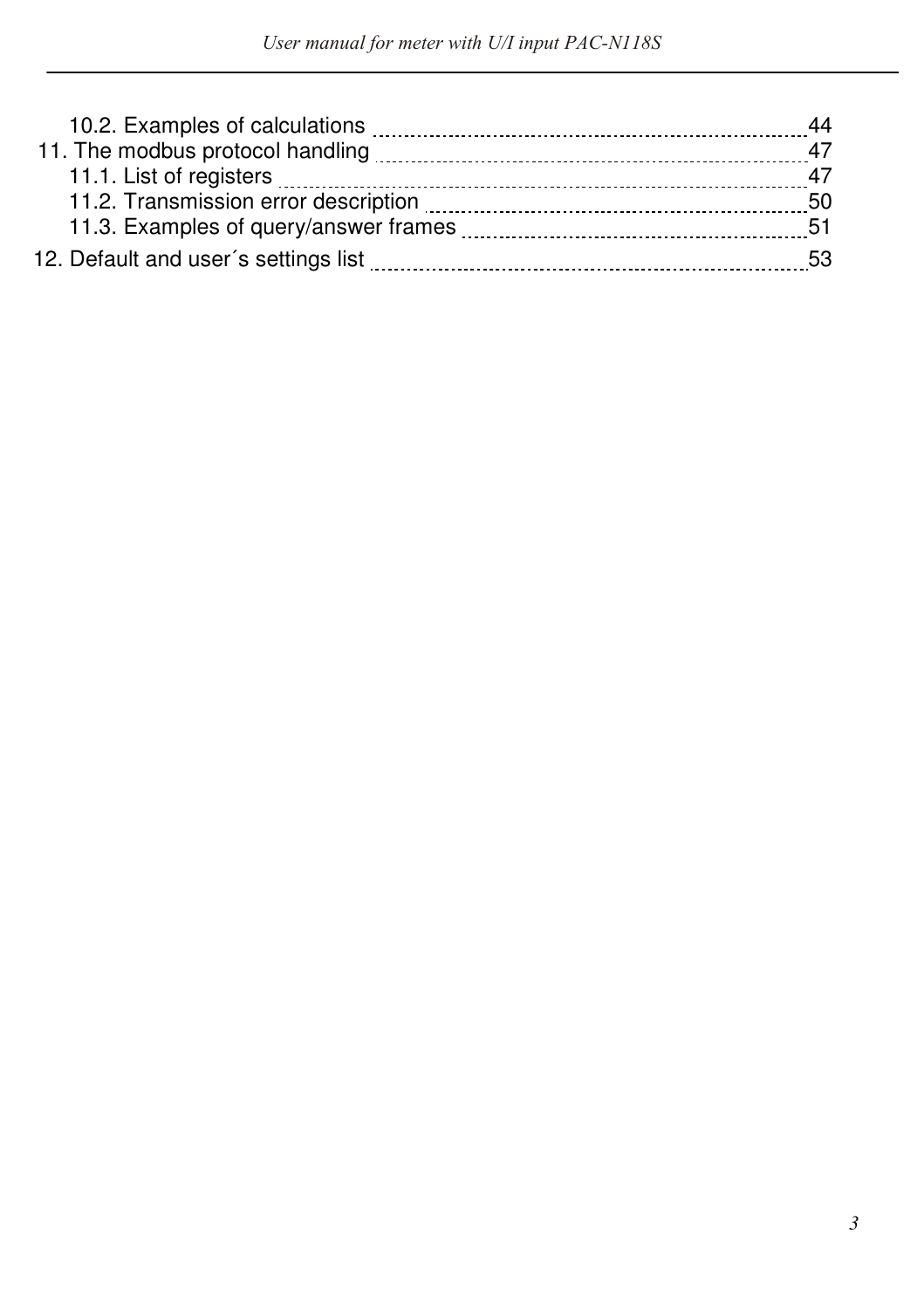Explanation of symbols used in the manual:



This symbol denotes especially important guidelines concerning the installation and operation of the device. Not complying with the guidelines denoted by this symbol may cause an accident, damage or equipment destruction.

IF THE DEVICE IS NOT USED ACCORDING TO THE MANUAL THE USER IS RESPONSIBLE FOR POSSIBLE DAMAGES.



This symbol denotes especially important characteristics of the unit. Read any information regarding this symbol carefully

# 1. Basic Requirements and user Safety



**The manufacturer is not responsible for any damages caused by inappropriate installation, not maintaining the proper technical condition and using the unit against its destination.** 

- Installation should be conducted by qualified personnel . During installation all available safety requirements should be considered. The fitter is responsible for executing the installation according to this manual, local safety and EMC regulations.
- The unit must be properly set-up, according to the application. Incorrect configuration can cause defective operation, which can lead to unit damage or an accident.
- **If in the case of a defect of unit operation there is a risk of a serious threat to the safety of people or property additional, independent systems and solutions to prevent such a threat must be used.**
- **The unit uses dangerous voltage that can cause a lethal accident. The unit must be switched off and disconnected from the power supply prior to starting installation of troubleshooting (in the case of malfunction).**
- Neighbouring and mating equipment must meet the requirements of appropriate standards and regulations concerning safety and be equipped with adequate anti-overvoltage and anti-interference filters.
- **Do not attempt to disassemble, repair or modify the unit yourself. The unit has no user serviceable parts. Units, in which a defect was stated must be disconnected and submitted for repairs at an authorized service centre.**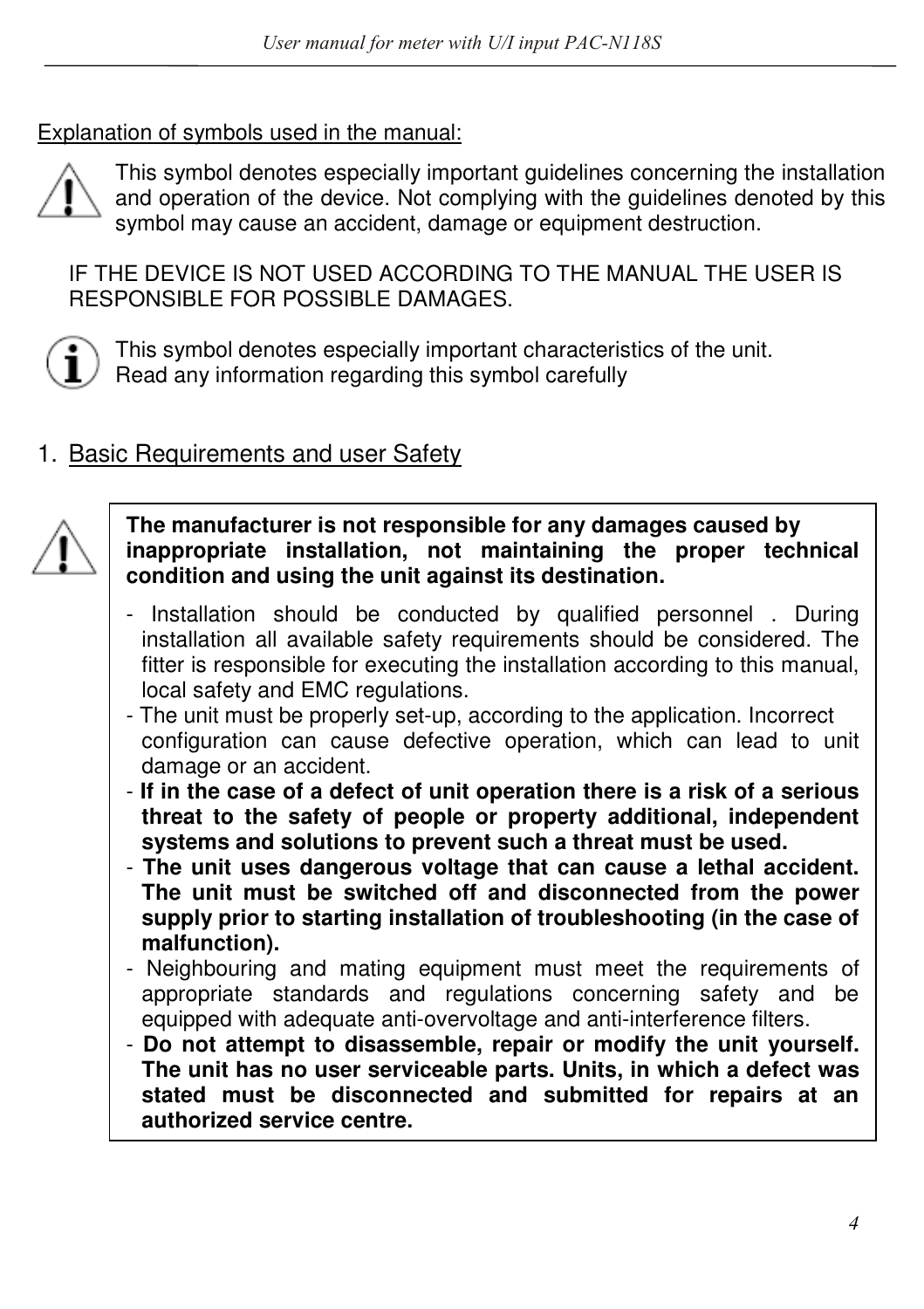

- Do not use the unit in areas threatened with excessive shocks, vibrations, dust, humidity, corrosive gasses and oils.
- Do not use the unit in explosion hazard areas. Do not use the unit in areas with significant temperature variations, exposed to condensation or icing.
- Do not use the unit in areas exposed to direct sunlight.
- Make sure that the ambient temperature (e.g. inside the control box) does not exceed the recommended values. In such cases forced cooling of the unit must be considered (e.g. by using a ventilator).



#### **The unit is designed for operation in an industrial environment and must not be used in a household environment or similar.**

# 2 General characteristics

The **PAC-N118S** meter is equipped with one current input 0-20 / 4-20mA and one voltage input 0-5 / 1-5 / 0-10  $\dot{\phantom{1}}$  2-10V. Current input has additionally overcurrent protection circuit, which protects standard resistor. The selection of active input is realised by software, and selected input can be changed at any time. Additionally the **PAC-N118S** allows user to select a conversion characteristic of several kinds: linear, square, square root, and user defined (max.20 points length). Result is showed on 4 digit LED display. Displayed values range can be selected by user, from -999 to 9999, plus decimal point.

The device can be equipped with two relay (or OC type) outputs. Device **PAC-N118S**  is equipped with PAC-N118S communication interface and sensor supply output. The meter can be ordered in three power supply versions.

The device has 4 buttons being used for main presets programming. To get high protection level, the keyboard is mounted under transparent cover. To allow user to changepresets without opening the cover, an IR sensor is mounted. Remote controller keyboard isequivalent to the device keyboard (Note, that remote controller is not a part of the **PAC-N118S** set – it is an additional equipment).

**PAC-N118S** can be used for controlling and regulation of processes need proportional and threshold control like: temperature processes (heating or cooling), valves controlling or other.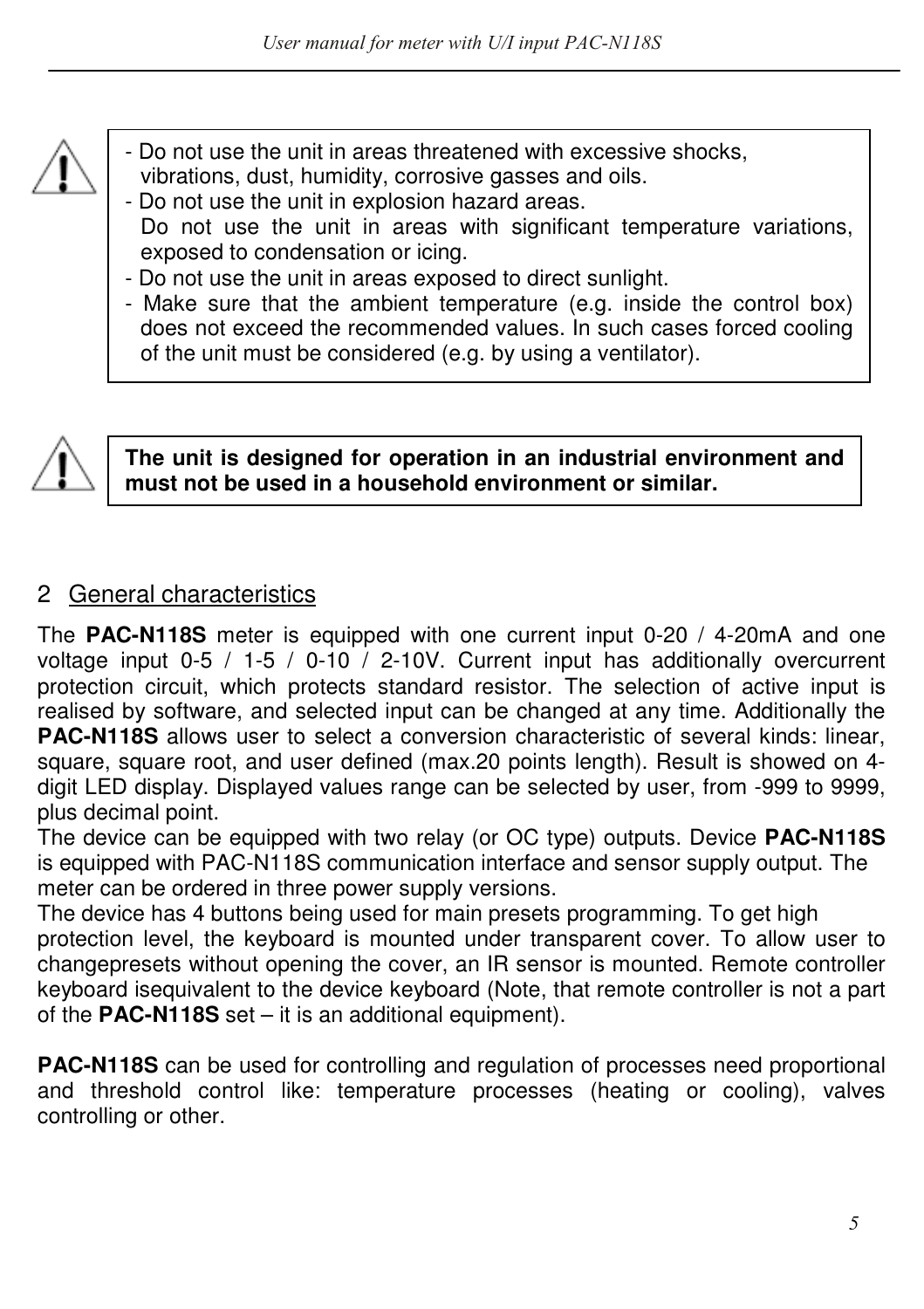| 3 | <b>Technical data</b> |  |
|---|-----------------------|--|
|   |                       |  |

| Power supply voltage<br>(depending on version)        | 230V AC ± 10%, 50 ÷ 60 Hz<br>or 110V AC ± 5%, 50 ÷ 60 Hz<br>or 24V DC $\pm$ 15%, (not separated)                                                                                                                                                                                                                                                                        |  |
|-------------------------------------------------------|-------------------------------------------------------------------------------------------------------------------------------------------------------------------------------------------------------------------------------------------------------------------------------------------------------------------------------------------------------------------------|--|
| External fuse (required)<br>Power consumption         | $T - type$ , max. 2 A<br>max. 2.6 VA @ 230V AC and @ 110V AC<br>max. 4.5 VA @ 24V DC                                                                                                                                                                                                                                                                                    |  |
| Current input                                         | 0÷20 mA, 4÷20 mA overload protected,<br>maximum input current about 40 mA                                                                                                                                                                                                                                                                                               |  |
| Current measurement accuracy                          | $\pm$ 0,1% @ 25 °C; $\pm$ one digit (for 0÷20 mA<br>range)                                                                                                                                                                                                                                                                                                              |  |
| Current input resistance                              | $<$ 65 W (typical 55 W)                                                                                                                                                                                                                                                                                                                                                 |  |
| Voltage input                                         | 0÷5 V, 1÷5 V, 0÷10 V, 2÷10 V                                                                                                                                                                                                                                                                                                                                            |  |
| Voltage measurement accuracy                          | $\pm$ 0,1% @ 25 °C; $\pm$ one digit (for 0÷10 V range)                                                                                                                                                                                                                                                                                                                  |  |
| Voltage input resistance                              | $> 50$ kW                                                                                                                                                                                                                                                                                                                                                               |  |
| Temperature stability                                 | 50 ppm / °C                                                                                                                                                                                                                                                                                                                                                             |  |
| Display range                                         | $-999 \div 9999$ , plus decimal point                                                                                                                                                                                                                                                                                                                                   |  |
| Accepted prolonged input overload                     | 20%                                                                                                                                                                                                                                                                                                                                                                     |  |
| Outputs                                               |                                                                                                                                                                                                                                                                                                                                                                         |  |
| relay:<br>or OC-type:<br>sensors power supply $U_0$ : | 0 or 2 NO, $1A/250V$ AC (cos j = 1)<br>0 or 2 30mA / 30VDC / 100mW<br>not stabilized, not separated from measuring<br>inputs,<br>in 230V AC and 110V AC version:<br>$UO = 24V DC \pm 3V / max.$ 25 mA;<br>in 24V DC version:<br>$UO = US / max. 100 mA, RO = 30 W,$<br>(where US - device power supply, RO -<br>internal<br>resistance for sensor power supply output); |  |
| Communication interface                               | RS 485, 8N1 and 8N2, Modbus RTU, not separated                                                                                                                                                                                                                                                                                                                          |  |
| <b>Baud</b> rate                                      | 1200 bit/s $\div$ 115200 bit/s                                                                                                                                                                                                                                                                                                                                          |  |
| Display<br>(depending on version)                     | LED, 4 digit, 20mm height, red or<br>LED, 4 digit, 20mm height, green                                                                                                                                                                                                                                                                                                   |  |
| Data memory                                           | non-volatile memory, EEPROM type                                                                                                                                                                                                                                                                                                                                        |  |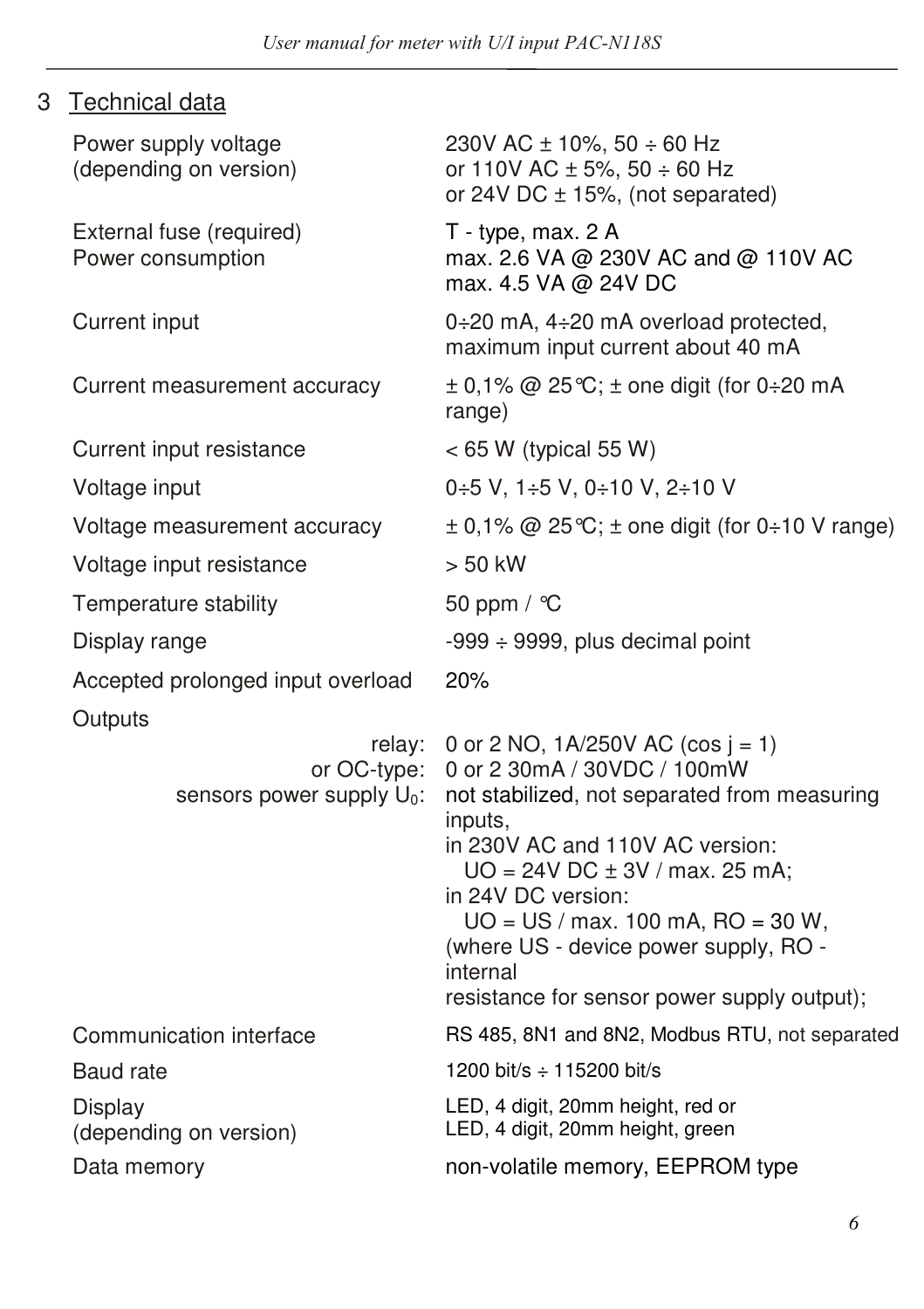| Protection level                                | P 65                                                                                                                                                                                                                                                                                                                |
|-------------------------------------------------|---------------------------------------------------------------------------------------------------------------------------------------------------------------------------------------------------------------------------------------------------------------------------------------------------------------------|
| Housing type                                    | wall mounted                                                                                                                                                                                                                                                                                                        |
| Housing material                                | ABS + fibreglass                                                                                                                                                                                                                                                                                                    |
| Housing dimensions                              |                                                                                                                                                                                                                                                                                                                     |
| Operating temperature<br>(depending on version) | without glands: $110 \times 80 \times 67$ mm<br>with glands: $110 \times 105 \times 67$ mm<br>0 °C to +50 °C<br>or -20 °C to +50 °C                                                                                                                                                                                 |
| Storage temperature<br>(depending on version)   | -10 °C to +70 °C<br>or -20 °C to +70 °C                                                                                                                                                                                                                                                                             |
| Humidity                                        | 5 to 90% no condensation                                                                                                                                                                                                                                                                                            |
| Altitude                                        | up to 2000 meters above sea level                                                                                                                                                                                                                                                                                   |
| Screws tightening max. torque                   | $0,5$ Nm                                                                                                                                                                                                                                                                                                            |
| Max. connection leads diameter                  | 2,5 mm <sup>2</sup>                                                                                                                                                                                                                                                                                                 |
| Safety requirements                             | according to: PN-EN 61010-1<br>installation category: II<br>pollution degree: 2<br>voltage in relation to ground: 300V AC<br>insulation resistance: > 20MW<br>insulation strength between power supply and<br>input/output terminal: 1min. @ 2300V<br>insulation strength between relays terminal:<br>1min. @ 1350V |
| EMC                                             | according to: PN-EN 61326-1                                                                                                                                                                                                                                                                                         |

**This is a class A unit. In housing or a similar area it can cause radio** 

**frequency interference. In such cases the user can be requested to use appropriate preventive measures.**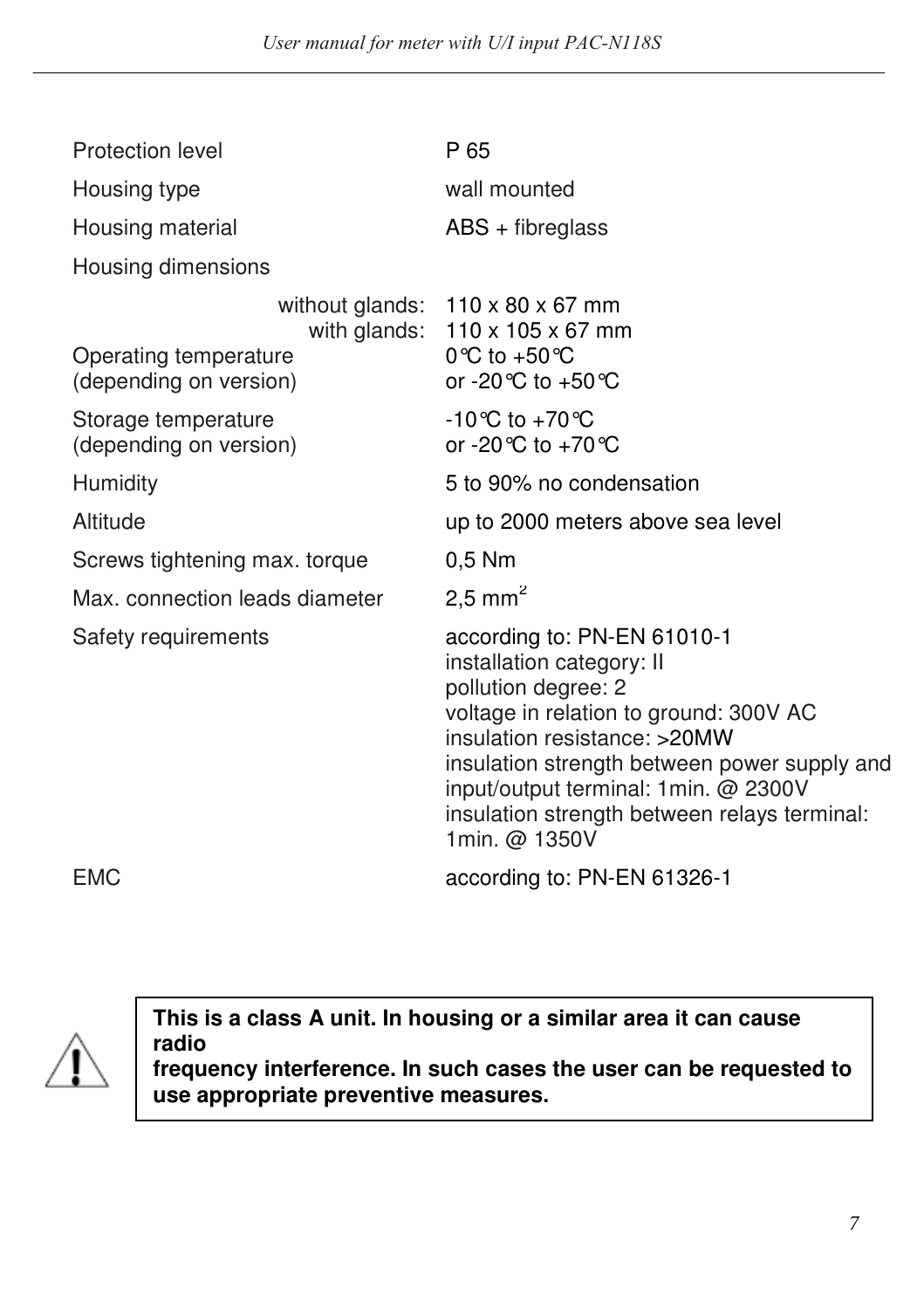## 4. Device installation

The unit has been designed and manufactured in a way assuring a high level of user safety and resistance to interference occurring in a typical industrial environment. In order to take full advantage of these characteristics installation of the unit must be conducted correctly and according to the local regulations.



Read the basic safety requirements on page 3 prior to starting the installation.

- Ensure that the power supply network voltage corresponds to the nominal voltage stated on the unit's identification label.
- The load must correspond to the requirements listed in the technical data.
- All installation works must be conducted with a disconnected power supply.
- Protecting the power supply clamps against unauthorized persons must be taken into consideration.

# 4.1. Unpacking

After removing the unit from the protective packaging, check for transportation damage. Any transportation damage must be immediately reported to the carrier. Also, write down the unit serial number on the housing and report the damage to the manufacturer.

Attached with the unit please find:

- user's manual,
- warranty,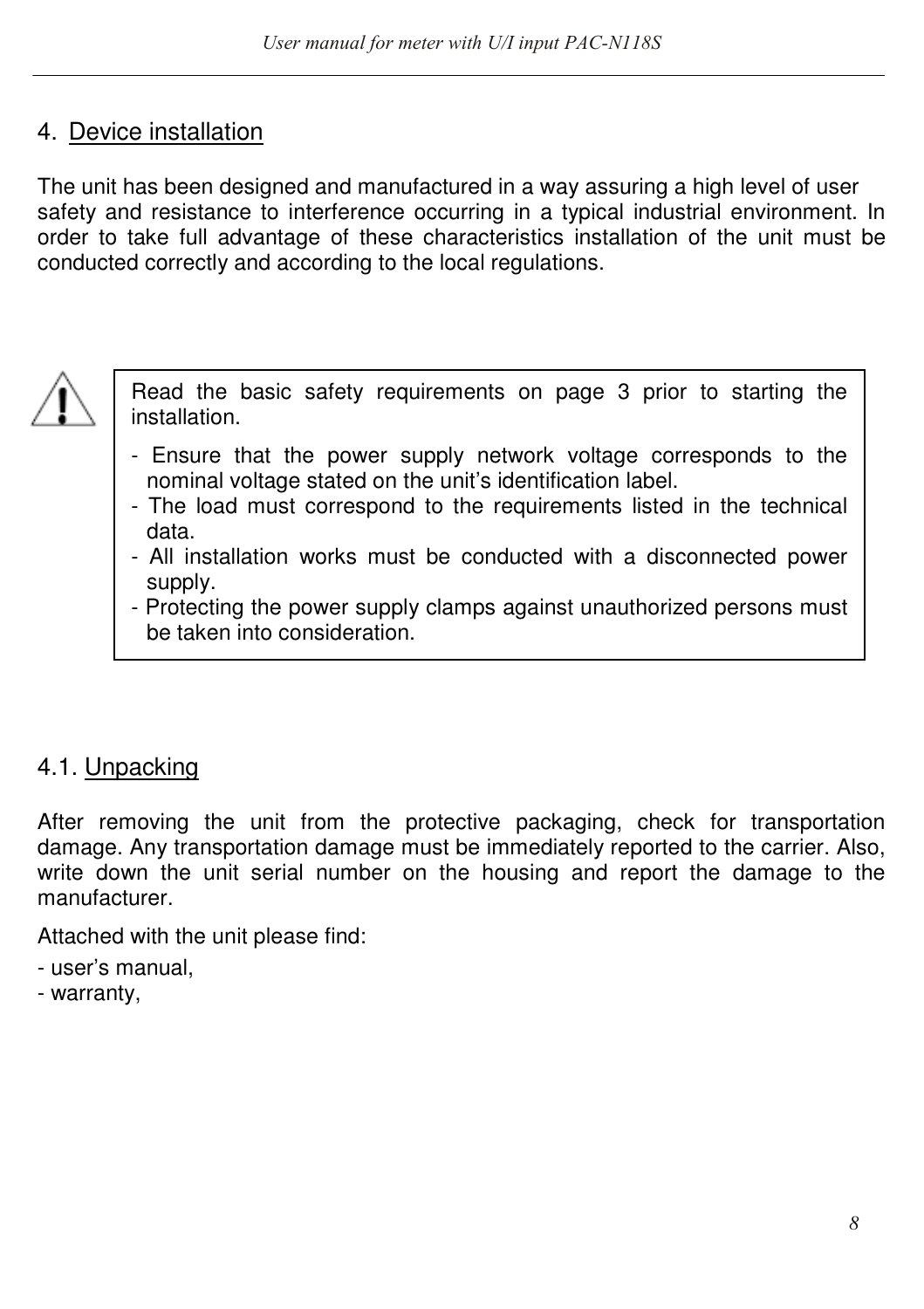## 4.2. Assembly



- Disconnect the power supply prior to starting assembly. - Check the correctness of the performed connections prior to switching the unit on.



To install device on the wall, a pinholes should be made. Figure 4.1 presents

dimensions of the device and distances between holes. The back side of the device has four mounting holes. This part of the case should be mounted to a wall by screws.



Figure 4.1. Device and assembly dimensions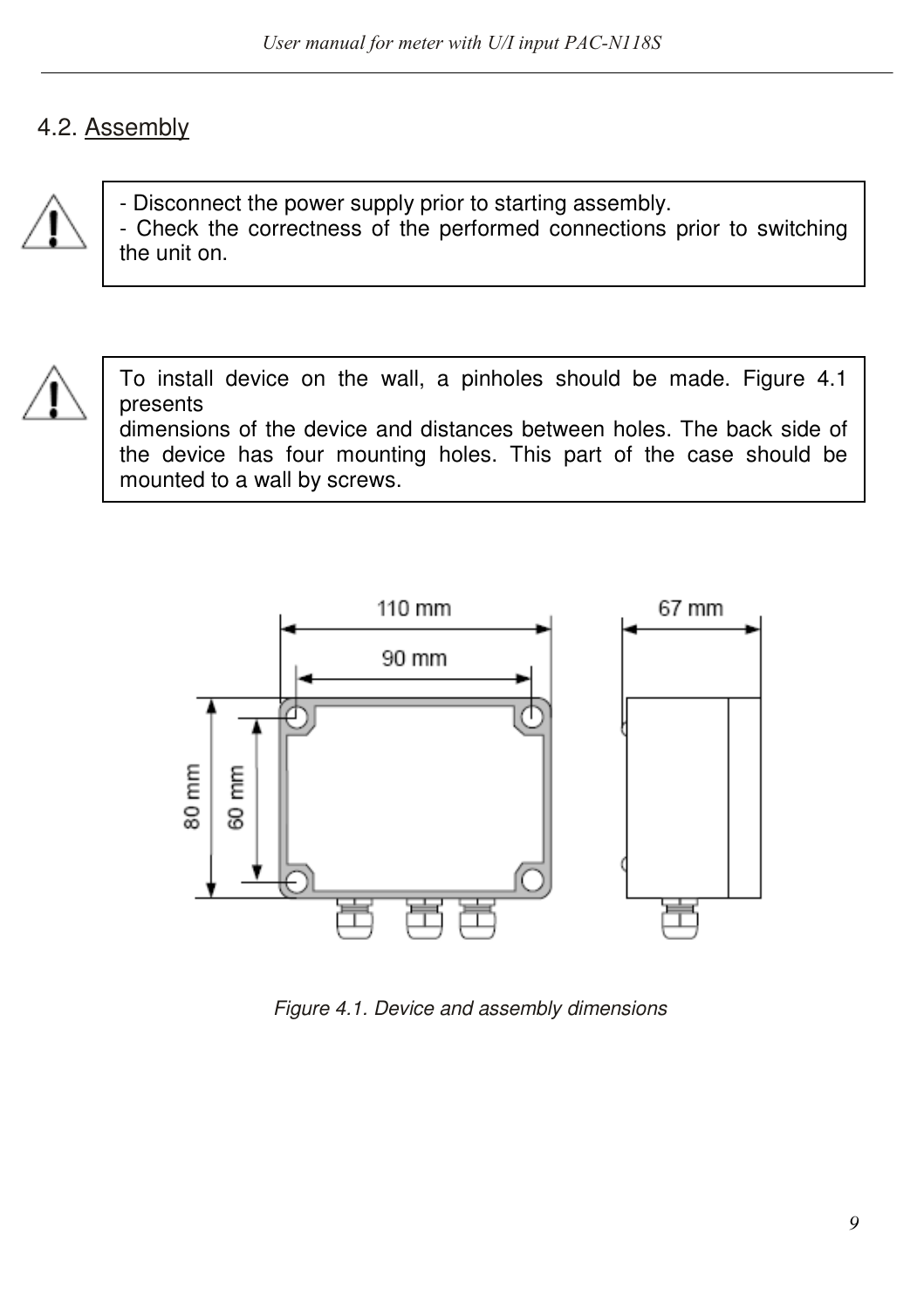## 4.3. Connection method

#### **Caution**



- Installation should be conducted by qualified personnel . During installation all available safety requirements should be considered. The fitter is responsible for executing the installation according to this manual, local safety and EMC regulations.
- The unit is not equipped with an internal fuse or power supply circuit breaker. Because of this an external time-delay cut-out fuse with minimal possible nominal current value must be used (recommended bipolar, max. 2A) and a power supply circuit-breaker located near the unit. In the case of using a monopolar fuse it must be mounted on the phase cable (L).
- The power supply network cable diameter must be selected in such a way that in the case of a short circuit of the cable from the side of the unit the cable shall be protected against destruction with an electrical installation fuse.
- Wiring must meet appropriate standards and local regulations and laws.
- In order to secure against accidental short circuit the connection cables must be terminated with appropriate insulated cable tips.
- Tighten the clamping screws. The recommended tightening torque is 0.5 Nm. Loose screws can cause fire or defective operation. Over tightening can lead to damaging the connections inside the units and breaking the thread.
- In the case of the unit being fitted with separable clamps they should be inserted into appropriate connectors in the unit, even if they are not used for any connections.
- **Unused clamps (marked as n.c.) must not be used for connecting any connecting cables (e.g. as bridges), because this can cause damage to the equipment or electric shock.**
- If the unit is equipped with housing, covers and sealing packing, protecting against water intrusion, pay special attention to their correct tightening or clamping. In the case of any doubt consider using additional preventive measures (covers, roofing, seals, etc.). Carelessly executed assembly can increase the risk of electric shock.
- After the installation is completed do not touch the unit's connections when it is switched on, because it carries the risk of electrical shock.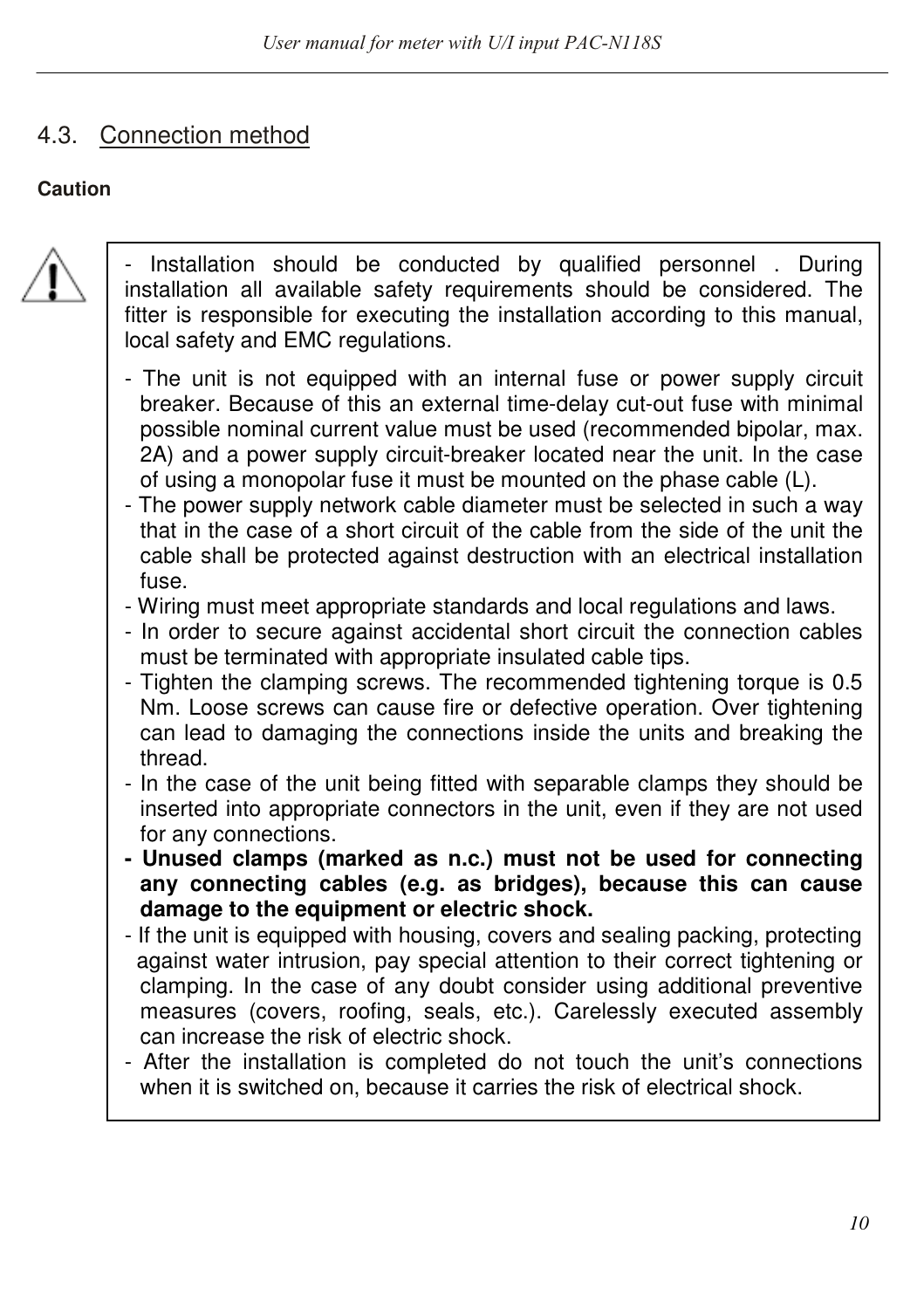**Due to possible significant interference in industrial installations appropriate measures assuring correct operation of the unit must be applied. To avoid the unit of improper indications keep recommendations listed below.** 

- Avoid common (parallel) leading of signal cables and transmission cables together with power supply cables and cables controlling induction loads (e.g. contactors). Such cables should cross at a right angle.
- Contactor coils and induction loads should be equipped with anti-interference protectionsystems, e.g. RC-type.
- Use of screened signal cables is recommended. Signal cable screens should be connected to the earthing only at one of the ends of the screened cable.
- In the case of magnetically induced interference the use of twisted couples of signal cables (so-called "spirals") is recommended. The spiral (best if shielded) must be used with RS-485 serial transmission connections.
- In the case of interference from the power supply side the use of appropriate antiinterference filters is recommended. Bear in mind that the connection between the filter and the unit should be as short as possible and the metal housing of the filter must be connected to the earthing with largest possible surface. The cables connected to the filter output must not run in parallel with cables with interference (e.g. circuits controlling relays or contactors).

Connection of the power supply, and the measurement and controlling signals should be made by screw connectors mounted inside the housing.



Figure 4.2. Mehtod of cable insulation replacing and cable terminals



# **All connections must be made while power supply is disconnected !**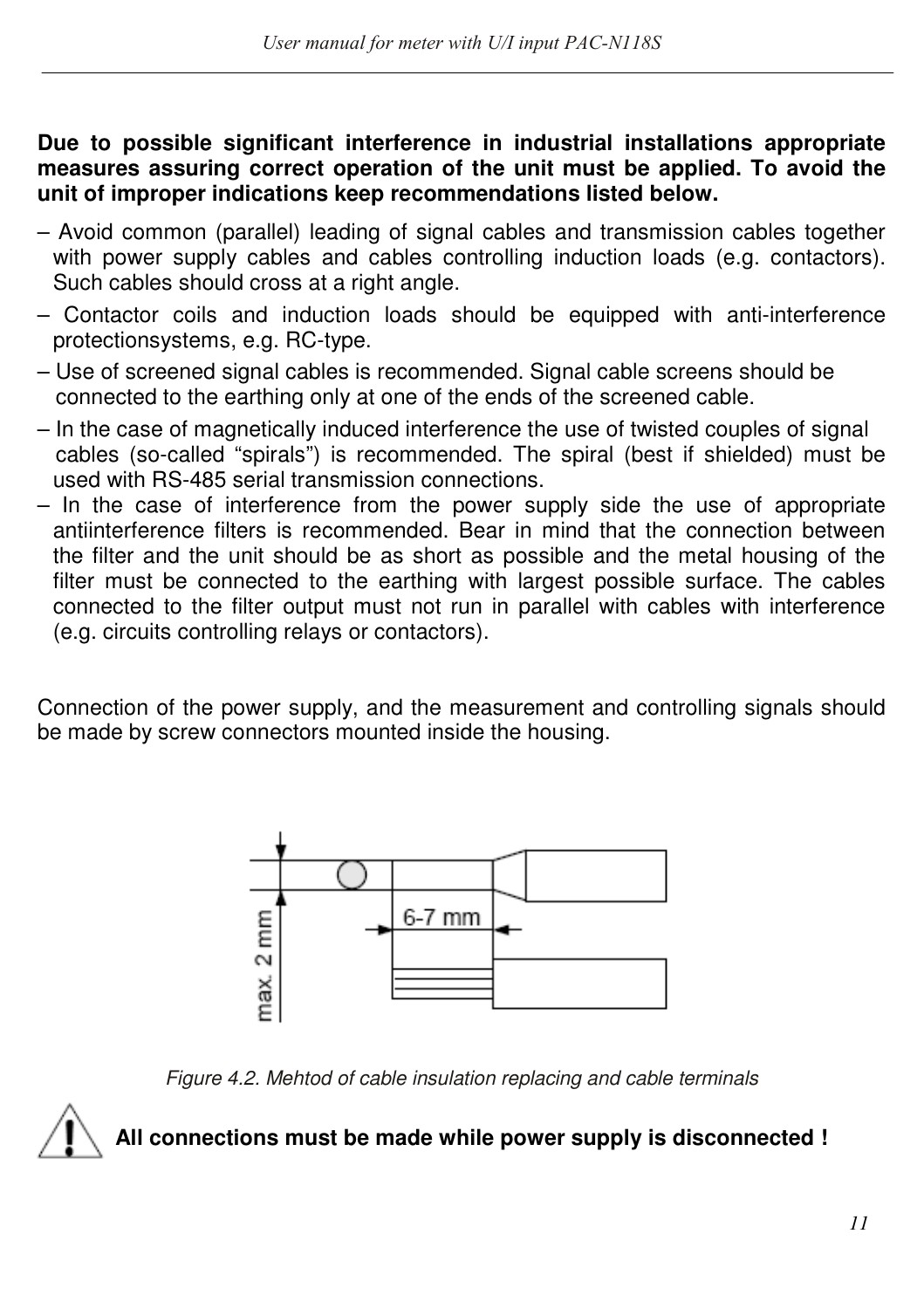

Figure 4.3. Terminals description (relay outputs)



Figure 4.4. Terminals description (OC- type outputs)



Figure 4.5. Connection of 2-wire current converters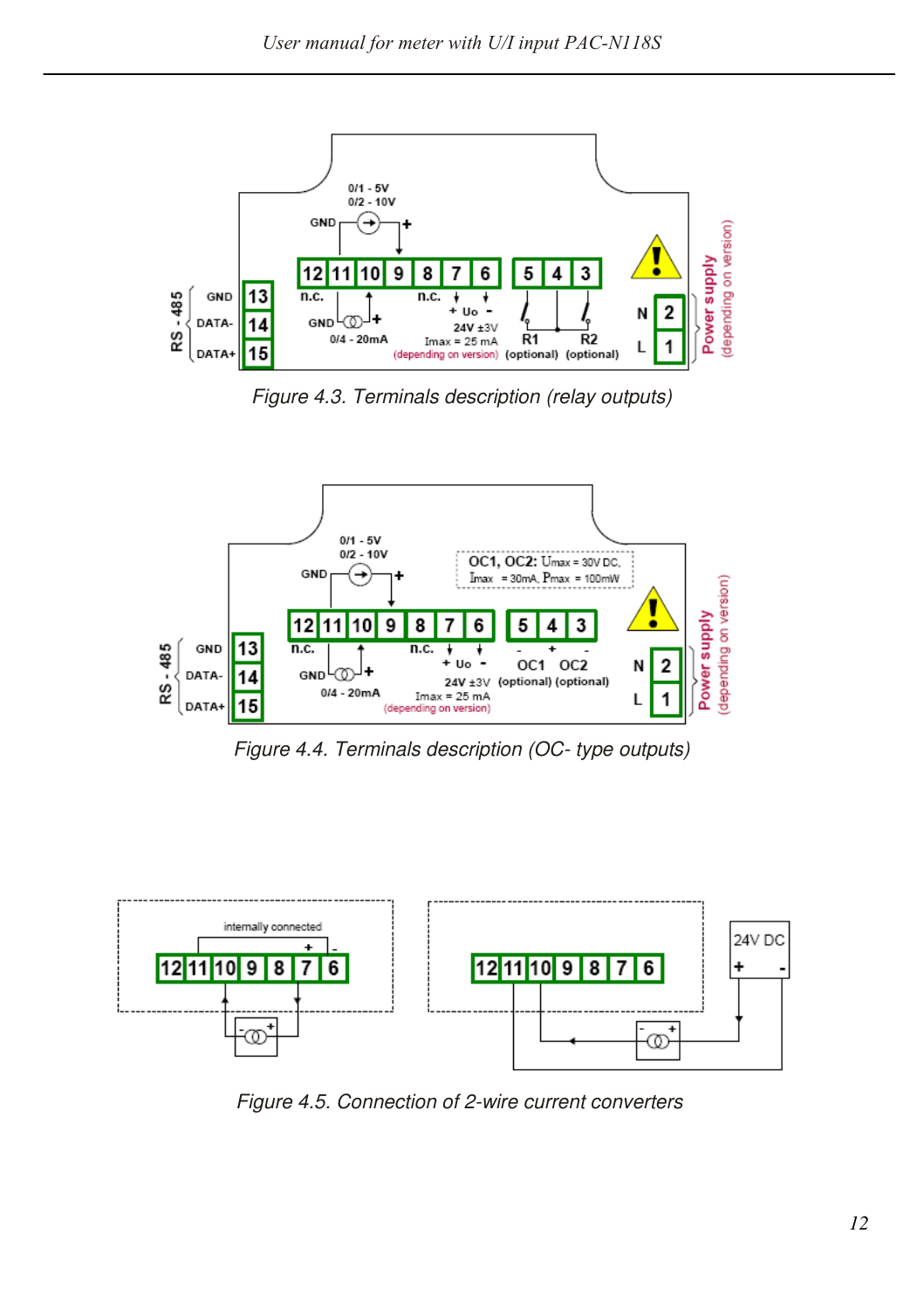

#### Figure 4.6. Connection of 3-wire current converters



Figure 4.7. Connection of voltage converters



Figure 4.8. Connection of power supply and relays



**Contacts of relay outputs are not equipped with spark suppressors. While use the relay outputs for switching of inductive loads (coils, contactors, power relays, electromagnets, motors etc.) it is required to use additional suppression circuit (typically capacitor 47nF/ min. 250VAC in series with 100R/5W resistor), connected in parallel to relay terminals or (better) directly on the load. In consequence of using the suppression circuit, the level of generated electromagnetic disturbances is lower, and the life of relay contacts rises.**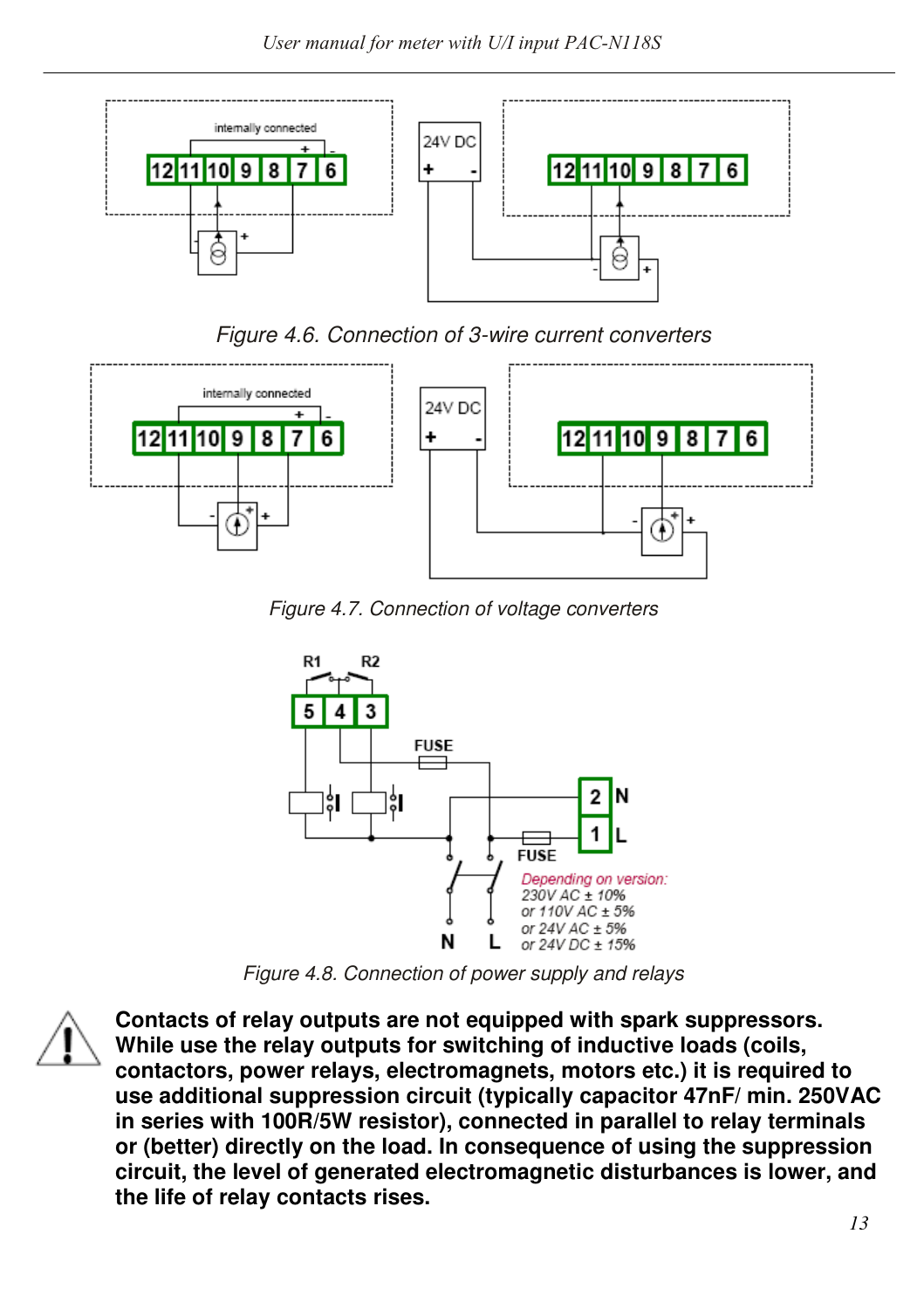

Figure 4.9. Examples of suppression circuit connection: a) to relay terminals; b) to the inductive load



Figure 4.10. Example of OC-type outputs connection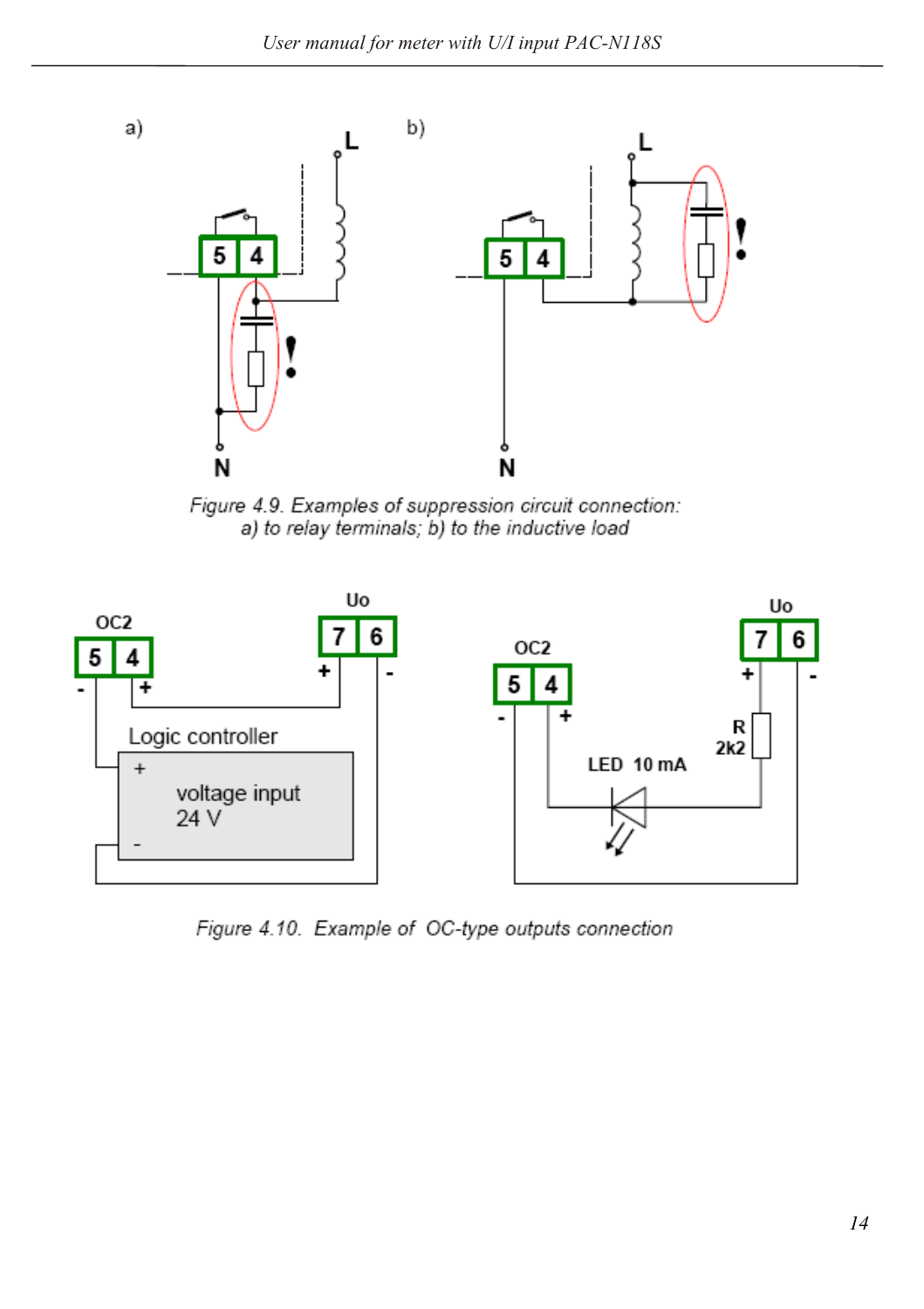b) connected internally 1110 10 q 8 1 Current source  $0 - 20$ mA or  $-20mA$ 

Figure 4.11. Connections of 2-wire sensor:

a) active, b) passive (needs additional supply)



a)

**PAC-N118S** meter has no galvanic separation between measurement input and RS-485 interface. If serial connection of multiple units is made or serial connection with other device, without galvanic separation of RS-485 interface, is made then RS-485 interface separators must to be used certainly (Figure 4.14, 4.15).

If RS-485 interfaces are isolated or not used then the separators are not necessary.



Figure 4.12. Serial connection of active 2-wire sensor with **PAC-N118S** unit and other current measurement device (e.g. PLC controller)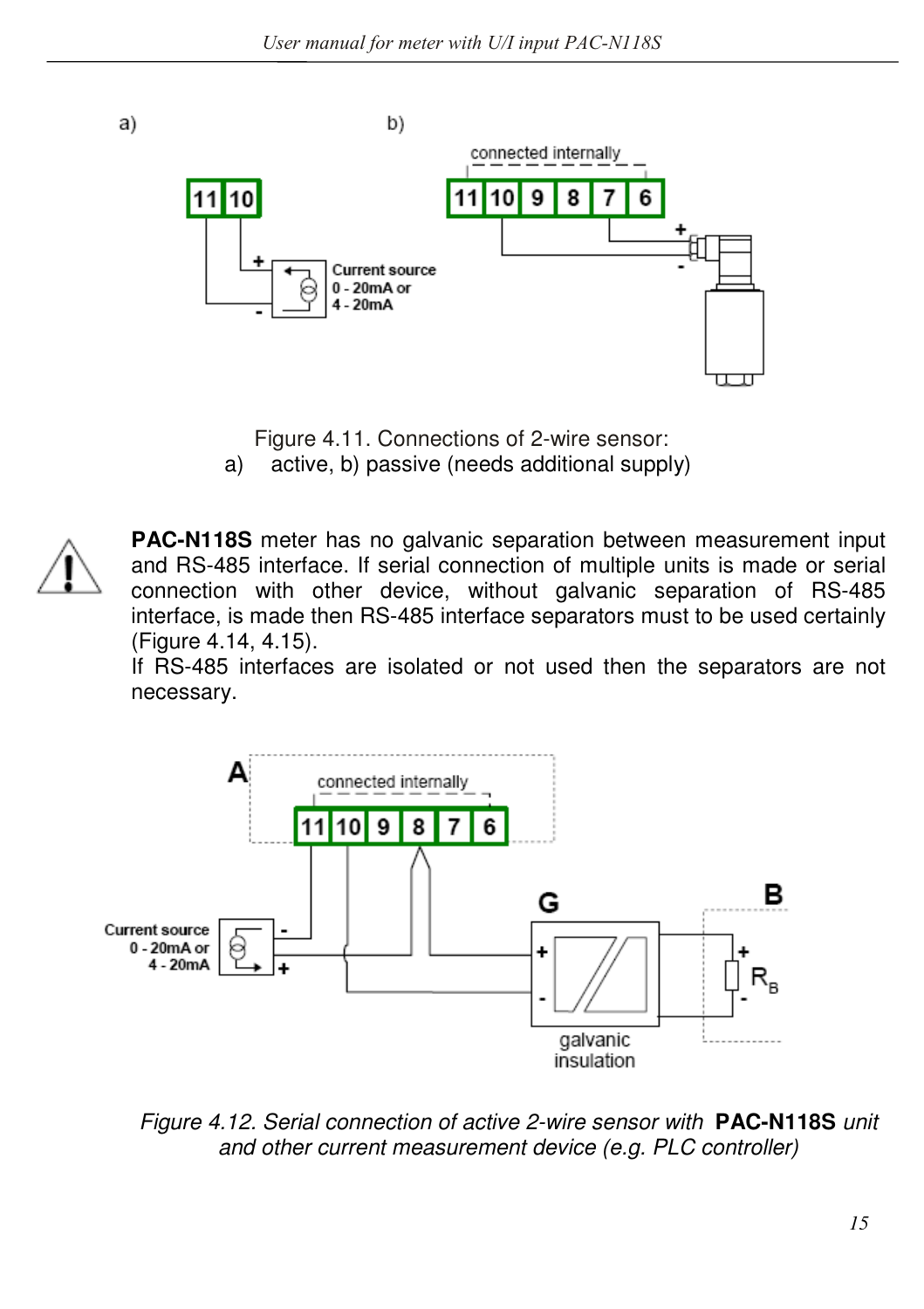

Figure 4.13. Serial connection of passive 2-wire sensor with **PAC-N118S** unit and other current measurement device (e.g. PLC controller).

If device **B** (Figure 4.14 , 4.15) is equipped with galvanic separated input or if different potentials between **A** and **B** devices signal grounds are allowed (e.g. if RS-485 interface is separated or unused), current loop can be closed without separator **G**.

# Calculation of maximal allowable resistance of separator´s input

Maximal resistance of the input (RG max.) and wires (RW max.) are calculated for circuit from Figure 4.15. Used symbols are described below.

| $U_{\rm s,min}$                    |                                                                  | - minimal sensor supply voltage (given in technical data of<br>sensor),                                                                                                            |
|------------------------------------|------------------------------------------------------------------|------------------------------------------------------------------------------------------------------------------------------------------------------------------------------------|
| $U_q$                              |                                                                  | - voltage drop on galvanic separator input (constant for 4-20 mA<br>range ofcurrent),                                                                                              |
| $I_{\text{max}}$<br>$U_0$<br>$R_0$ | $= 20$ mA<br>$= 24 V$<br>$= 30 \Omega$<br>$R_{INP.} = 50 \Omega$ | - maximal current of current loop,<br>- sensor supply output voltage of device A,<br>- sensor supply output resistance of device A,<br>- measurement input resistance of device A, |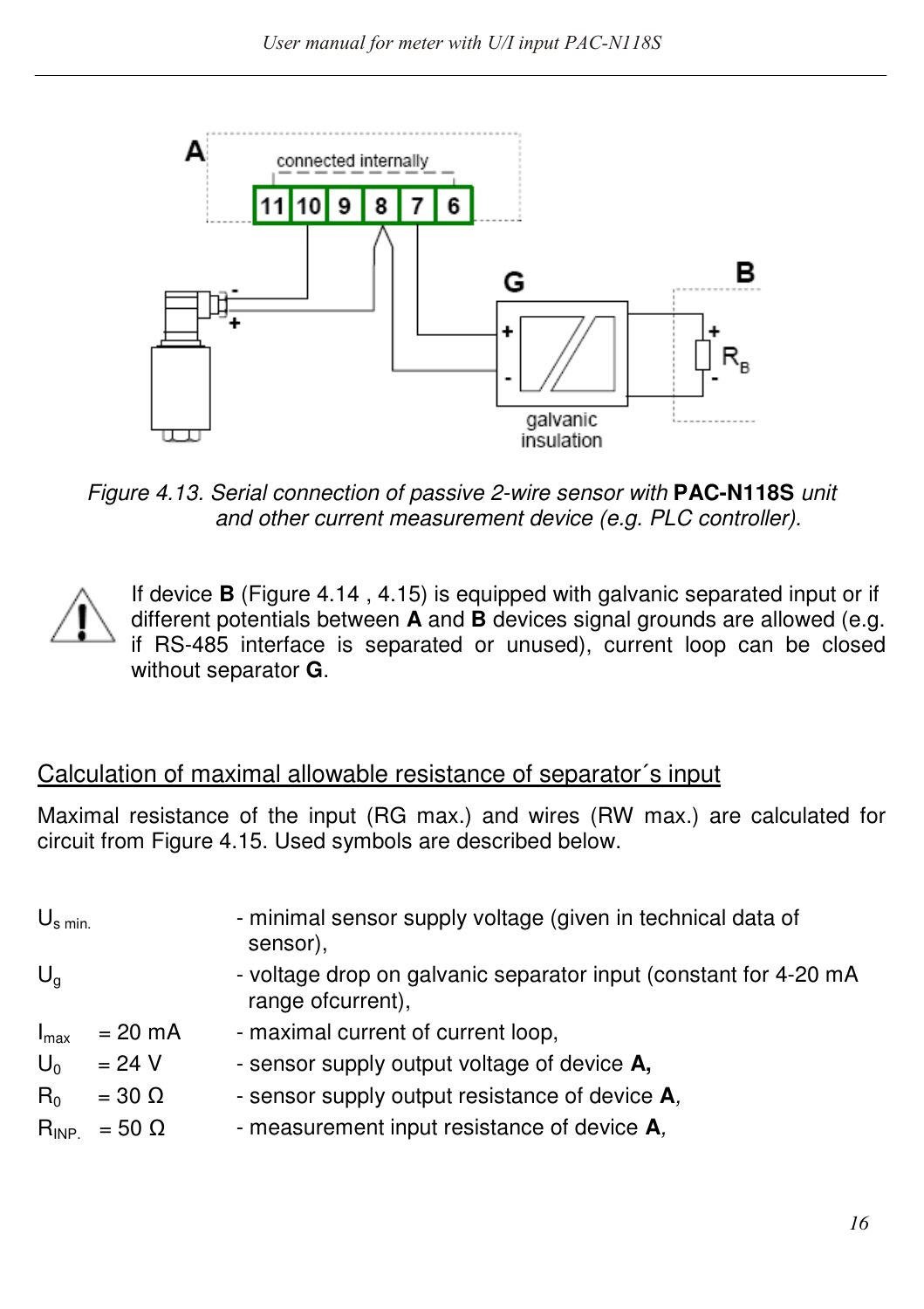$$
R_{Gmax} + R_{Wmax} = \frac{U_O - U_{Smin} - U_S}{I_{max}} - R_{DNP} - R_O
$$

Let US min.=12V and Ug=5V then:

$$
R_{Gmax} + R_{Wmax} = \frac{24 - 12 - 3.5}{0.02} - 50 - 30 = 270 \,\Omega
$$

If current loop is closed without the separator **G**, then sum of measurement input resistance (RB max.) of device **B** (Figure 4.15) and connections resistance (RW max.) should be not grater than result of given below formula:

$$
R_{Bmax} + R_{Wmax} = \frac{U_O - U_{Smin}}{I_{max}} - R_{DNP} - R_O
$$

For example if US min.=12V then:

$$
R_{Bmax} + R_{Wmax} = \frac{24 - 12}{0.02} - 50 - 30 = 520 \,\Omega
$$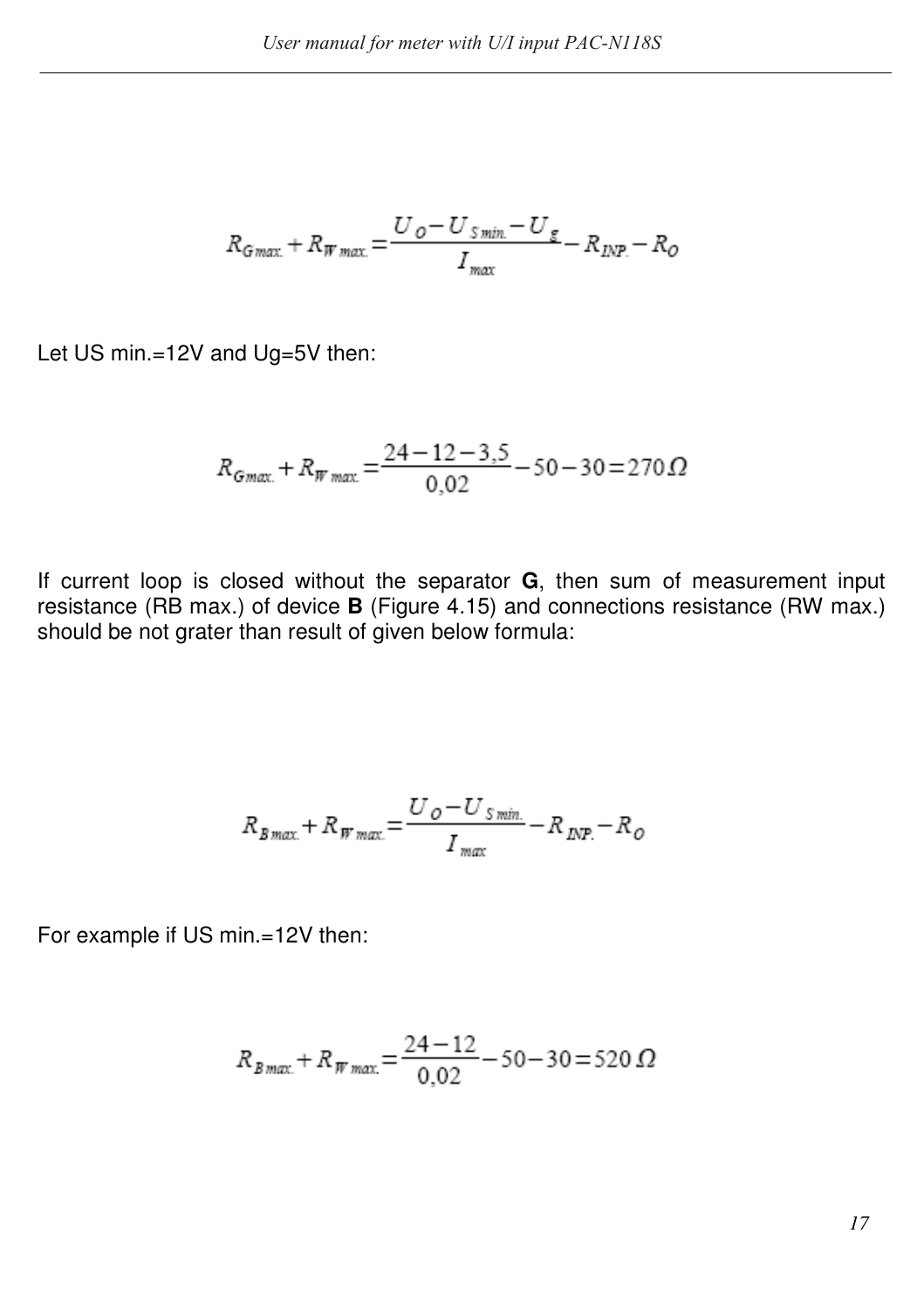## 4.4. Maintenance

The unit does not have any internal replaceable or adjustable components available to the user. Pay attention to the ambient temperature in the room where the unit is operating. Excessively high temperatures cause faster ageing of the internal components and shorten thefault-free time of unit operation.

In cases where the unit gets dirty do not clean with solvents. For cleaning use warm water with small amount of detergent or in the case of more significant contamination ethyl or isopropyl alcohol.



Using any other agents can cause permanent damage to the housing.



Product marked with this symbol should not be placed in municipal waste. Please check local regulations for disposal and electronic products.

## 5. Front panel description

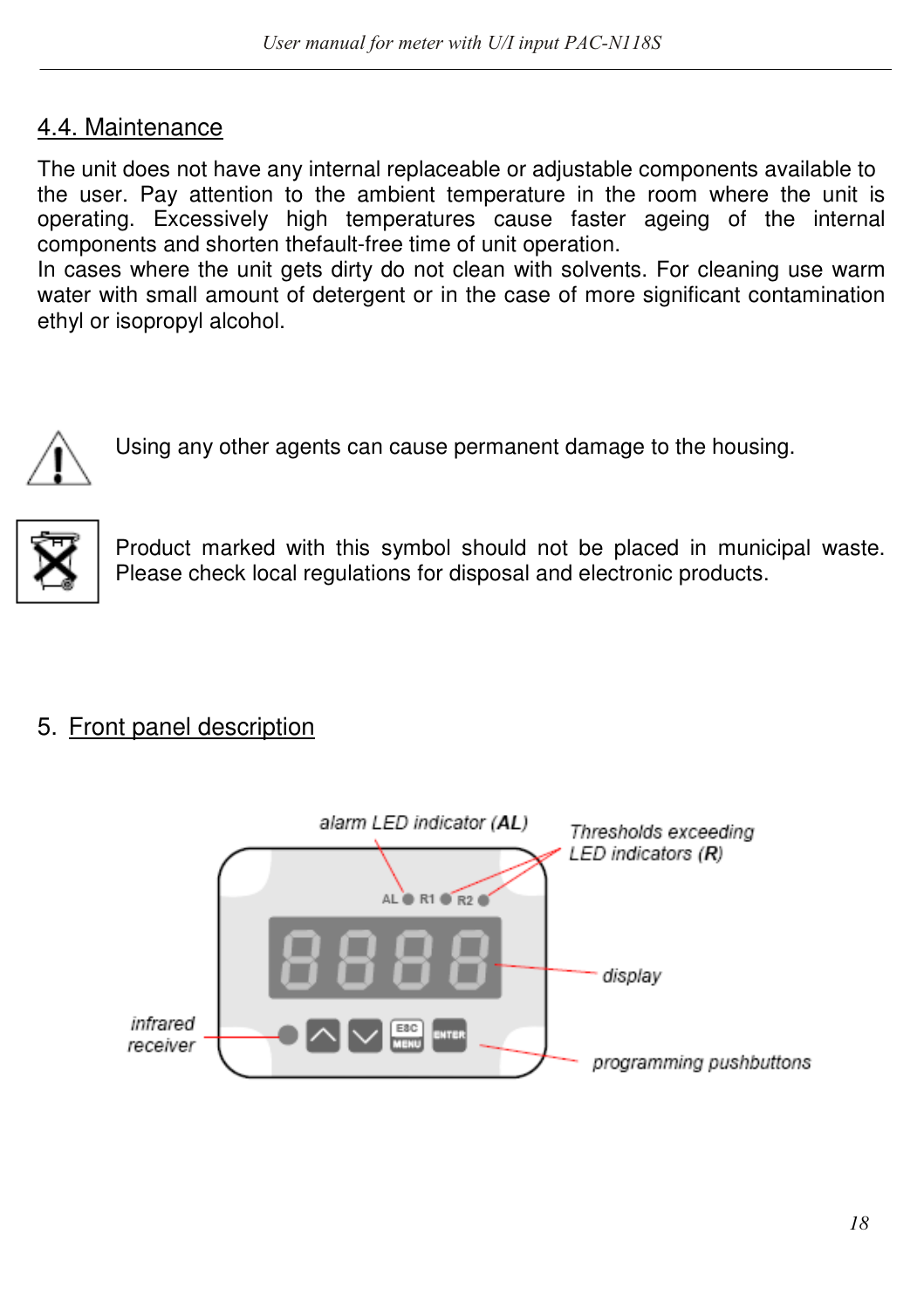# Symbols and functions of push-buttons:

| ESC<br><b>MENU</b> | Symbol used in the manual: [ESC/MENU]<br>Functions:<br>Enter to main menu (press and hold by at least 2 sec.)<br>Exit the current level and Enter to previous menu (or<br>$\bullet$<br>measure mode)<br>• Cancel the changes made in parameter being edited |
|--------------------|-------------------------------------------------------------------------------------------------------------------------------------------------------------------------------------------------------------------------------------------------------------|
| <b>ENTER</b>       | Symbol used in the manual: [ENTER]<br>Functions:<br>Start to edit the parameter<br>Enter to the sub-menu,<br>$\bullet$<br>Confirmation of changes made in parameter being edited<br>٠                                                                       |
|                    | Symbol used in the manual: [^] [v]<br>Functions:<br>Change of the present menu,<br>Modification of the parameter value,<br>$\bullet$<br>Change of the display mode.                                                                                         |

# 6. Principle of operation

After turning the power supply on, device ID and software version are showed on the display, next the controller goes to the measurement mode.

# 6.1. Measurement mode

In the measure mode, the measurement results, converted over selected characteristic, are displayed on the LED display. The measurement range equal to the nominal range is called: *nominal measurement range,* and the measurement range equal to the extended nominal range is called: *permissible measurement range*  (Figure 6.1, 6.2).



Figure 6.1. Definitions of measurement ranges in mode  $4 \div 20$ mA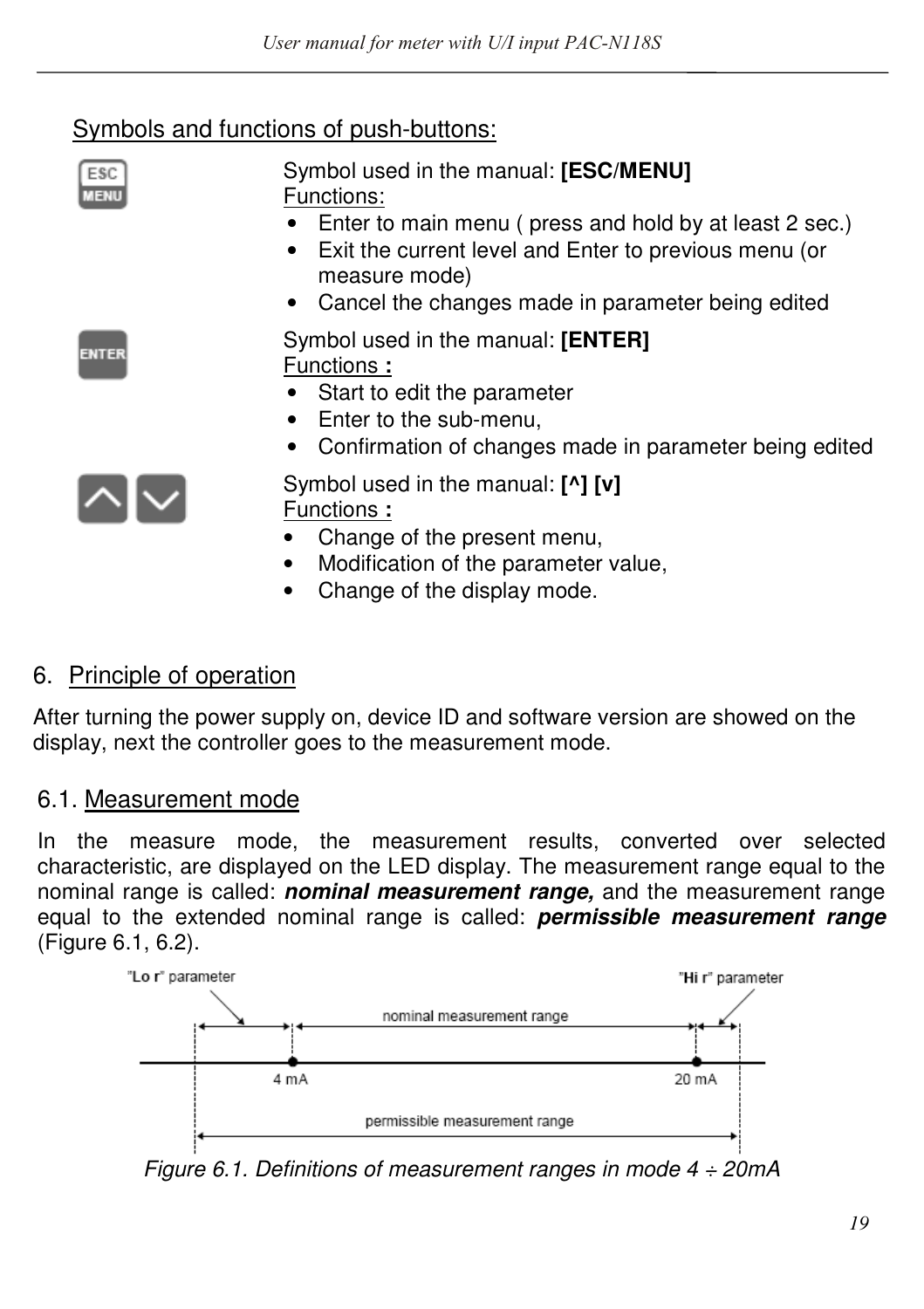If the result of measurement exceeds the *permissible measurement range*, warning **"-Hi-"** or **"-Lo-"** is displayed rather than input signal, depends on exceeded value (see description of **"Lo r"** i **"Hi r"** parameters, paragraph *"inPt" menu*).



Figure 3.2. Definitions of measurement ranges in mode  $0 \div 20$ mA

If the measurement value do not exceeds *permissible measurement range*  but displayed value exceeds range -999  $\div$  9999, the warning "-Ov-" is displayed rather than the calculated result.

In the measurement mode user can check main thresholds values. After pressing **[^]**  or **[v]** button, name of the threshold (e.g. **"rEL1"**) and his value will be displayed on the display in alternating mode. If **[^]** or **[v]** will be pressed in 5 sec again, the next threshold will be displayed, else the device comes back to the measurement mode. If a *free access* is enabled (see description of *"SECu" menu*), user can change the value of particular threshold pressing button **[ENTER]** (see: *parameters edition*).

Input type, range of displaying values, characteristic of conversion, decimal point position and measure filtering ratio, are user configurable parameters. All accessible parameters can be changed by entering the menu (see: *device programming*). Use the local keyboard or the remote controller to do it. (Note: all parameters can be remote changed via RS-485 interface).



Configuration of the device (via menu or RS 485 interface) **do not stops measures**.

## 6.2. Detection of the peak values

The **PAC-N118S** controller is equipped with peaks detection function. It can detect a peaks of the input signal and display their values. Presets connected with this function are placed in **"HOLd"** menu (see description of *"HOLd" menu*). The detection of the peak can be done if the measured signal raises and drops of value at least equal to parameter **"PEA"**. Detected peaks are displayed during the time defined by parameter **"timE"**. If a new peak will be detected while one is displayed, this new peak will be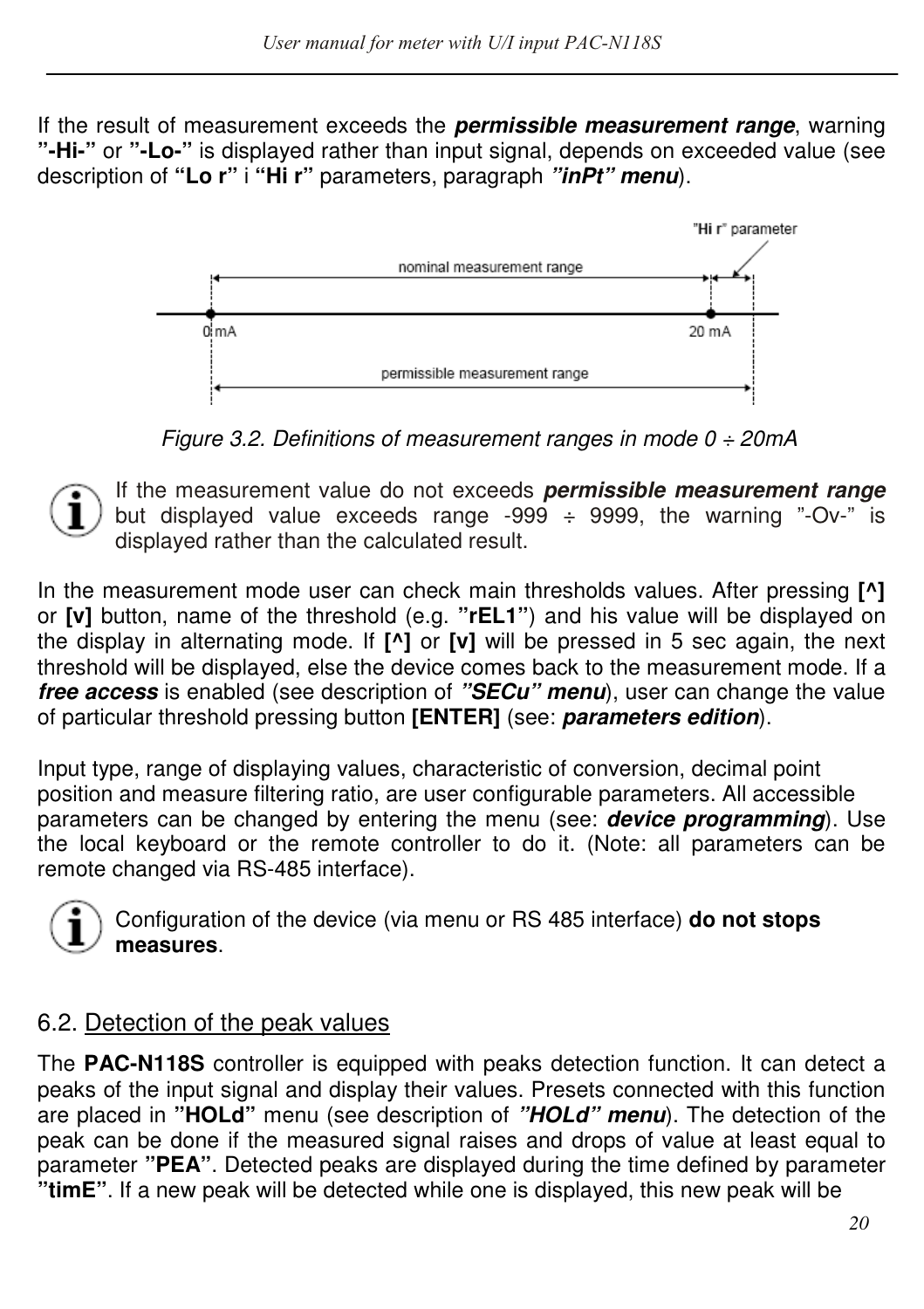displayed and display time counter will be cleared (Figure 6.3). If no peaks are detected while time **"timE"** elapses**,** device starts to show the current value of input signal again. If "**HdiS**"="**HOLD**" then setting parameter **"timE"**=**0.0** causes holding peak value until **[ESC]** button is pressed. If "**HdiS**"="**rEAL**" then value **"timE"**=**0.0**  means no holding. Displaying peak value is signalized by flashing most right decimal point.

The relays/LEDs can be controlled depend on the current value of input signal or the peak value (see *"HOLd" menu*).



Figure 6.3. Process of peaks detection

## 6.3. Control of the relay outputs

The control of the object (measured signal) is realized via relay outputs. Front panel LEDs named **"R**" indicates the state of particular relay output.



If device is not equipped with one or more relay outputs, menus refer to this relaysare available, but apply to LED indicators only. In such case LEDs indicatesexceeding of particular thresholds.

Modes of the control can be changed depend on the values of parameters **"SEtP"**, **"SEt2", "HYSt"**, **"modE"**, **"t on"**, **"toFF"**, **"unit"** and **"AL".** Depend on **"modE"**  parameter, relays can be not used or controlled over one or two thresholds values. If one threshold is used (Figure 6.4) the relay can be turned on (**"modE"** = **"on"**) or off (**"modE"** = **"oFF"**) when the input signal value is contained in *zone A.* If two thresholds are used (Figure 6.5) the relay will be turned on when value of input signal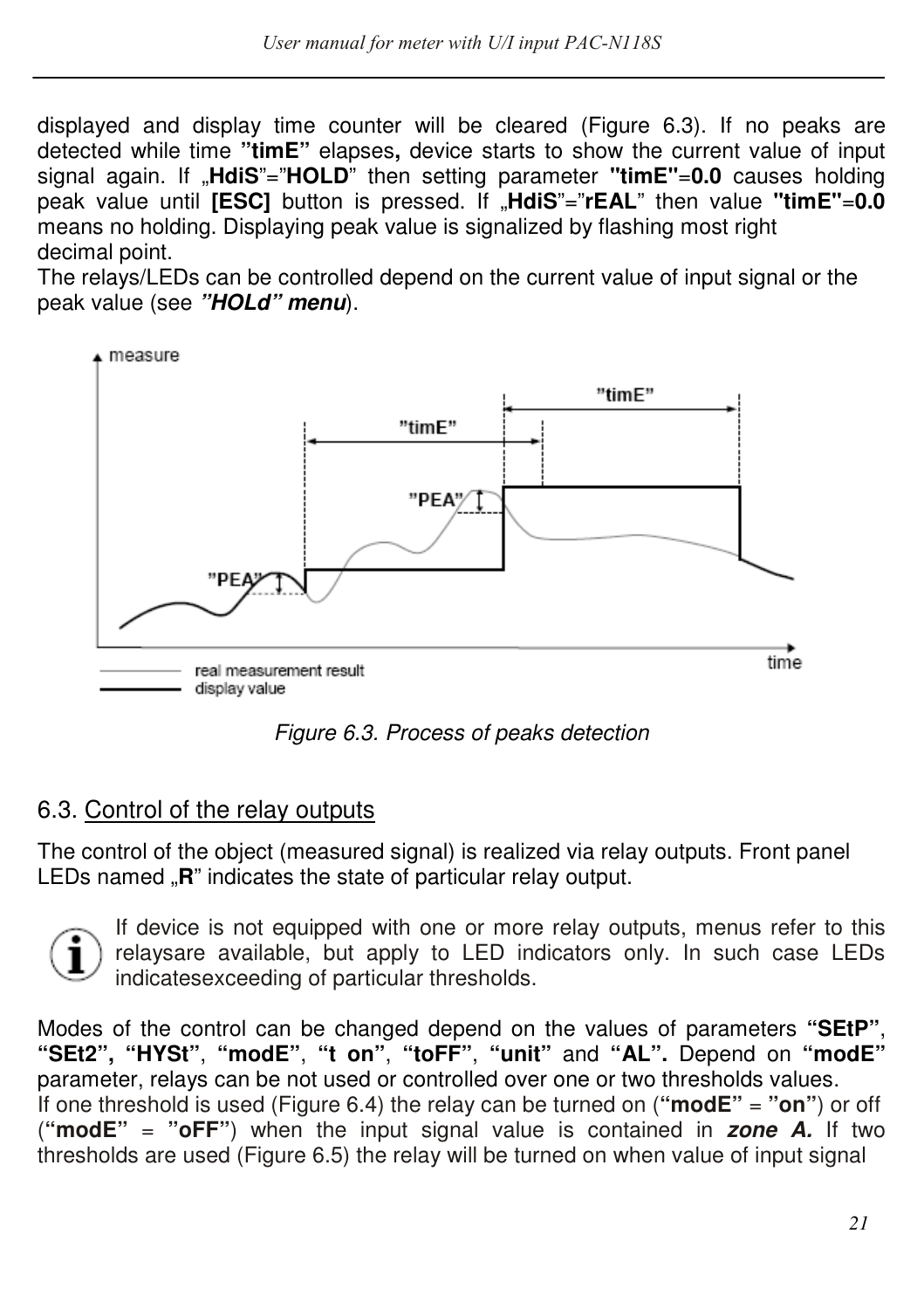is contained in **zone A** ("modE" = "in") or **zone B** ("modE" = "out") and turned off if the signal is contained in the second one.



Figure 6.4. One threshold control of the relay/LED outputs



Figure 6.5. Two threshold control of the relay/LED outputs

1

The relay outputs and LEDs (named **R**) can be controlled depend on both - the current value and the peak value (when peak detection is active) of the input signal.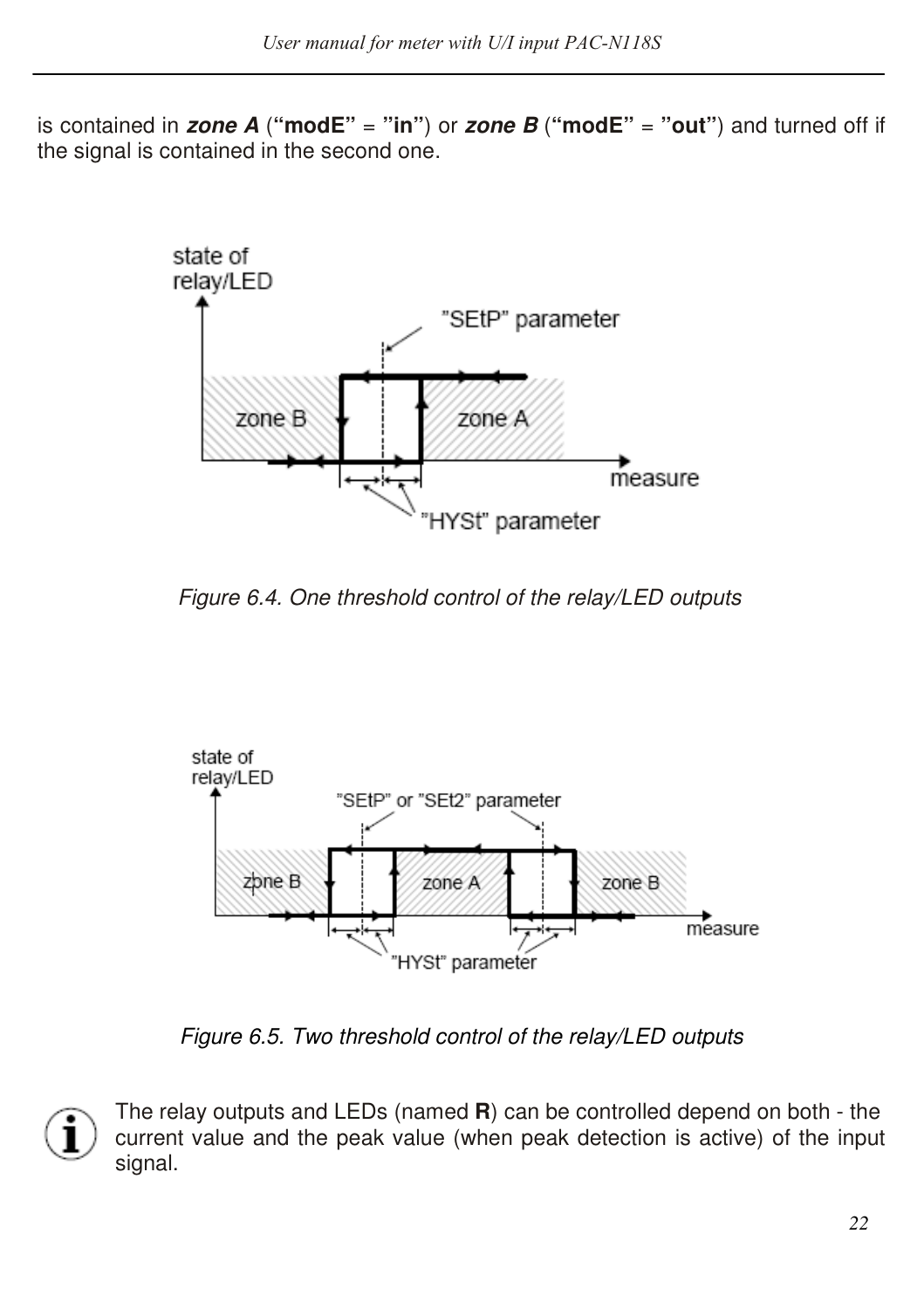## 6.3.1. One threshold mode

Figure 6.6 presents the principle of relay outputs operation for one threshold mode, and an example values of other parameters.



#### Description:

A, B, C, D points where measured signal exceeds border values (expected value ± allowed deviation)

 $B_{ON}$ ,  $B_{OFF}$ ,  $D_{ON}$ ,  $D_{OFF}$  relays state changes moments: (for "**t on**" > 0, "toFF" > 0)  $t_A$ ,  $t_B$ ,  $t_C$ ,  $t_O$ time periods while input signal is in zone A or zone B

Figure 6.6. Principle of LED/relay output operation for one threshold mode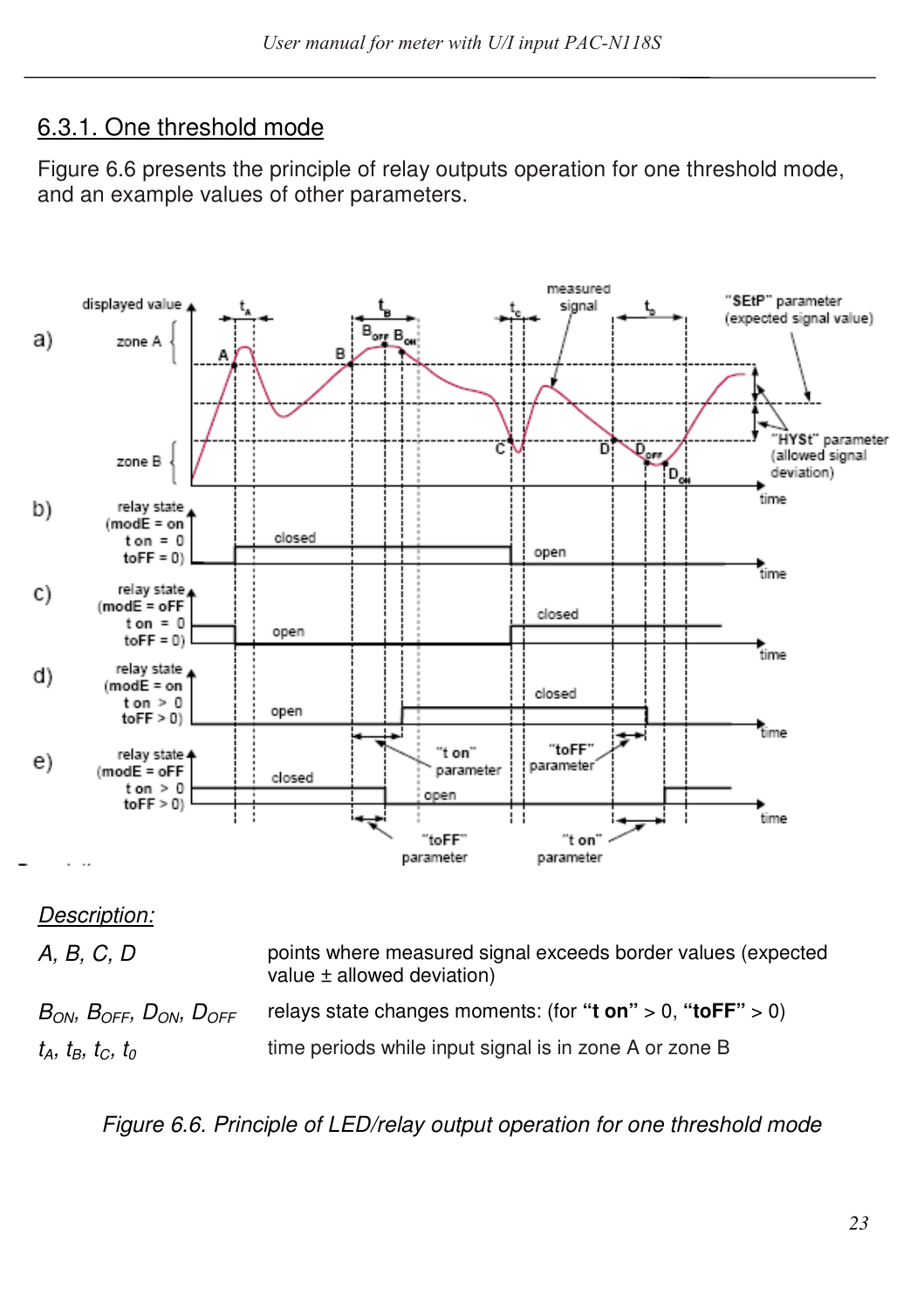Parameter **"SEtP"** sets a **threshold** of the relay, and parameter **"HYSt"** sets a **hysteresis** of the relay (Figure 6.6 a). The relay can change his state **only** when input value exceeds (over or under) *border value* and tA ,tB ,tC ,tD times (Figure 6.6) are bigger than the time defined by parameters **"t on"**, **"toFF"** and **"unit"**. *Border values*  means values equal *threshold*+*hysteresis* and *threshold*-*hysteresis* respectively. If **"t on"** and **"toFF"** parameters are set to "0", then the relay state will be changed **as soon** as input value exceeds any of the *border values* (see points A and C, Figure 6.6 a, b, c).

If values of **"t on"** or/and **"toFF"** are positive, then relay state will be turned on if the input value exceeds the *border values* and stay bigger (or lower) during at least **"t on"** (see points BON, DON, Figure 6.6 a, d, e). Similarly, the relay will be turned off if time **"toFF"** elapse since the input signal value exceeds any of the *border values*  (see points BOFF, DOFF, Figure 6.6 a, d, e).

If tA ,tB ,tC or tD (when input signal stay in *zone A* or *zone B*) are lower than parameters "t on" or "toFF", the relay will not change his state (see points A and C, Figure 6.6 a, d, e).

The state of relay output while the input value exceeds the *border values* (points A, B, C, D) is described by parameter **"modE".** The relay can be turned on (**"modE"** = **"on"**), or turned off (**"modE"** = **"oFF"**) when input signal value is contained in *zone A*  (Figure 6.6 a).

The parameter **"AL"** allow user to set the relay output behaviour in critical situations (e. g. Input values exceeds *permissible measurement range*)*.* User can select that the relays will be turned on, turned off,or not changed in critical situations.

All parameters connected with relay outputs are described in paragraph *"rEL1" menu*.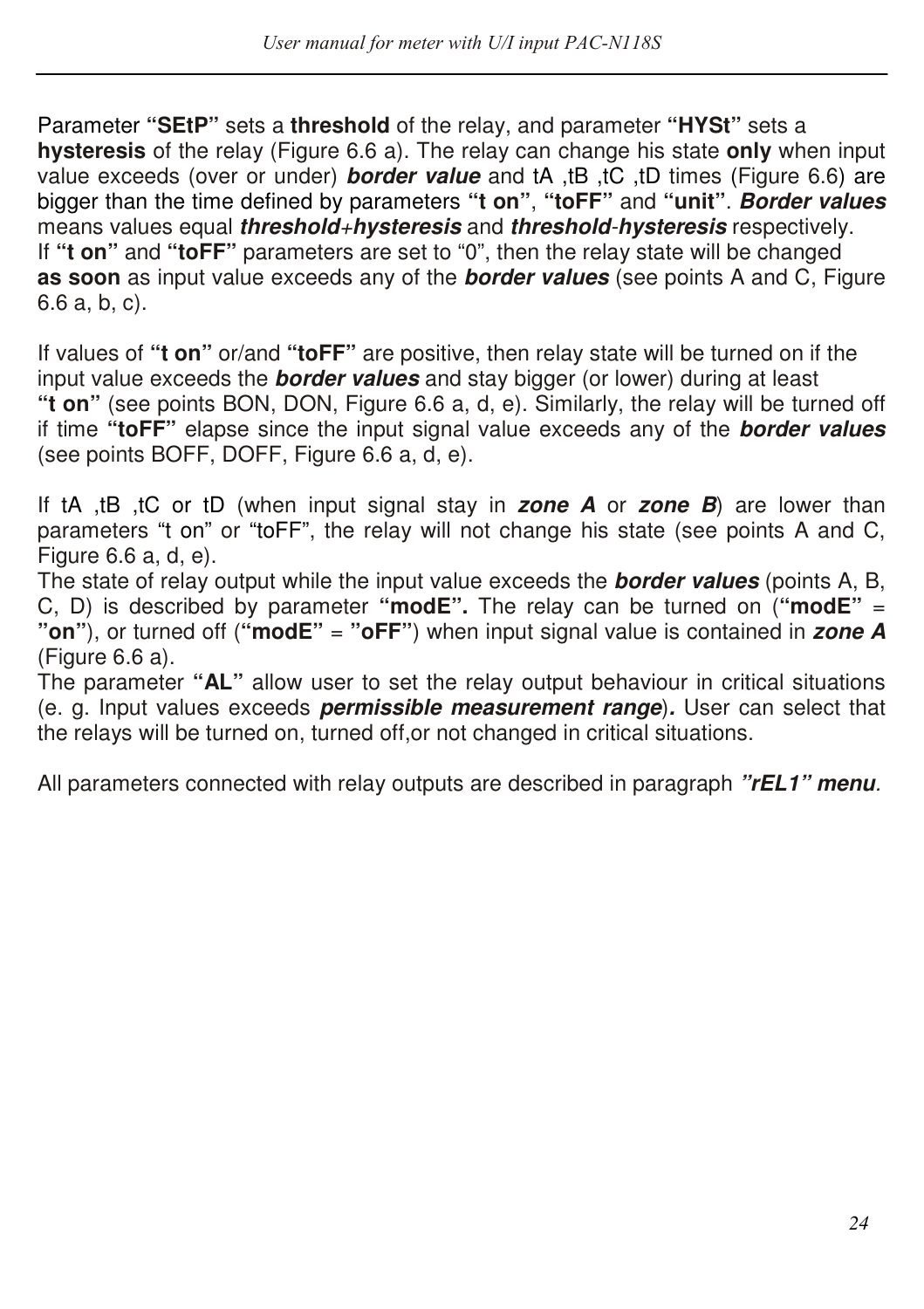#### 6.3.2. Two thresholds mode



#### Description:

A, B, C, D, E points where measured signal exceeds border values (expected value ± allowed deviation)  $B_{ON}$ ,  $B_{OFF}$ ,  $C_{ON}$ ,  $C_{OFF}$ ,  $E_{ON}$ ,  $E_{OFF}$ relays state changes moments: (for **"t on"** > 0, **"toFF"** > 0)

 $t_A$ ,  $t_B$ ,  $t_C$ ,  $t_O$ 

time periods while input signal is in zone A or zone B

Figure 6.7. Principle of LED/relay output operation for two thresholds mode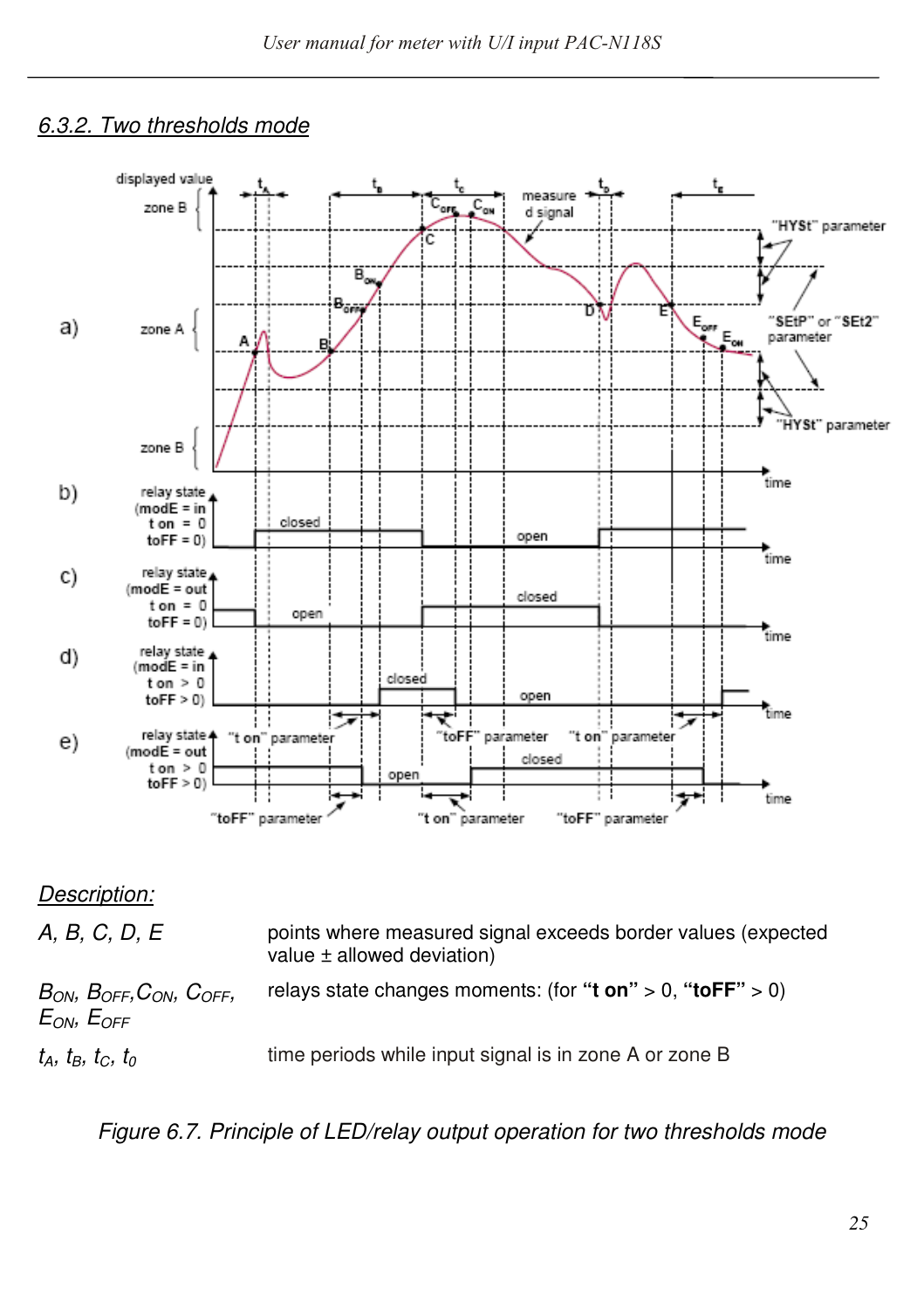Figure 6.7 presents the principle of relay outputs operation for two thresholds mode, and an example values of other parameters. In this mode parameter **"SEt2"** is accessible in common with **"SEtP"**, this parameter describes a second threshold of the relay output. The parameters **"HYSt"**, **"modE"**, **"t on"**, **"toFF"**, **"unit"** and **"AL"** are connected with both **"SEtP"** and **"SEt2"** thresholds. While the controlling process, the relay output changes his state depends of both **"SEtP"** and **"SEt2"** thresholds in similar way as it was described in one threshold mode.

If two threshold mode is used, **"modE"** parameter defines state of the relay output when the input value occurs in a particular zone defined by *border values* of both **thresholds**. The relay can be turned on if the input value is contained in *zone A*  (**"modE"** = **"in"**) or *zone B* (**"modE"** = **"out"**) and turned off if it is contained in the second one (Figure 6.7).



The sequence of thresholds **"SEtP"** and **"SEt2"** can be set in any order, due to the control of relay outputs is done depend on difference between thresholds values (**zone A** ) and outside of threshold values (**zone B**).

## 7. Device programming

The device menu allow user to set all parameters connected to operation of measurement input, control modes, critical situations behaviour, communication via RS-485 and access settings. The meaning of the particular parameters is described in paragraph *MENU DESCRIPTION*.

Some of the parameters can be accessed without menu entering (quick view mode). After pressing **[^]** or **[v]** button, name of the threshold (e.g.**"rEL1"**) and his value will be displayed on the display in alternating mode. If **[^]** or **[v]** will be pressed in 5 sec again, the next threshold will be displayed, else the device comes back to the measurement mode. If a *free access* is enabled (see description of *"SECu" menu*), user can change the value of particular threshold pressing button **[ENTER]** (see: *parameters edition*).



If particular parameter has been changed and confirmed in quick view mode, its new value is displayed in alternating mode with parameter name by few seconds. Confirmed canges may be checked or user can switch viewed parameter pressing **[^]** or **[v]** button.

## 7.1. Programming menu

To enter main menu (being in the measurement mode) operator must to press and hold at least 2 sec. **[ESC/MENU]** button.

If the user password is defined (see parameter **"Scod"**, menu *"SECU"*), operator have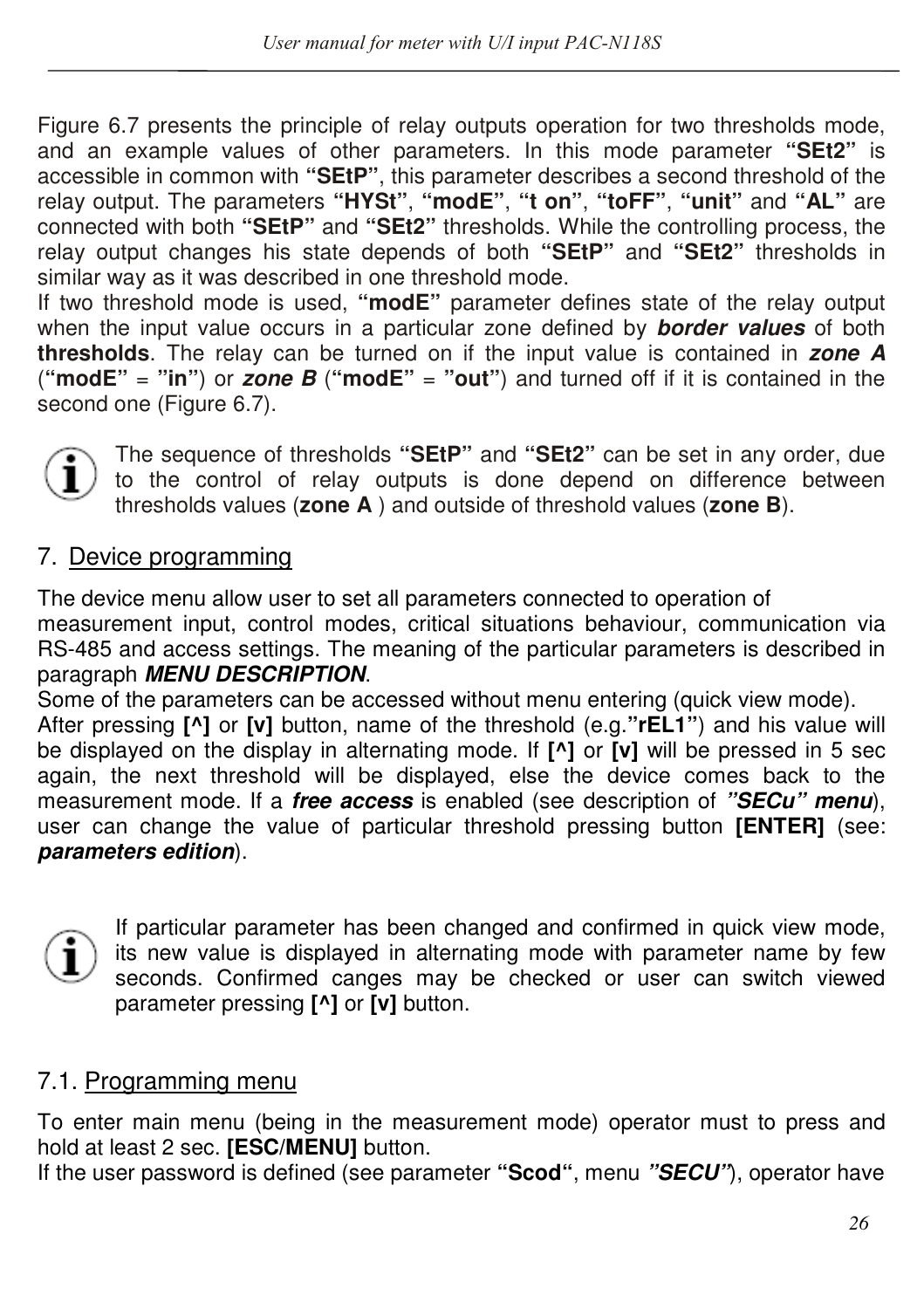to enter correct one before proceeding to menu options . Entering of the passwords is similarto the edition of numeric parameters (see: *PARAMETERS EDITION* ), however presently editing digit is showed only on the display, other digits are replaced by "-" sign.

After entering of last digit of the password first menu position will be displayed (if the password is correct) or warning "**Err**" in other case.



Pay attention when device parameters are being changed. If it is possible, turn off controlled installation (machine).

## Function of the buttons while sub-menu and parameters choice



Selection of sub-menu or parameter for editing. Name of selected item (submenu or parameter) is displayed.

Operation of **[ENTER]** button depend on present menu position:

- if the name of some sub-menu is displayed enter this submenu; name of the first parameter (or next level sub-menu) is displayed,
- if the name of some parameter is displayed enter the edition of this parameter; present value of the parameter is displayed,



**[ESC/MENU]** button allow user to exit present menu level and goes to upper level menu (or measurement mode).



## 7.2. Parameters edition

To start edition of any parameter user should select name of desired one using **[^] [v]**  buttons and then press **[ENTER]**.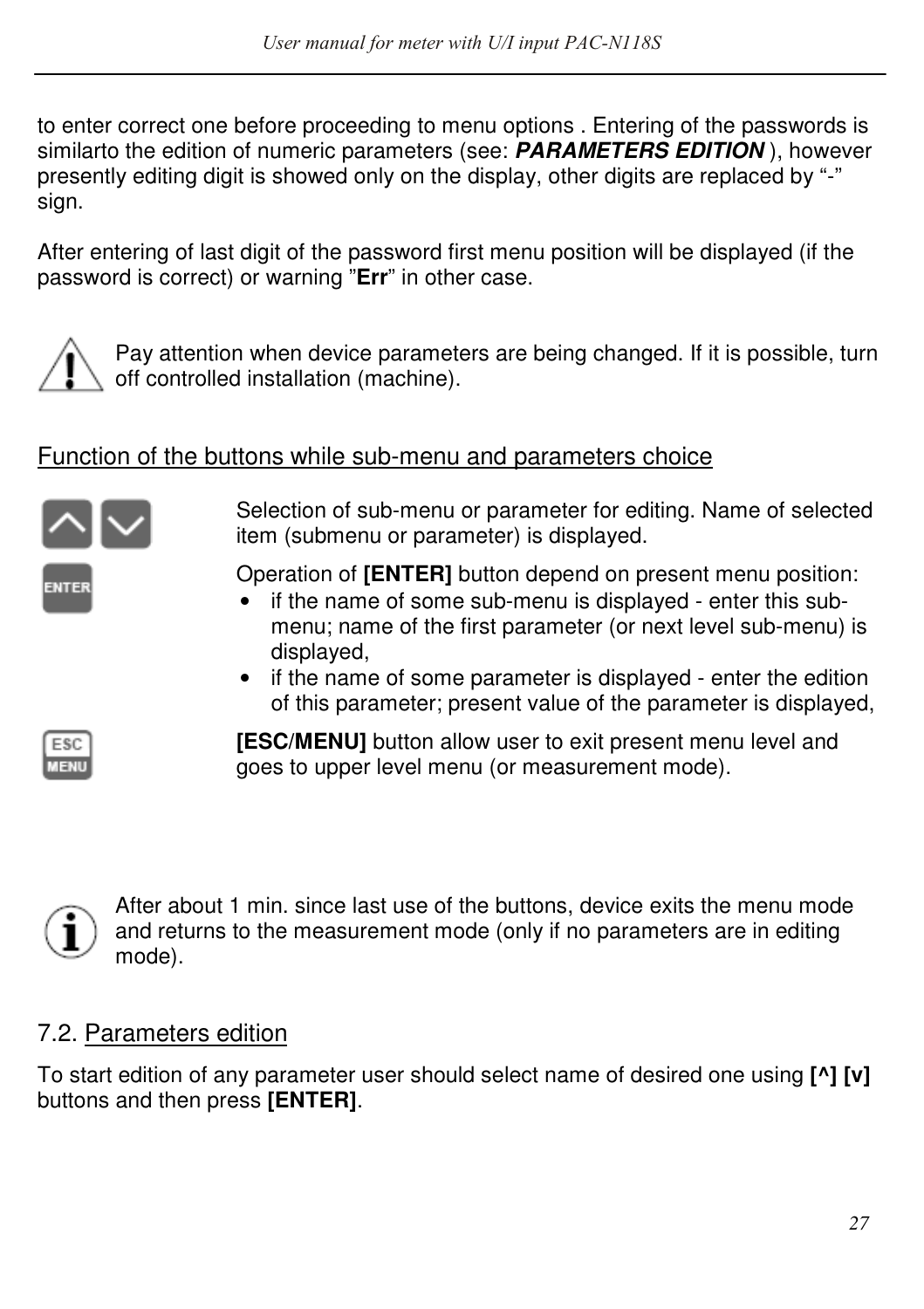## 7.2.1. Numeric parameters (digit change mode)

Numerical parameters are displayed as decimal numbers. The mode of its new value entering depends on chosen edit method (see parameter **"Edit**").

In mode "by digit" ("**Edit**"="dig") pressing one of the keys  $\vec{[}$  or  $\vec{[}$  v] causes change of current position (flashing digit) or the sign (+/-). Short pressing of the **[ENTER]** button causes change of the position (digit).

Press **[ENTER]** at least 2 seconds to accept the changes, after that question **"SEt?"** is displayed, and user must to confirm (or cancel) the changes. To conform changes (and story it in EEPROM) press **[ENTER]** button shortly after **"SEt?"** is displayed. To cancel the changes press **[ESC]** button shortly after **"SEt?"** is displayed. After that device returns to the menu.

## 7.2.2. Numeric parameters (slide change mode)

In "slide change" mode ("Edit"="Slid"), buttons [^] and [v] has different functions. To increase edited value press (or press and hold) **[^]** button only, the increasing became quickest as long as button **[^]** is pressed. To slow down the increasing, button **[v]** can be used. If **[v]** is pressed shortly (and button **[^]** is still pressed), increasing slow down for a moment only, if **[v]** is pressed and held while button **[^]** is still pressed the increasing slow down and will be kept on lower speed.

To decrease edited value press (or press and hold ) **[v]** button only. The decreasing became quickest as long as button **[v]** is pressed. To slow down the decreasing, button **[^]** can be used. If **[^]** is pressed shortly (and button **[v]** is still pressed), decreasing slow down for a moment only, if **[^]** is pressed and held while button **[v]** is still pressed the decreasing slow down and will be kept on lower speed.

Press **[ENTER]** at least 2 seconds to accept the changes, after that question **"Set?" is**  displayed, and user must to confirm (or cancel) the changes. To conform changes (and story it in EEPROM) press **[ENTER]** button shortly after **"SEt?"** is displayed. To cancel the changes press **[ESC]** button shortly after **"SEt?"** is displayed. After that device returns to the menu.

## 7.2.3. Switch parameters ("LIST" type)

Switch parameters can be described as a sets of values (a lists) out of which only one of the options available on the list can be selected for the given parameter. Options of switching parameter are selected using **[^]**, **[v]** keys.

Short pressing of **[ENTER]** causes in displaying of the acknowledge question (**"SEt?"**). If key **[ENTER]** is pressed again, the changes are accepted, stored in EEPROM end the edition process finished. Pressing the key **[ESC]** after **"SEt?"**  causes in cancelling of made changes and returning to menu.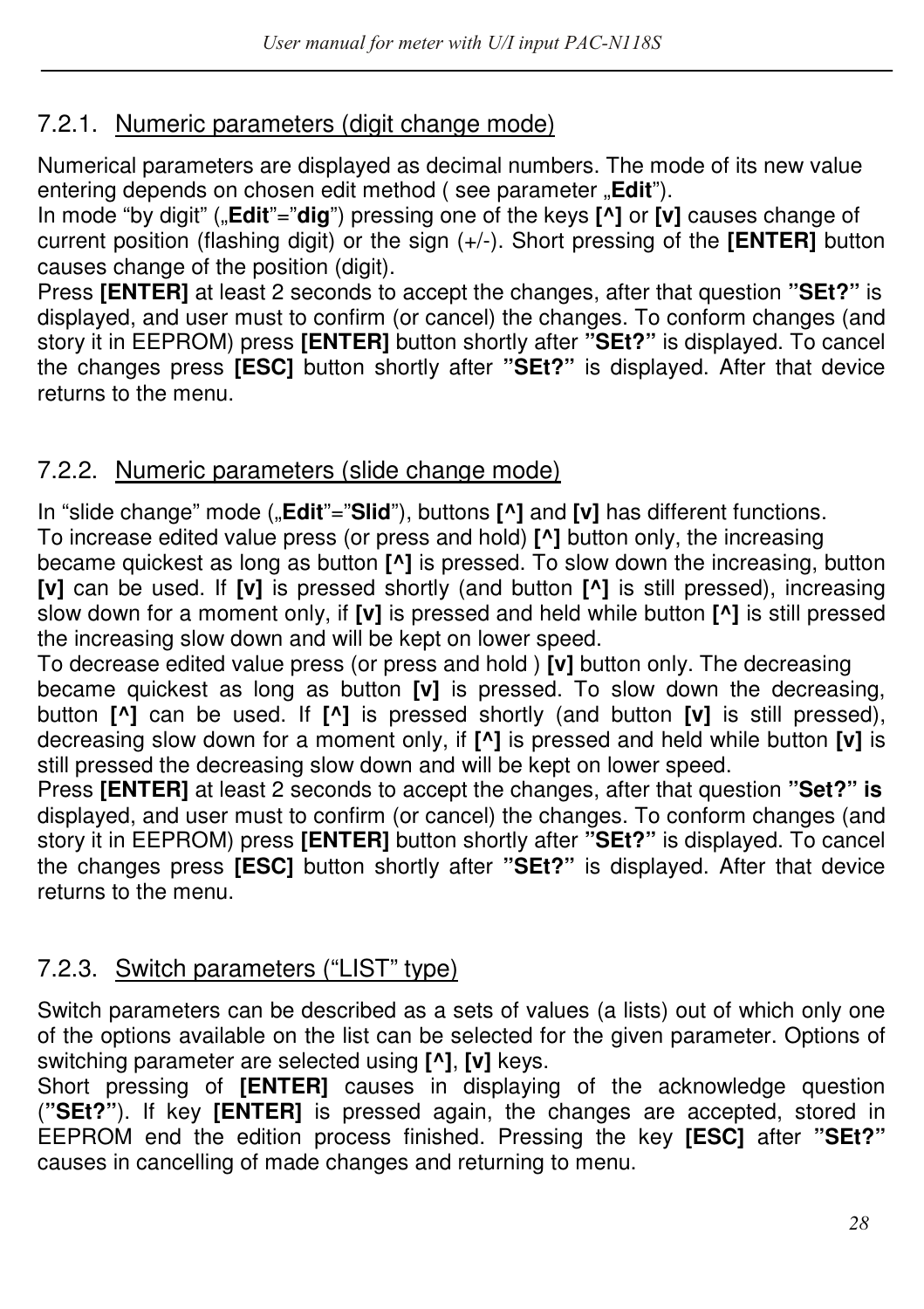## Functions of buttons when editing numeric and switching parameters:

While editing numeric parameter:

- change of current (flashing) digit
- slide change of value (acceleration, deceleration, direction change)

While editing switch parameter - selection of switch parameter.

If numerical parameter is being edited, a short press of **[ENTER]** button change edited position. A long press of **[ENTER]** button (at lest 2 sec.) causes of display a **"SEt?"** ask, which allow user to make sure if change of the parameter value is correct. If switch parameter is being edited, a short

press of **[ENTER]** button causes of display a **"SEt?"** ask. When **[ENTER]** button is pressed again (while **"SEt?"** is displayed) the new value of the parameter is stored in EEPROM memory.

ESO **IFM** 

**ENTER** 

Pressing this button operator can cancel the changes done up to now (if they were not approved by **[ENTER]** button after the **"SEt?"** ask) and come backto menu

## 7.3. Menu description

**"- - - -"** password checking. If some password different from "**0000**" is set, then every enter to main menu follows the entering of password. If entered password is correct then first menu position will be displayed else warning "**Err**", and unit returns to measurement mode.

# 7.3.1. "rEL1" menu

This menu allows to configure the operation mode of relays and LEDs marked "R" (e.g. "R1"). If there are few relay outputs available, then every output has its own configuration menu (e.g. menu "rEL2" for relay (LED) "R2"). Principle of the relays operation is described in paragraph *control of the relay outputs*



- The relay outputs and LEDs (named **R**) can be controlled depend on both – the current value and the peak value (when peak detection is active) of the input signal.
- If device is not equipped with one or more relay outputs, menus refer to this relays are available, but apply to LED indicators only. In such case LEDs indicates exceeding of particular thresholds.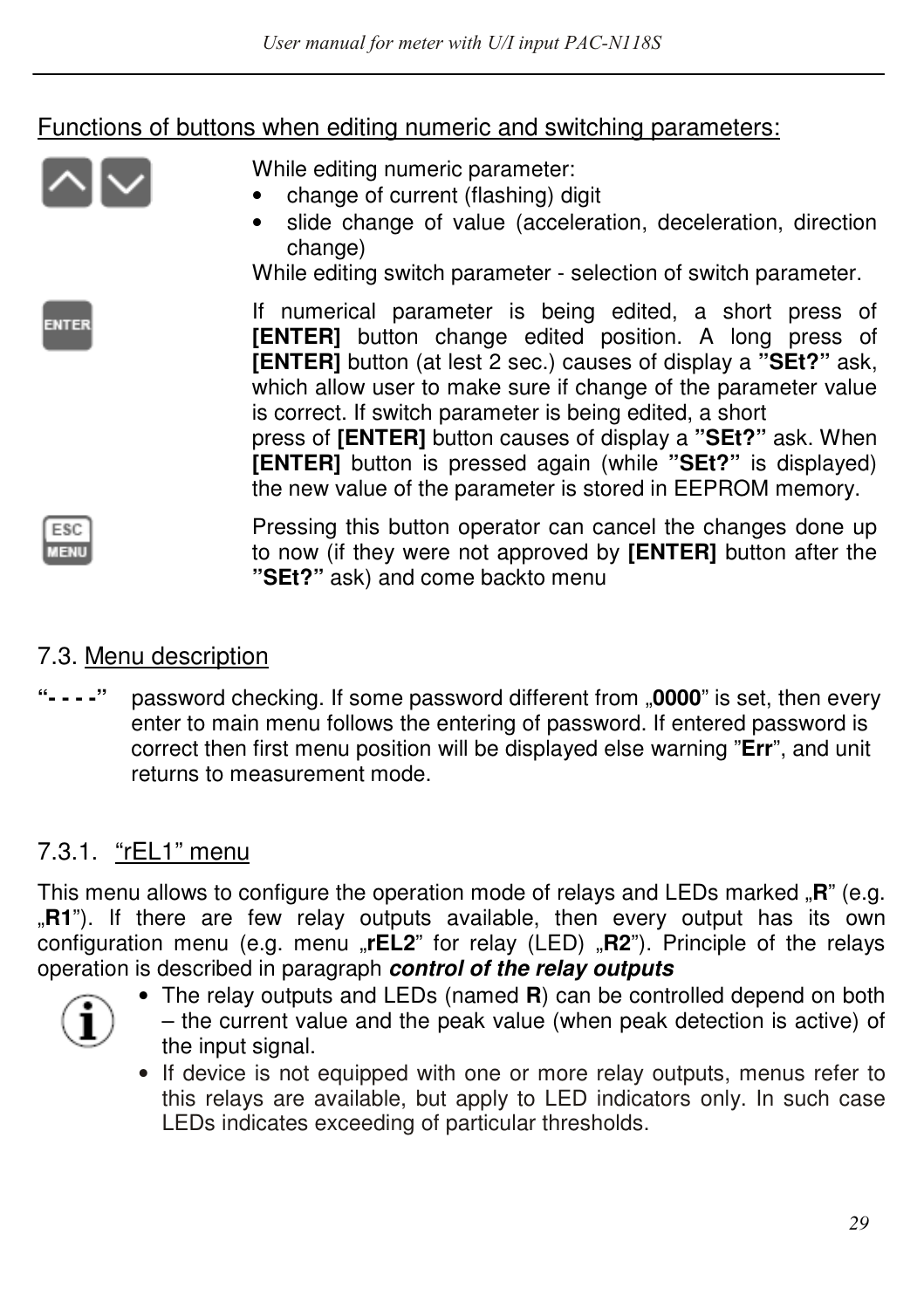**"SEtP"** first threshold of the relay (range -999 ÷ 9999). Negative values can be input by selecting a "-" sign on first digit (to change value use **[^]** and **[v]**  buttons).

#### **Threshold is the medium value of relay hysteresis.**

- **"SEt2"** second threshold of the relay (range -999 ÷ 9999). Negative values can be input by selecting a "-" sign on first digit ( to change value use **[^]**  and **[v]** buttons). This threshold is accessible when **"modE"** parameter is set to **"in"** or **"out"** value. **Threshold is the medium value of relay hysteresis.**
- **"HYSt"** hysteresis of relay (range 0 ÷ 999). Full hysteresis of the relay is equal to 2x **"HYSt"** parameter. The relay state can change when an input signal is out of**threshold-hysteresis** to **threshold+hysteresis** zone.
- 

Presented parameters should be set to ensure that **"SEtP" + "HYSt", "SEt2" + "HYSt", "SEtP" - "HYSt"** or **"SEt2" - "HYSt"** do not exceeds the measure range. Additionally, in two threshold mode ("modE"= "in" or "out"), the hysteresis for both thresholds must not cover each other (in other case relay can't change his state).

#### **"modE"** - relay operation mode:

- *"noAC"* the relay is not active (permanent turned off)
- *"on"* one threshold mode, the relay is turned **ON** when input signal exceeds **SEtP** + **HYSt** value, and is turned off back when the input signal became lower than **SEtP – HYSt**,
- *"oFF"* one threshold mode, the relay is turned **OFF** when input signal exceeds **SEtP** + **HYSt** value, and is turned on back when the input signal became lower than **SEtP – HYSt**,
- *"in"* two threshold mode, the relay is turned **ON** when the input signal is bigger than "*lower threshold* + **HYSt**" and lower than "*bigger threshold* – **HYSt**", and turned off when the input signal is contained in the second zone. The *bigger threshold* means bigger one of **"SEtP"**  and **"SEt2"** thresholds, the *lower threshold*" means lower one of**"SEtP"** and **"SEt2"** thresholds.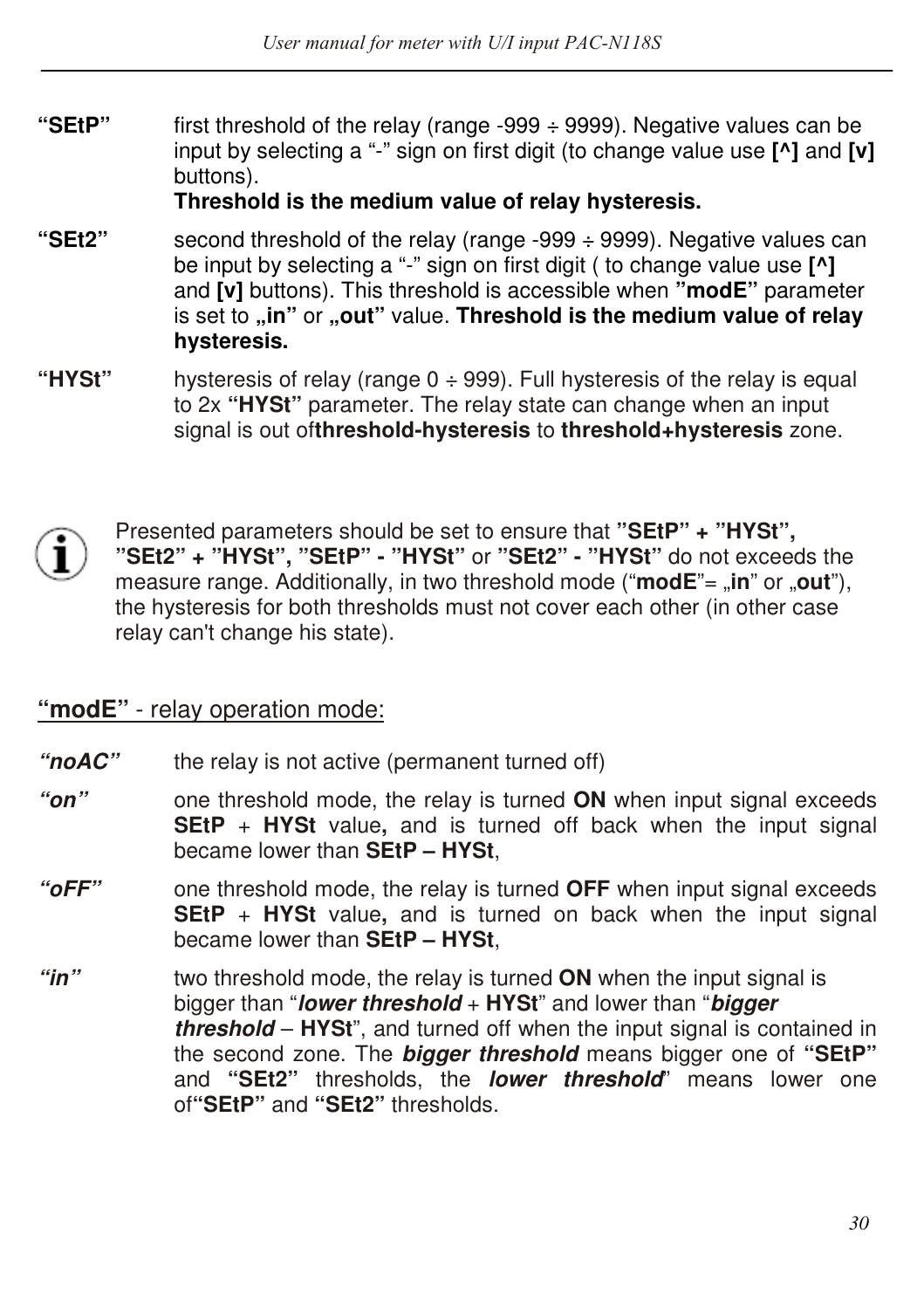- *"out"* two threshold mode, relay is turned **ON** when the input value is bigger than "*bigger threshold* + **HYSt"** and lower than "*lower threshold* – **HYSt"**, and turned on when the input signal is contained in the secondzone. The *bigger threshold* means bigger one of **"SEtP"** and **"SEt2"** thresholds, the *lower threshold*" means lower one of **"SEtP"** and **"SEt2"** thresholds.
- *"modb"* the relay is controlled via RS-485 interface, independently on the input signal.
- **LEDs light when relays are closed**, independently of relays' mode.
- When power supply fail, unit do not store relays state selected by RS-485 Interface
- **"t on"** turn on delay time, the relay is turned on with delay equal **"t on"** if the input value exceeds appropriate *border value* (defined with *threshold* and *hysteresis*), at least **"t on"** time. **"t on"** range 0 ÷ 99.9, defined with 0.1 sec. resolution. Unit of this parameter is set by **"unit"** parameter.
- **"toFF"** turn off delay time, the relay is turned off with delay equal **"toFF"** if the input value exceeds appropriate *border value* (defined with *threshold* and *hysteresis*), at least **"toFF"** time. **"toFF"** range 0 ÷ 99.9, defined with 0.1 sec. resolution. Unit of this parameter is set by **"unit"** parameter.



If time when the input signal exceeds some border value is shorter than **"t on"**  or **"toFF"** time, the relay do not change his state (see paragraph: *CONTROL OF THE RELAY OUTPUTS*).

**"unit"** unit of time for **"t on"** i **"toFF"** parameters. Can be set on one of two values:

> *"min"* - minutes, *"SEC"* - seconds.

**"AL"** this parameter defines the relay reaction when some critical situations occurs:

> *"noCH"* - relay do not change his state, *"on"* - relay will be turned on, *"oFF"* - relay will be turned off.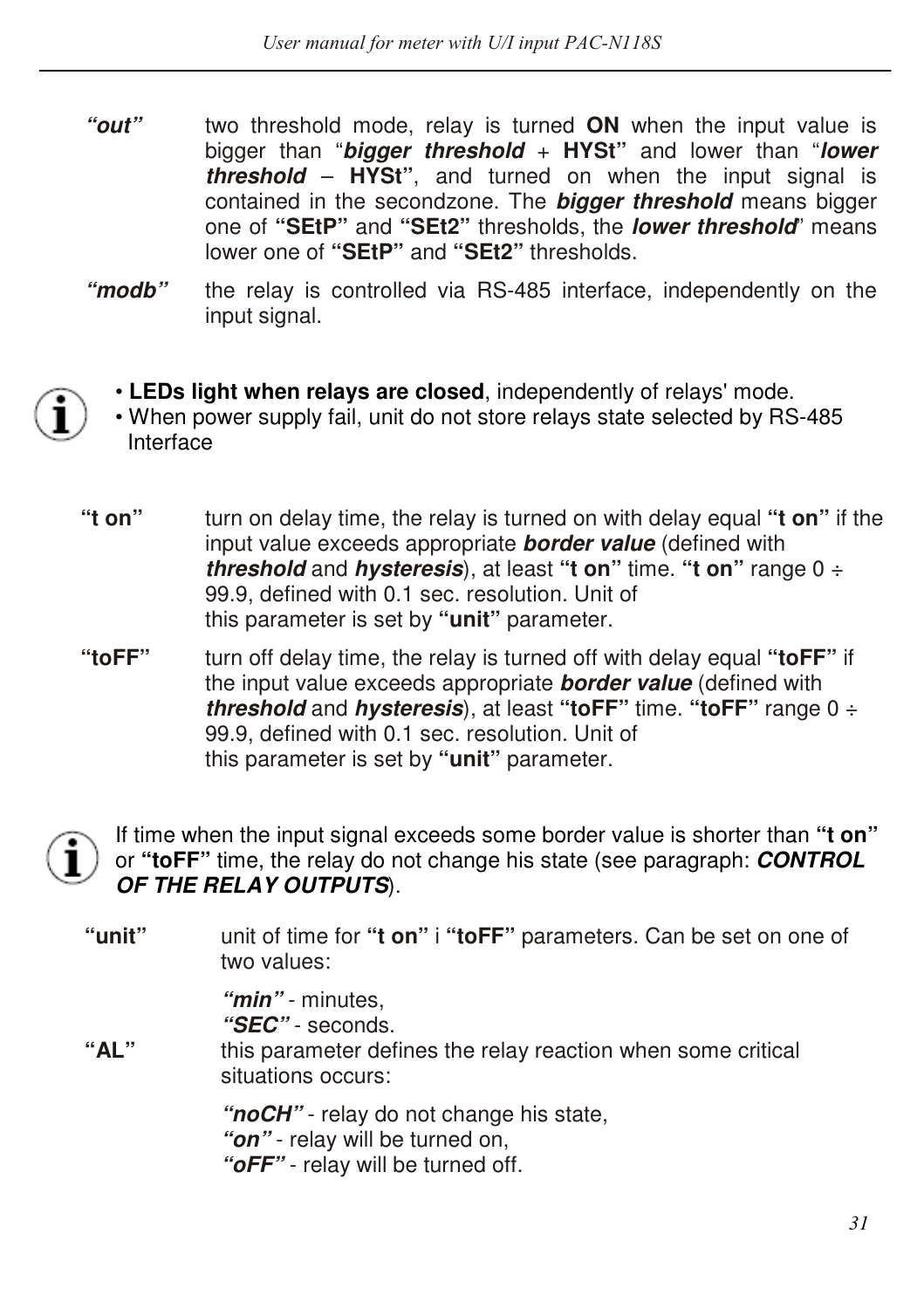If parameter **"modE"** is set to **"on"** , **"oFF"**, **"in"** or **"Out"** the "critical situation" means that allowable measurement range is exceeded. If parameter **"modE"** is set to **"modb"**, the "critical situation" means communication delay (when no data is received) longer than **"mbtO"** parameter (see description: *"rS" menu*).

- If option "**noCH**" is selected for **"AL"** parameter, behaviour of the relay may depend on "**FiLt**" parameter in some cases. If "**FiLt**" is set to big value and the input signal drops, result value of the measure will change slow, causes of turning on or off relay due to thresholds values. The critical situation is slowly detected, so it is impossible to predict the relay state in that situations.
	- If parameter  $<sub>n</sub>AL<sup>n</sup> = <sub>n</sub>on<sup>n</sup>$ , the relay will be turned on in the critical</sub> situations, even if his parameter *"modE"* = *"noAC".*

# 7.3.2. "inPt" menu

This menu presets the measurement input:

| "tYPE"                   | type of the input / sensor. This parameter can be set to values:                                                                                                                                                 |  |  |  |
|--------------------------|------------------------------------------------------------------------------------------------------------------------------------------------------------------------------------------------------------------|--|--|--|
|                          | "0-20", "4-20" - current inputs.<br>"0-10", "2-10", "0-5", "1-5" - voltage inputs.                                                                                                                               |  |  |  |
| "CHAr"                   | Displayed values are defined by parameters "Lo C", "Hi C" (or<br>by user defined characteristic points) and parameter "Pnt".<br>this option presets type of the conversion characteristic, and can be<br>set to: |  |  |  |
| "Lin"<br>"Sqr"<br>"Sqrt" | - linear<br>When one of those characteristics is chosen<br>- square<br>display range is defined by "Lo C" and "Hi C".<br>- square root J                                                                         |  |  |  |
| "USEr"                   | user defined characteristic. Maximal length 20 points. Every point is<br>defined by user. Adding, Editing and Deleting of points is done by<br>options "AddP", "EdtP", "dELP" ("InPt" menu) respectively.        |  |  |  |



If user defined characteristic is selected, and if number of defined points is lower than 2 then warning "**Errc**" is displayed in measurement mode.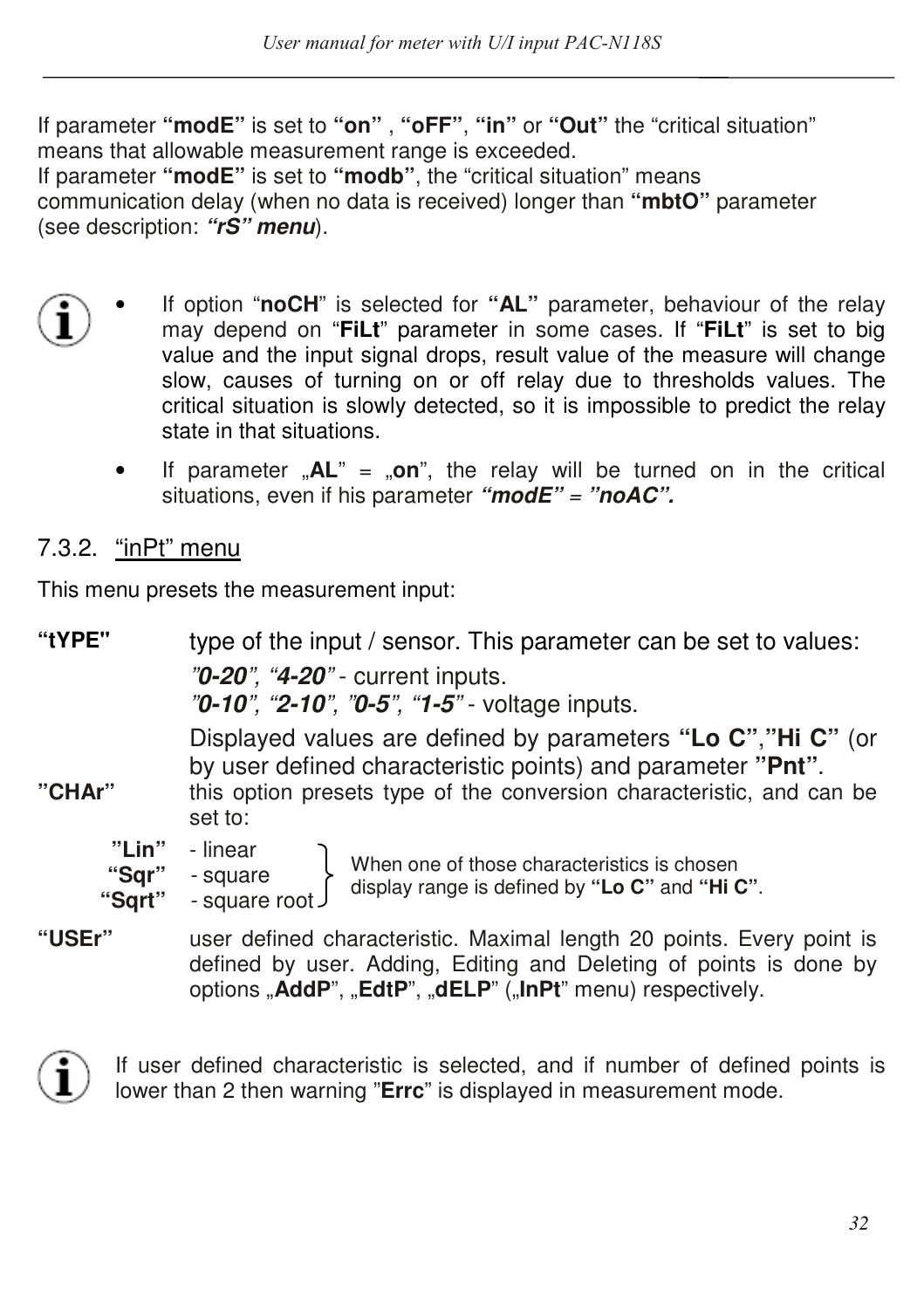The process of displayed result calculation is described in details in *display values calculation* paragraph.

| "FiLt"           | this parameter sets filtration rate. It can be set to values from 0<br>(no filtration) to 5 (strongest filtration – time window about 2 sec).                                                                                                                                                                                                                                                                                                                                 |
|------------------|-------------------------------------------------------------------------------------------------------------------------------------------------------------------------------------------------------------------------------------------------------------------------------------------------------------------------------------------------------------------------------------------------------------------------------------------------------------------------------|
| "Pnt"            | decimal point position. It can be set to one of:<br>" $0$ ", " $0.0$ ", " $0.00$ ", " $0.000$ "<br>Decimal point position is changed by [^], [v] buttons.                                                                                                                                                                                                                                                                                                                     |
| "Lo C"<br>"Hi C" | These parameters describe the values displayed for minimum<br>and maximum input current. For example, if input type is set to 4-<br>20 mA "Lo C" parameter defines the value displayed when input<br>current is equal 4 mA, and "Hi C" parameter defines the value<br>displayed for 20 mA of input current. Available range for these<br>parameters: -999 $\div$ 9999. Negative values can be set by entering<br>'-' sign on the first position (by use of [^], [v] buttons). |



If user defined characteristic is selected (parameter **"CHAr"** = **"USEr"**) the parameters "Lo C" and "Hi C" are not available for modification, due to their values are calculated from defined characteristic.

- **"AddP"** this menu allow user to add single point to the user defined characteristic. After selection of this option device waits for "**X**" and "**Y**" coordinates of new point. Modification of the coordinates is done accordingly to numerical parameters edition. Coordinate "X" defines the percentage ratio of input current to selected current range. The "**X**" range: -99,9 ÷ 199,9. Coordinate "**Y**" defines displayed value for particular "**X**" value. The "**Y**" value can be changed in range:  $-999 \div 9999$ , decimal point position depend on **"Pnt"** parameter (menu **"inPt "**).
- User can not enter two points with the same value of "X" coordinate. If user trays to do it, **"Err"** warning is displayed. To modify any defined point use **"EdtP"** option.
	- To distinguish "X" and "Y" coordinates, if "X" coordinate is displayed an additional decimal point on utmost right position is displayed.
	- If user defined characteristic is selected, and if number of defined points is lower than 2 then warning "**Errc**" is displayed in measurement mode.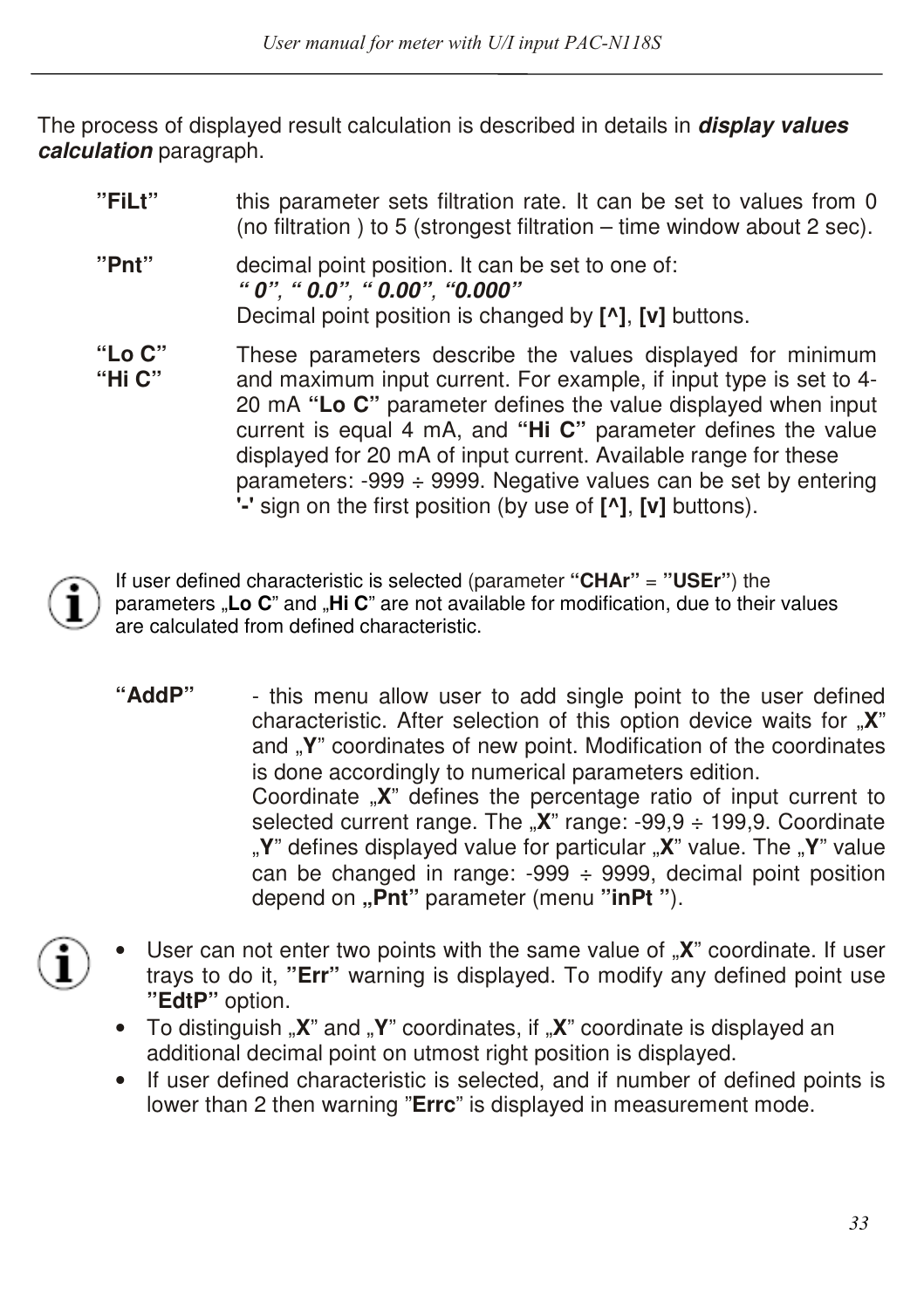- **"dELP"** this option allows user to delete any of the points of the user defined characteristic. After selection current number of points of the user defined characteristic is displayed for about approx. 1.5 sec. After that device waits for selection of point being deleted (by **[^]**, **[v]** buttons). The short pressing of **[ENTER]** button causes by switching between **X** and **Y** value of the displayed point. The long press (press and hold at least 2 sec) of **[ENTER]** button causes by displaying **"dEL?"** ask. If **[ENTER]** button is pressed again, current point is deleted and new updated number of points of the user defined characteristic is displayed.
- **"EdtP"** this option allows user to modify of particular point of the user defined characteristic. After selection current number of points of the user defined characteristic is displayed for about approx. 1.5 sec. After that device waits for selection of point being edited (by **[^]**, **[v]** buttons). The short pressing of **[ENTER]** button causes by switching between **X** and **Y** value of the displayed point. The long press (press and hold at least 2 sec) of **[ENTER]** button causes by entering to edit the selected coordinate of the point. Modification of the coordinates is done accordingly to numerical parameters edition.



**"AddP"**, **"dELP"** and **"EdtP"** options are available only if the user defined characteristic is used (it means when parameter **"CHAr"** = **"USEr"**).

**"Lo r", "Hi r"** these parameters define the expansion of nominal range in percent. They determine the permissible range of input signal (Figure 7.1).

> The permissible range allow user to exceed the *nominal range* of input signal. If input value is contained in the permissible range a proper result is displayed. If input signal exceeds this range (defined by **"Lo r"** and **"Hi r"**), **"-Lo-"** or **"- Hi-"** warning is displayed depend on input signal value.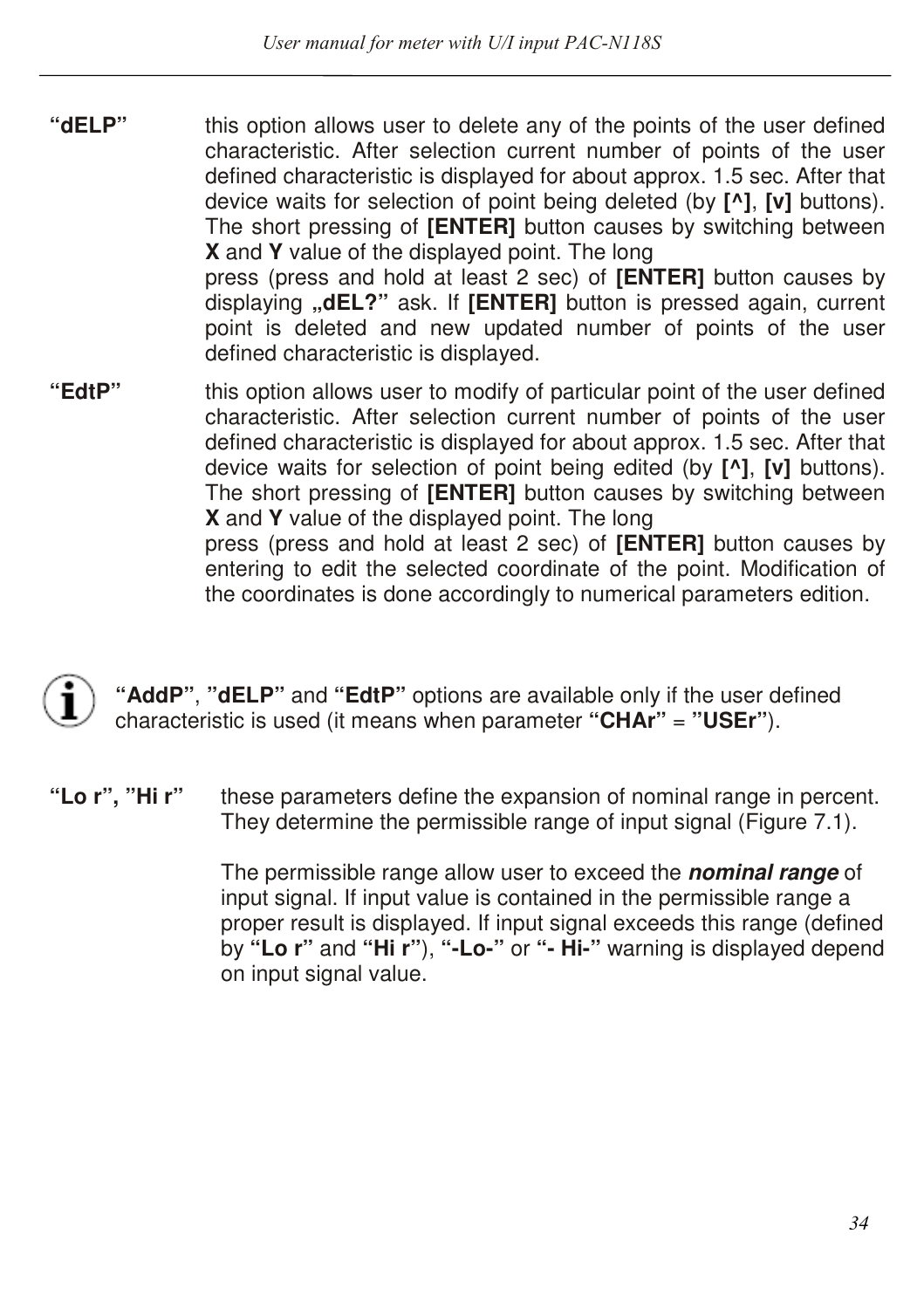

Figure 7.1. Example of definition of permissible range of input signal – *"Lo r"* and *"Hi r"* parameters (*"4-20"* mode)

The **"Lo r"** parameter is important if input is set to **"4-20"**, **"1-5"** or **"2-10"** mode only, and determines lower border of the permissible range. If input is set to **"0- 20"**, **"0-5"** or **"0-10"** mode then lower border of the permissible range is always 0. For example if input is set to **"4-20"** mode, then lower border is calculated due to expression: Imin = 4 mA - 4 mA × **"Lo r"** %.

The **"Lo r"** value can be set from 0 to 99.9%.

Parameter **"Hi r"** determines the upper border of the permissible range accordingly to the expression (for all modes).

For example if input is set to **"4-20"** mode, then upper border is calculated due to expression: Imax = 20 mA + 20 mA × **"Hi r"** %.

The value of **"Hi r"** can be set from 0 to 19.9%

In example no 1 of the *display values calculation* paragraph the procedure of the permissible input range determining is presented in details.



If the measurement value do not exceeds *permissible measurement range*  but

displayed value exceeds range -999 ÷ 9999, the warning **"-Ov-"** is displayed rather

than the calculated result.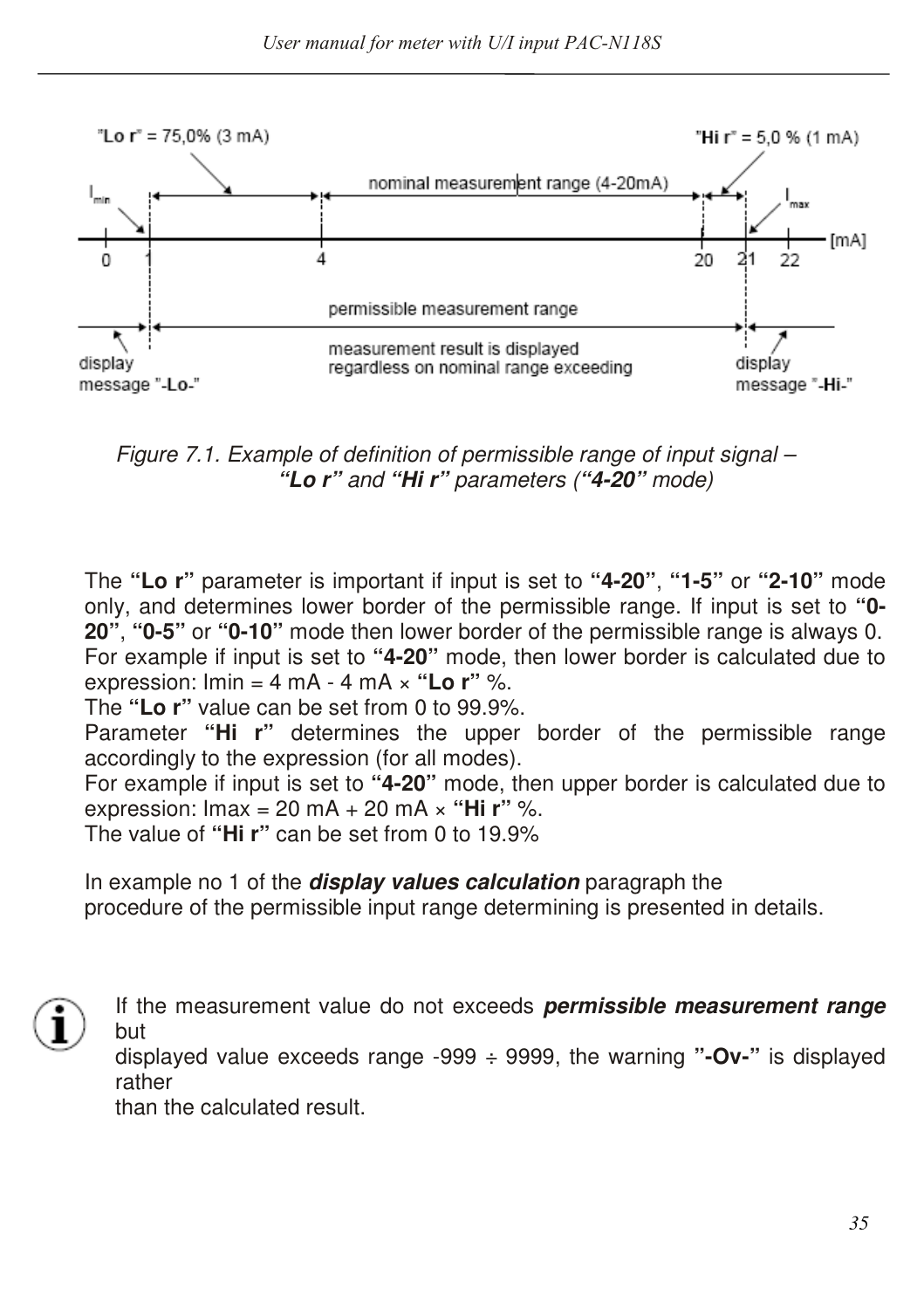# 7.3.3. "bri" parameter

This parameter allows user to set bright of the LED display, bright can be set to conventional values from 1 to 8.

# 7.3.4. "HOLd" menu

This menu contains parameters connected with peak detection function. See also full description of the peak detection function in paragraph: *detection of the peak values* 

| "modE"           | the type of detected changes of the input signal, can be set to<br>values                                                                                                                                                                                                                                                                           |
|------------------|-----------------------------------------------------------------------------------------------------------------------------------------------------------------------------------------------------------------------------------------------------------------------------------------------------------------------------------------------------|
| "norm"           | peaks, peak and next drop of the input signal of value equal at<br>least " <b>PEA</b> ",                                                                                                                                                                                                                                                            |
| "inv"            | drops, drop and next peak of the input signal of value equal at<br>least " <b>PEA</b> ",                                                                                                                                                                                                                                                            |
| "PEA"            | minimal detected signal change classified as peak or drop (see<br>Figure 6.3)                                                                                                                                                                                                                                                                       |
| "timE"<br>"HdiS" | maximum time of displaying of the peak (drop) value, can be set<br>from 0.0 to 19.9 sec, with 0.1 sec. resolution. If " <b>HdiS</b> "=" <b>HOLD</b> "<br>then setting parameter " $time$ "=0.0 causes holding peak value<br>until [ESC] button is pressed. If "HdiS"="rEAL" then value<br>"timE"=0.0 means no holding.<br>type of displayed values: |
| "rEAL"<br>"HOLd" | current value is displayed,<br>peak (drop) value is displayed,                                                                                                                                                                                                                                                                                      |
| "H r1", "H r2"   | relay/LED outputs (R1, R2) operation mode:                                                                                                                                                                                                                                                                                                          |
| "rEAL"<br>"HOLd" | relay/LED operates depend on the current value,<br>relay/LED operates depend on the peak (drop) value.                                                                                                                                                                                                                                              |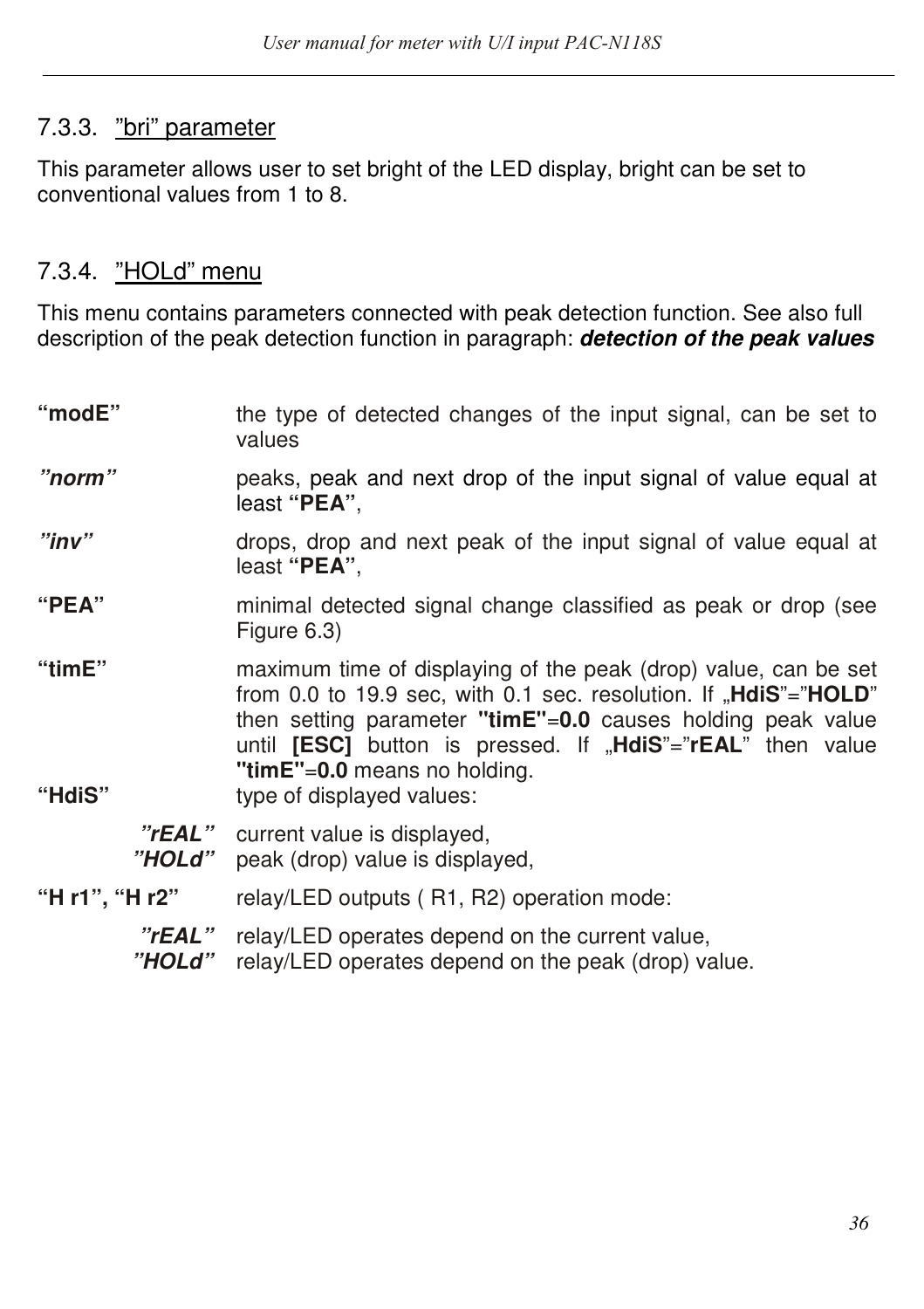# 7.3.5. "SECu" menu

This menu contains presets connected with availability of other parameters:

**''Scod''** user password (4-digits number). If this parameter is set at value **"0000"**, userpassword is turned off.

> **If the user do not remember his password, the access to the menu is possible by the "one-use password". To get this password please contact with Marketing Division. "Single use password" can be used only one time, after that it is destroyed. Entering this password causes in clearing of user**  password, it means sets the user password to "0000".



The "one-use password" can be used **ONE TIME ONLY**, it is impossible to use it again! The "one-use password" can be restored by Service Division only.

**"A r1, A r2"** this option permits user (**"on"**) or prohibits (**"oFF"**) to modify the thresholds of the relays/LEDs R1, R2 without knowledge about user password.

# 7.3.6. "rS" menu

This menu is connected with RS-485 interface, and sets his properties:

| "Addr" |               | this parameter defines the address of the device, accordingly to<br>Modbus protocol. It can be set in range from 0 to 199. If the value                                                                                                                                                                                                  |
|--------|---------------|------------------------------------------------------------------------------------------------------------------------------------------------------------------------------------------------------------------------------------------------------------------------------------------------------------------------------------------|
| "bAud" |               | 0 is set then device, responds to frames with address 255 (FFh).<br>this parameter determines RS-485 interface baud rate. It can be<br>set to one of 8 possible values: "1.2", "2.4", "4.8", "9.6", "19.2",<br>"38.4","57.6","115.2", which respond to the baud rates of 1200,<br>2400, 4800, 9600, 19200, 38400, 57600 and 115200 bit/s |
| "mbAc" |               | respectively.<br>this parameter sets the access to the configuration registers of<br>the device. Possible values:                                                                                                                                                                                                                        |
|        | "on"<br>"oFF" | configuration registers can be set via RS-485 interface,<br>configuration registers can not be set via RS-485 interface.                                                                                                                                                                                                                 |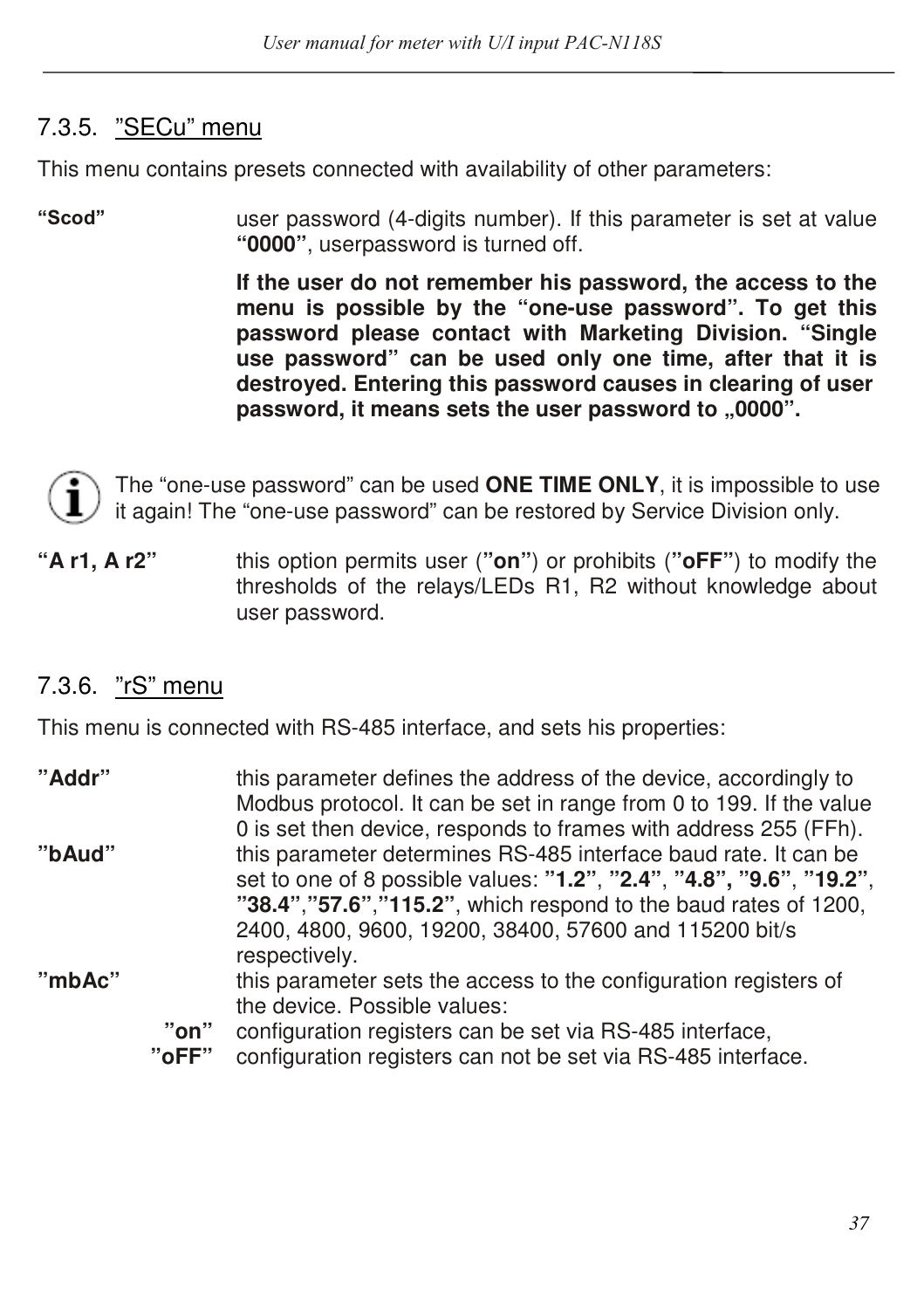The access to registers no 04h i 05h cant be denied by **"mbAc"** parameter (see: *list of registers*).

- **"mbtO"** this parameter defines maximal time (sec) between following frames received by the device. If the delay will be greater than the value of **"mbtO"** parameter, the relays which are controlled via RS-485 interface, will set to alert state (see *"rEL1" menu*  description). Parameter "**mbtO**" can be set to values from 0 to 99 seconds. The value 0 means that the time will be not controlled.
- **"rESP"** this parameter defines minimal (additional) delay between the Modbus message and the answer of the device (received and sent via RS-485 interface). This additional delay allows the device to work with poor RS-converters which do not works properly on baud rates higher than 19200. This parameter can be set to one of values:
	- **"Std"** answer as quick as possible, no additional delay

**" 10c" " 20c" " 50c" "100c" "200c"**

answer delayed of 10, 20, 50, 100 of 200 chars respectively, where one character time depends on selected baud rate

| "bAud" parameter | "38.4" |        | "115.2" |
|------------------|--------|--------|---------|
| "rESP" parameter | " 10c" | יי^∩מי | " 50c"  |

Tab. 7.1. Settings of *"rESP"* parameters

# 7.3.7. "Edit" parameter

This parameter allows to change the edition mode of numerical parameters:

*"dig"* - the change to "by digit" mode,

*"Slid"* - slide change mode.

## 7.3.8. "dEFS" parameter

This setting allows to restore the factory settings of the device. To get the access to this option special password is required: "5465", next the device displays acknowledge question **"SEt?"**. Press **[ENTER]** to acknowledge the restoring of factory settings or **[ESC]** to cancel.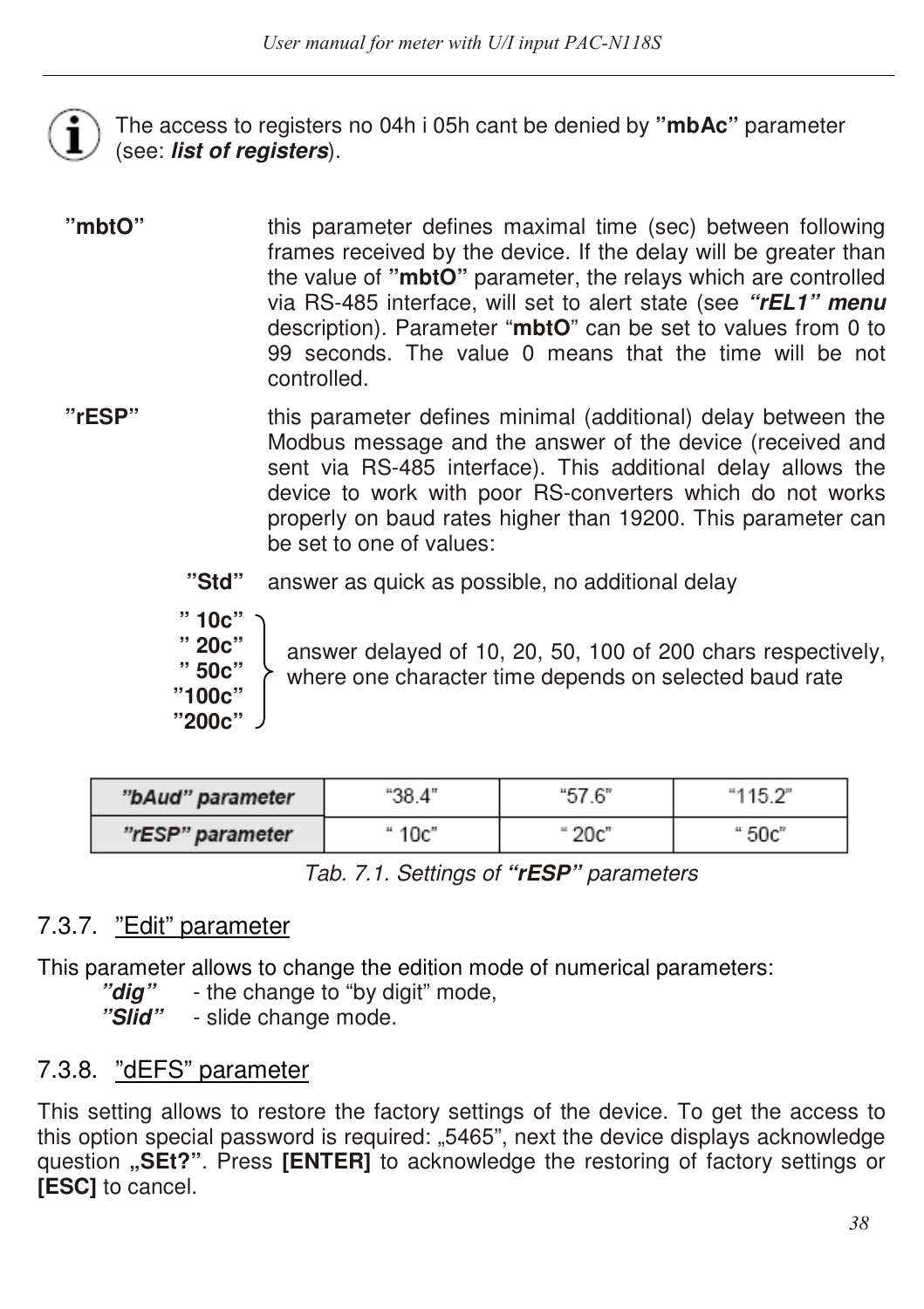#### 7.3.9. "SErv" menu

This menu contains the parameters for authorized service only. To enter this menu proper service password must be entered. Improper settings can causes of damage of the device.

#### 7.4. Menu structure



See next page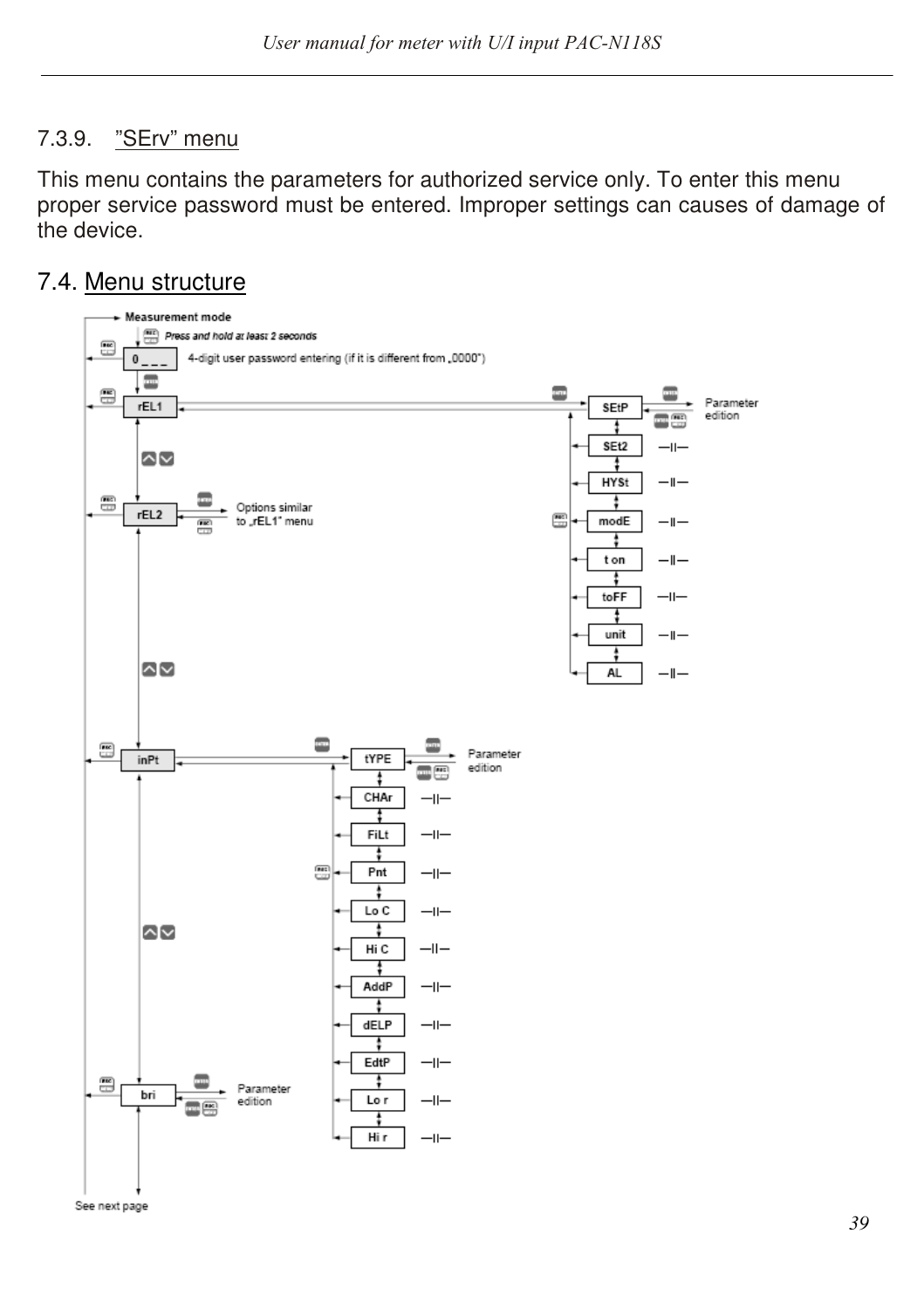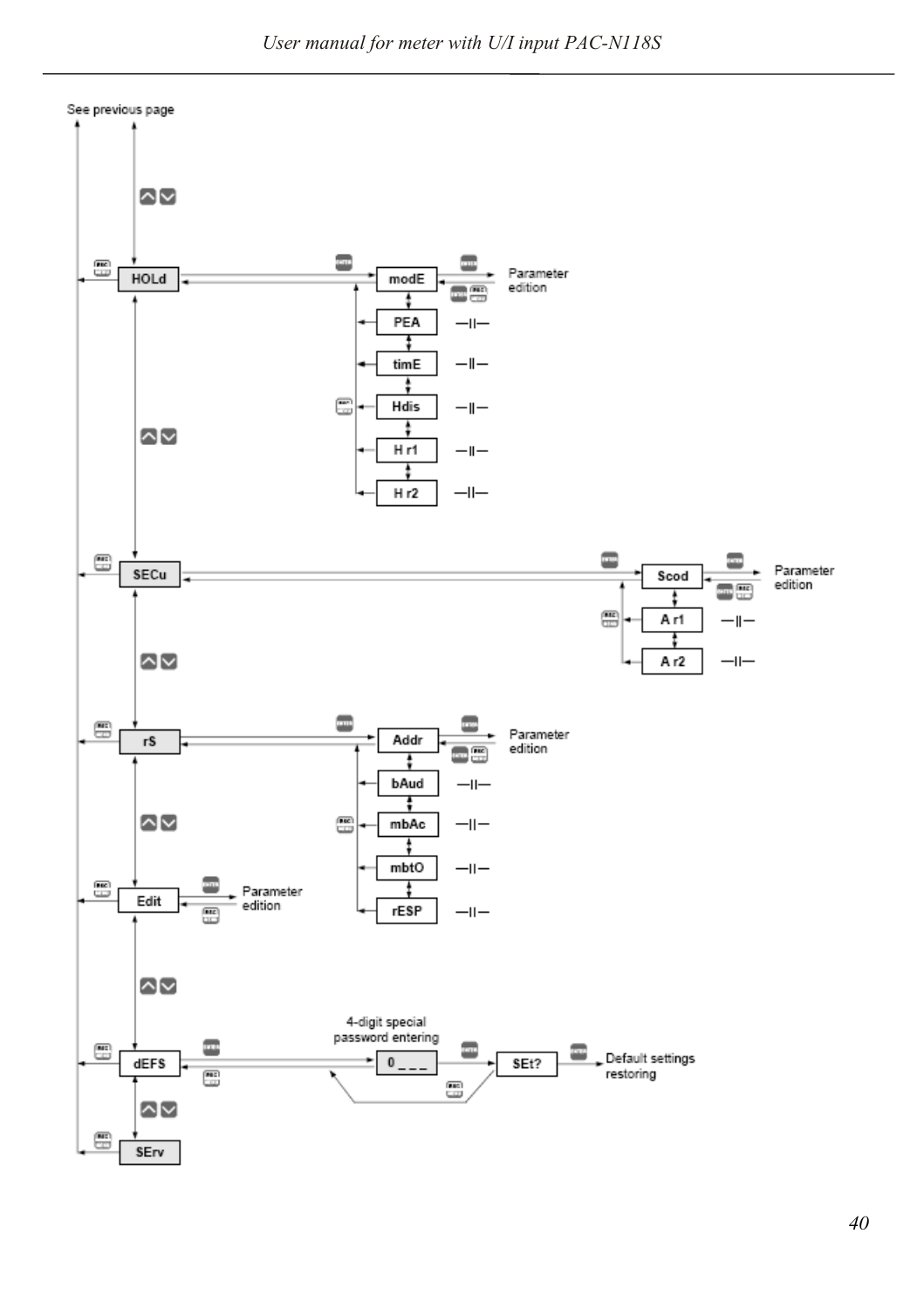# 8. The alarm LED

The ALARM LED (**AL**) is turned on when input signal is out of the permissible input range. See parameters: **"tyPE"**, **"Lo r"** and **"Hi r"** in paragraph *"InPt" menu*.

## 9. Over-current protection

The current input of the device is equipped with over-current protection circuit. This circuit protects the standard resistor to damage. Maximum input current is set to 40mA (typical). When temperature of the standard resistor falls, the protection circuit will turn off himself automatically, and the device will measure the input current again. Due to thermal phenomenon in the standard resistor, precision of the measurement may be lower, during few minutes (up to the standard resistor temperature will falls to the environment temperature).

# 10. Displayed values calculation

For simplicity of examples it's assumed that current input is selected, and all calculations are related to this input. When voltage input is selected calculations are similar (be sure of particular ranges and units).

The first step to compute the result of measure is the calculation of the normalized result (it means result of 0-1 range). To do it, the begin of the input range (0 mA for 0- 20mA range, and 4mA for 4-20mA range) must be subtracted from measured value. Next, received result must be divided by the width of the input range ( it means 20mA for 0-20mA range, and 16mA for 4-20mA range). So normalized result can be expressed by expressions:

$$
I_n = \frac{I_{\text{imp.}} - 4}{16}
$$
 for  $4 \div 20mA$  range  

$$
I_n = \frac{I_{\text{imp.}}}{20}
$$
 for  $0 \div 20mA$  range

where linp. Means input current (in mA), and In – normalized result.

If measured value exceeds the nominal input range (0-20mA or 4-20mA), and do not exceed the permissible input range, then received normalized In result will exceed 0-1 range, e.g. input range  $4-20$  mA, input current =  $3$  mA – the normalized result is equal -0,0625, and for input current = 22 mA, the normalized result is equal 1,125. In such cases presented expressions are still correct.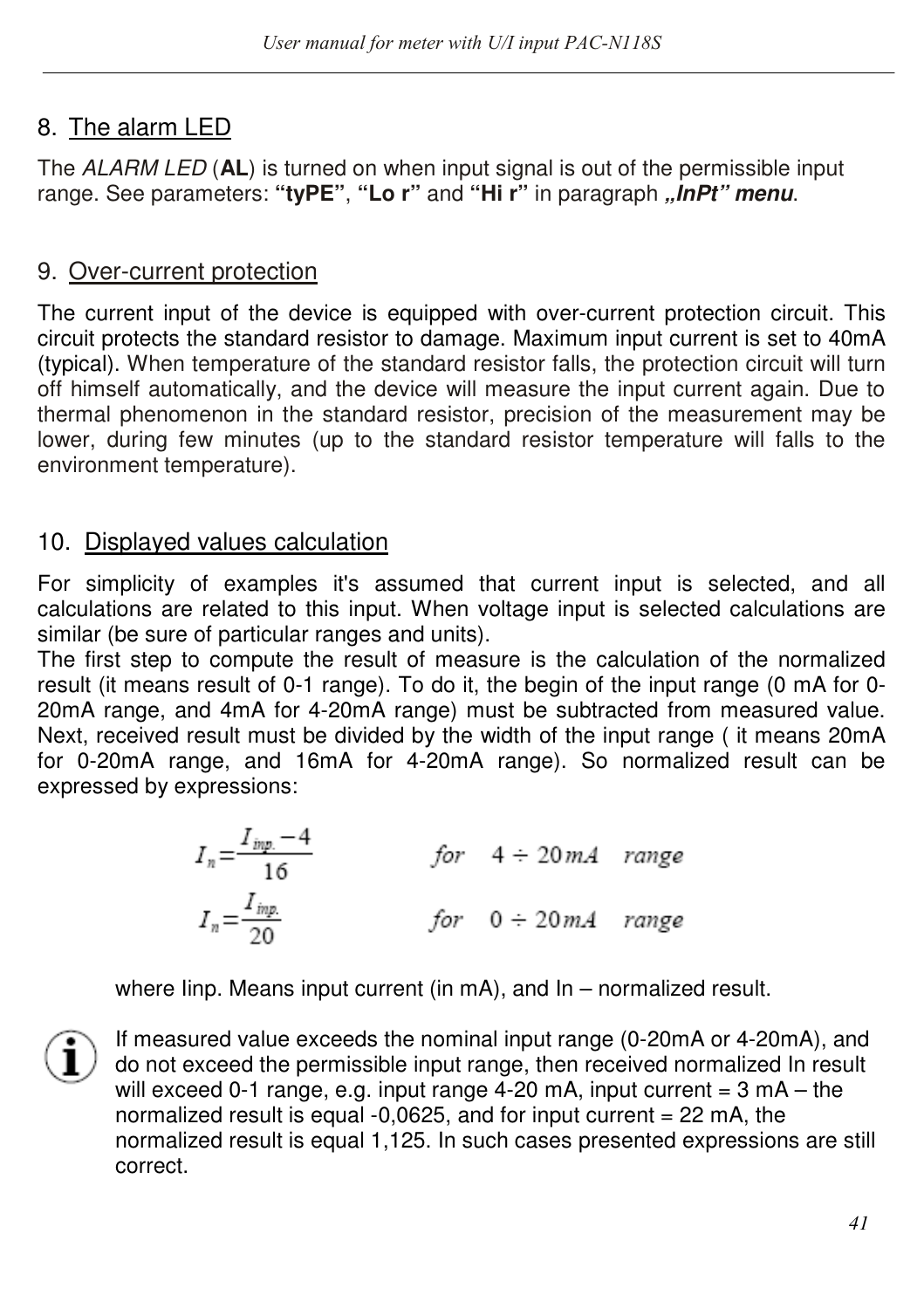## Additional calculations (used conversion characteristic)

The manner of the additional computation of the displayed result depends on selected conversion characteristic. All presented charts are connected with the input range  $4 - 20$  mA.

# 10.1.1. Linear characteristic

The normalized result is converted by fixed coefficients determined by **"Lo C"** and **"Hi C"** parameters (when the normalized results is equal 0, then value **"Lo C"** is displayed, and when the normalized results is equal 1, then value **"Hi C"** is displayed). Expression presented below shows the manner of result calculation:

$$
W = I_n \times ("Hi C" - "Lo C") + "Lo C",
$$

where **W** means the displayed value.

The value of the **"Lo C"** parameter can be higher than the value of **"Hi C"**  parameter. In such a case, for an increasing value of input current the displayed value decreases.



Figure 10.1.Normal ("Lo C" < 2Hi C) and inverted ("Lo C" > "Hi C) characteristic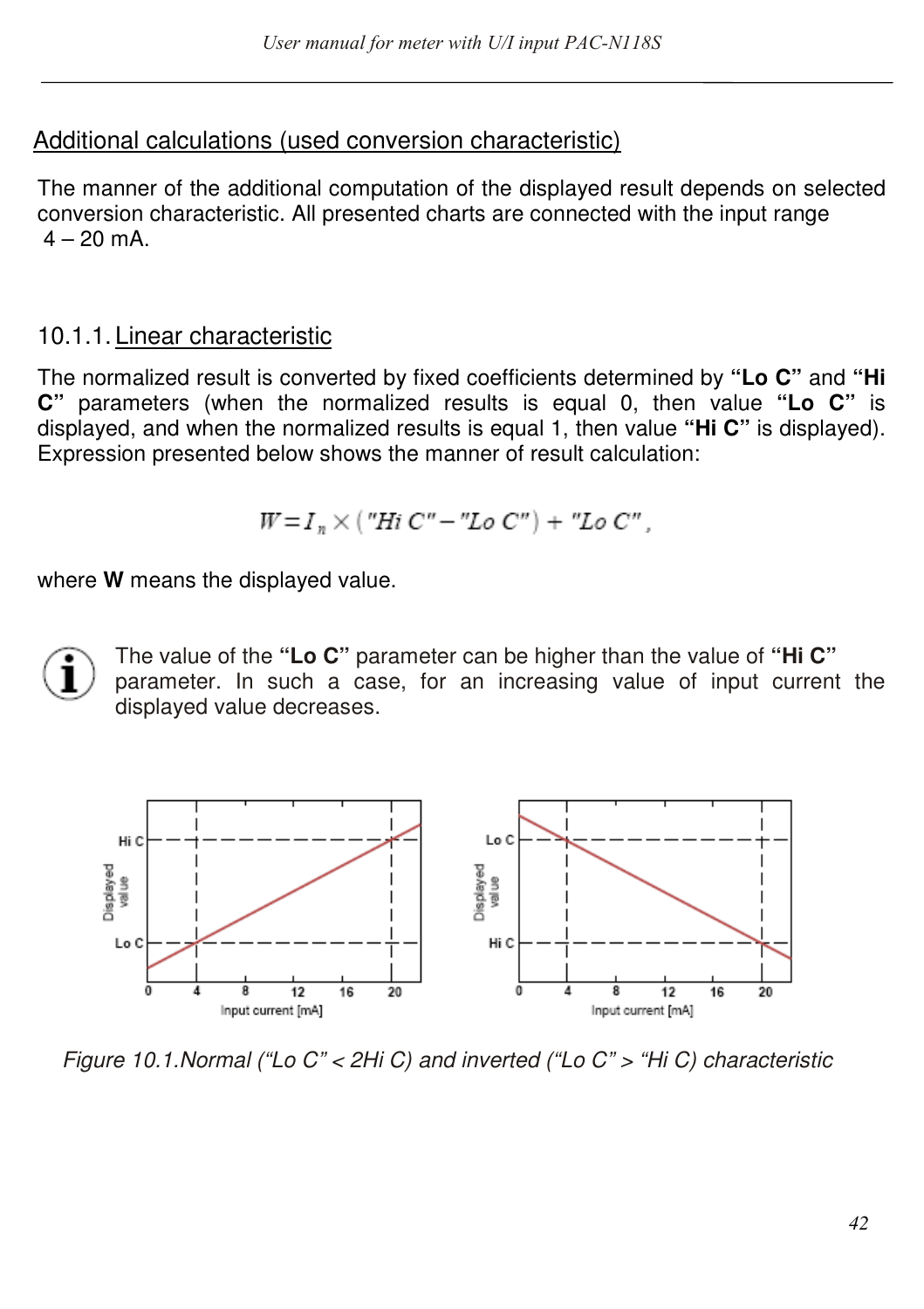## 10.1.2. Square characteristic

The normalized result is squared and further conversion is done as for linear characteristic. Conversion is made accordingly with the expression:

$$
W = I_n^2 \times ("Hi C" - "Lo C") + "Lo C",
$$

where **W** means the displayed value.



Figure 10.2. Normal ("Lo C" < "Hi C) and inverted ("Lo C" > "Hi C) characteristic

## 10.1.3. Square root characteristic

The normalized result is rooted and further conversion is done as for linear characteristic. Conversion is made accordingly with the expression:

$$
W = \sqrt{I_n} \times (\text{"Hi } C'' - \text{"Lo } C'') + \text{ "Lo } C'',
$$

where W means the displayed value.



Showed above expression is not valid when normalized result is negative. It is Possible for 4-20 mode only. In this case (In<0) the displayed result is equal **"Lo C"** (see graphs below).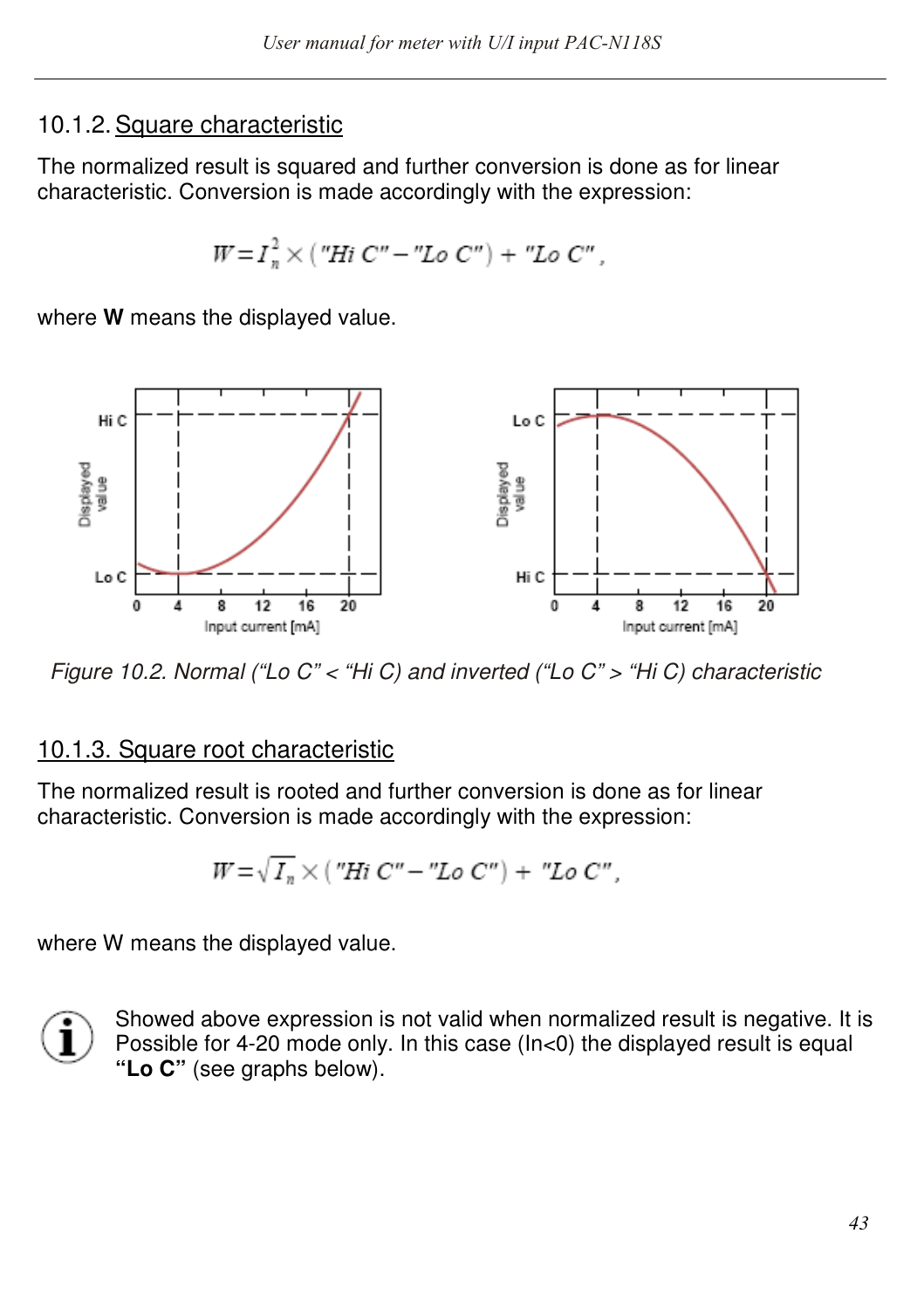

Figure. 10.3 Normal ("Lo C"  $\lt$  "Hi C) and inverted ("Lo C"  $\gt$  "Hi C) characteristic

## 10.1.4. User defined characteristic

User defined characteristic is defined as set of X-Y points. Number of the points is variable and may be set from 2 to 20 points which make linear segments (see graph and see *Menu "inPt"*). Due to the normalized result In , the device computes specific segment, e.g. for characteristic from figure below, and  $\ln = 0.65$  the segment between points  $X =$  "50.0." and  $X =$  "70.0." will be chosen.

Let's mark those points as PL (point low) i PH (point high) - in this example PL= **"50.0,"** and PH = **"70.0."**, and the normalized result In for the point PL as Ip (in this example  $I_p = \ln(P_L) = 0.5$ . The displayed result is calculated accordingly to the expression:

$$
W\!=\!(I_n\!-\!I_p)\!\times\!\frac{\big[\,Y\left(PH\right)\!-\!Y\left(PL\right)\big]}{\big[X\left(PH\right)\!-\!X\left(PL\right)\big]}\!\times100+Y\!\left(PL\right)
$$

where Y(PH), X(PH), Y(PL), X(PL) mean values of X and Y coordinates of PH i PL points.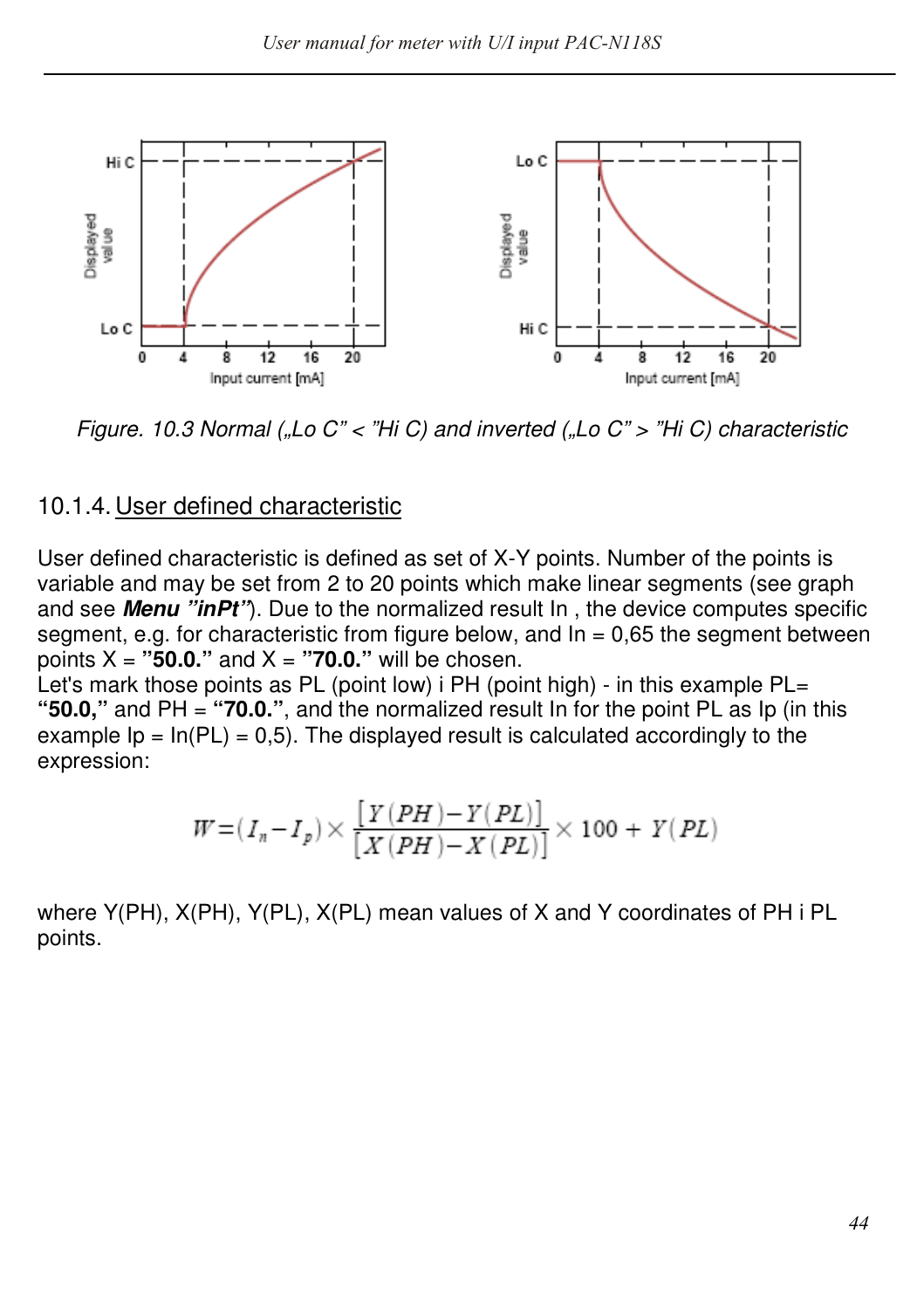If the normalized result exceeds the user defined characteristic values, then specific utmost segment, defined by two next points, is used for calculations. If characteristic from figure below is used, and if In>1 then segment defined by points X(PL) = **"90.0."**, X(PH) = **"100.0."** will be used.



Figure 10.4 Example of user defined characteristic

## 10.2. Examples of calculations

## **Example 1: Selection of the permissible input range ("4-20" mode)**

If in " $4-20$ " mode the user sets "Lo  $r$ " = 20,0% and "Hi  $r$ " = 10,0%, then permissible input currents range will be equal:  $3.2 \text{ mA} \div 22 \text{ mA}$ . Lower border of the range is the result of calculations:  $4 \text{ mA} \cdot 4 \text{ mA} \times 20$ %, and the higher :  $20 \text{ mA} + 20 \text{ mA} \times 10$ %.

#### *Example 2: The normalized In result calculation*

Let the input mode  $= 4-20$  mA. The normalized In result is calculated accordingly to the expression on page 36, so if  $\lim_{n \to \infty} 10 \text{ mA}$  then 10 mA - 4 mA = 6 mA, and this result should be divided by the width of input range (16 mA). Finally the normalized result: In  $= 6/16 = 0,375.$ 

In case when input current exceeds nominal measurement range, calculations are similar. For example if input current is equal 2,5 mA then  $\ln = (2.5 - 4)/16$  @ -0,0938, and if input current is equal 20.5 mA then  $\ln = (20.5 - 4)/16$  @ 1,0313.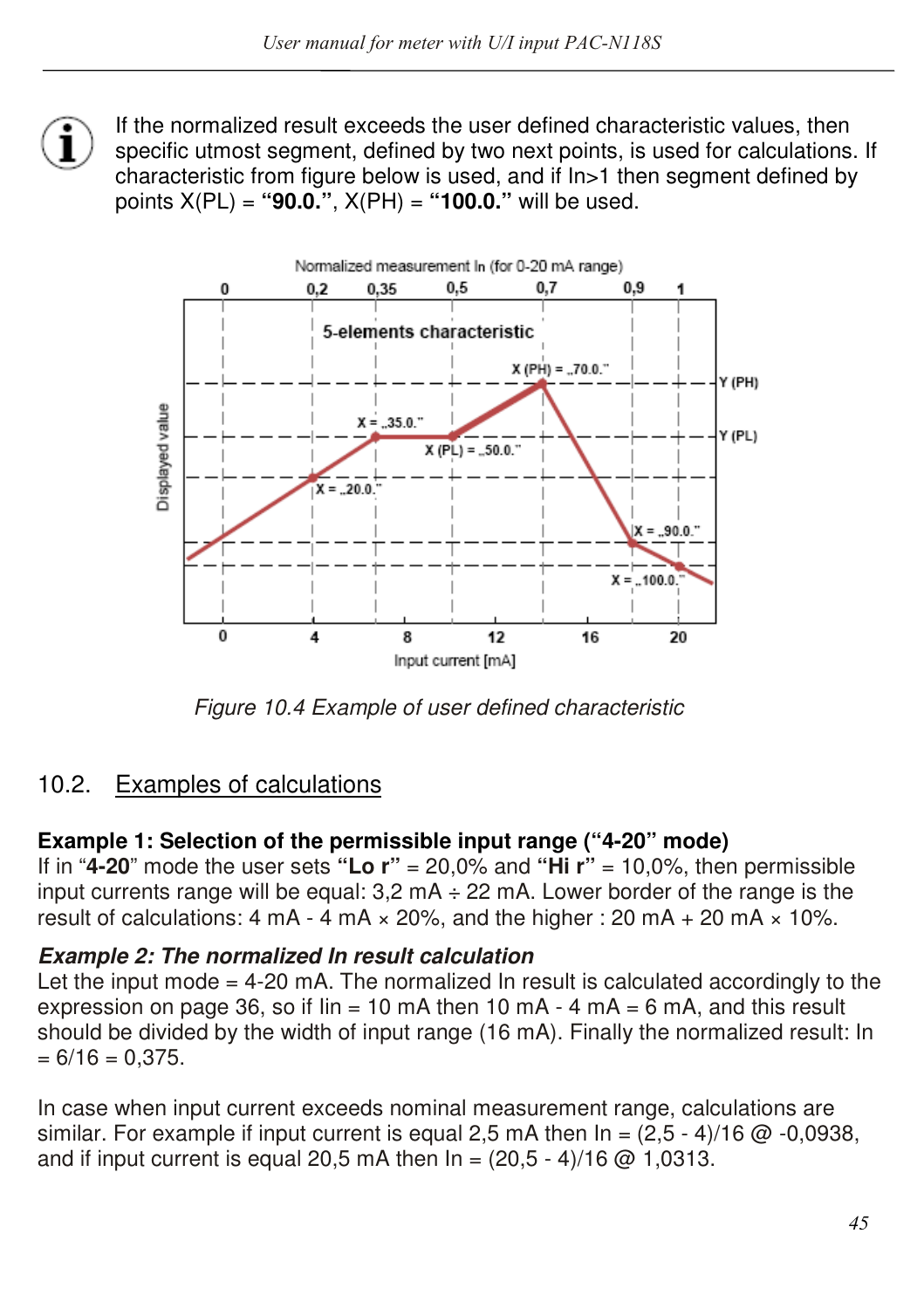#### **Example 3: The linear characteristic**

Let the input mode = 4-20 mA, and parameters **"Lo C"** and **"Hi C"** equal to -300 and 1200 respectively. The calculations will be done for there different input currents from example 2.

a)  $\text{lin} = 10 \text{ mA}$  and  $\text{ln} = 0.375$ 

Accordingly to expression on page 37 for linear characteristic: 0,375 × [1200 -(- 300)] @ 562 and next, the **"Lo C"** value is added to the result , so the displayed value: W @  $562 + (-300) = 262$ 

- b)  $\text{lin} = 2.5 \text{ mA}$  and  $\text{In} = -0.0938$ .  $W @ -441.$
- c)  $\text{lin} = 20.5 \text{ mA}$  and  $\text{In} = 1,0313$ . W @ 1247.

## **Example 4: The square characteristic**

Let the input mode = 4-20 mA, and parameters **"Lo C"** and **"Hi C"** equal to -300 and 1200 respectively. The calculations will be done for there different input currents from example 2.

a)  $\text{lin} = 10 \text{ mA}$  and  $\text{In} = 0.375$ 

Accordingly to expression on page 37 for linear characteristic:  $(0,375)2 \times [1200 -(-15.57)]$ 300)] @ 211. and next, the **"Lo C"** value is added to the result , so the displayed value:

 $W \omega$  211 + (-300) = -89

- b)  $\text{lin} = 2.5 \text{ mA}$  and  $\text{In} = -0.0938$ . W @ -287.
- c)  $\text{lin} = 20.5 \text{ mA}$  and  $\text{In} = 1.0313$ .  $W \overline{\omega}$  1295.

## **Example 5: The square root characteristic**

Let the input mode = 4-20 mA, and parameters **"Lo C"** and **"Hi C"** equal to -300 and 1200 respectively. The calculations will be done for there different input currents from example 2.

a)  $\text{lin} = 10 \text{ mA}$  and  $\text{In} = 0.375$ 

Accordingly to expression on page 38 for linear characteristic: sqrt(0,375) × [1200 -(- 300)] @ 919. and next, the **"Lo C"** value is added to the result , so the displayed value: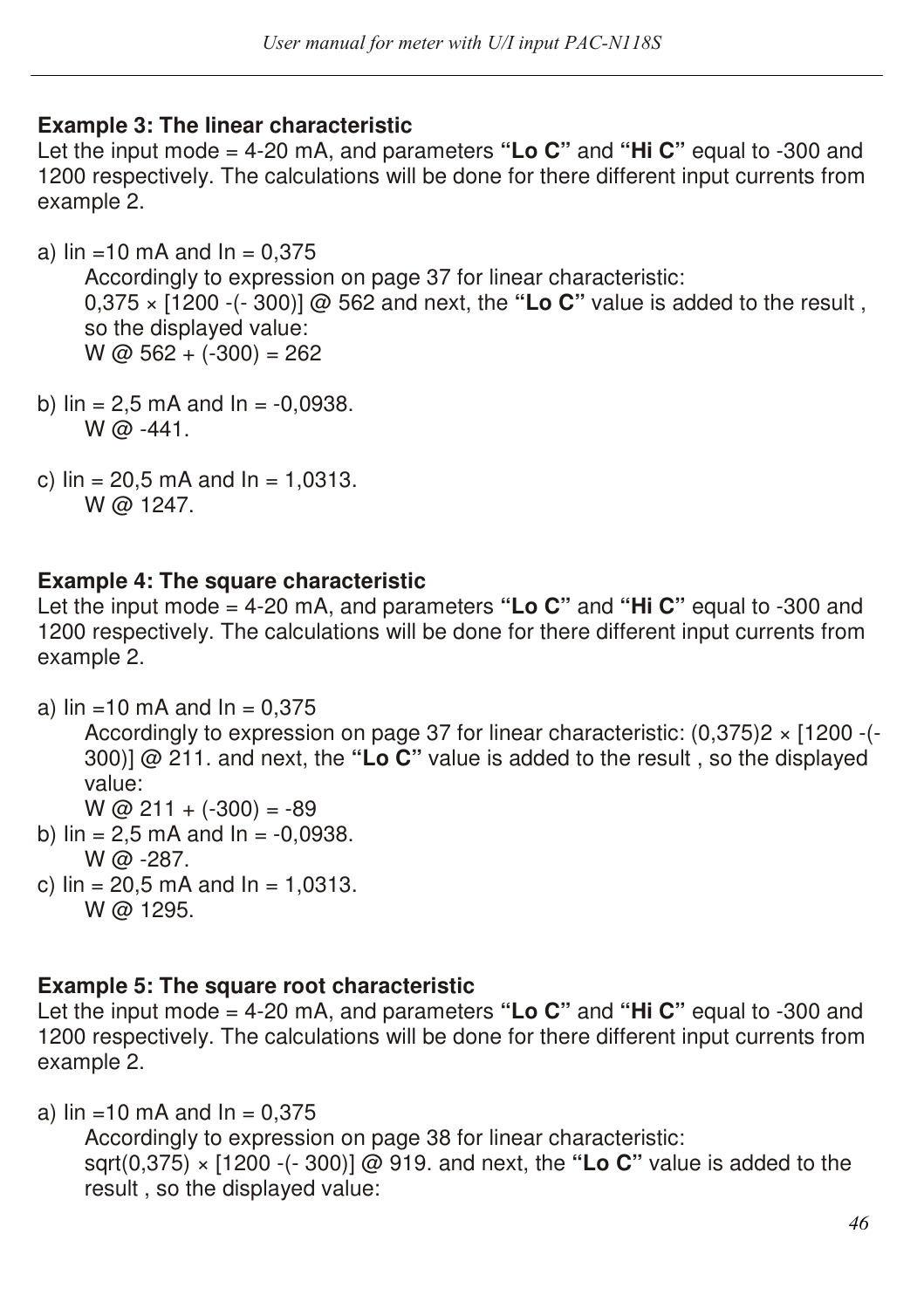$W @ 919 + (-300) = 619$ b)  $\sin = 2.5$  mA and  $\sin = -0.0938$ , normalized result is negative, so the displayed value is equal to "Lo C" parameter:  $W \varpi$  "Lo C" = -300. c)  $\text{lin} = 20.5 \text{ mA}$  and  $\text{In} = 1.0313$ .

```
W @ 1223.
```
#### **Example 6: The user defined characteristic**

Let the input mode = 4-20 mA, and the user selected the 10 segment characteristic. To do this it is necessary to enter X and Y coordinates of 11 points (see *Menu "inPt"*). The calculations will be done for three different input currents from example 2, so in calculations some of the segments will be used only.

Let the following points will be given:

X1 = **"00.0."**, Y1 = **"-50.0"**, X2= **"10.0."**, Y2 = **"-30.0"**, .... X6 = **"30.0."**, Y6 = **"30.0"**, X7 = **"40.0."**, Y7 = **"80.0"**, .... X10 = **"90.0."**, Y10 = **"900.0"**, X11 = **"100.0."**, Y11 = **"820.0"**,

Additionally all other points must to be defined and stored in the device memory.

a)  $\text{lin} = 10 \text{ mA}$  and  $\text{In} = 0.375$ 

The segment defined by  $X6 =$  "30.0." and  $X7 =$  "40.0." for this In will be selected. Accordingly to expressions given for user defined characteristic (see page 38) X6(PL)  $= 30$ , Y6(PL) = 30, X7(PH) = 40, Y7(PH) = 80 and lp = 0.3, the displayed value :

$$
W = (I_n - I_p) \times \frac{[Y(PH) - Y(PL)]}{[X(PH) - X(PL)]} \times 100 + Y(PL) =
$$
  
= (0,375 - 0,3) ×  $\frac{[80 - 30]}{[40 - 30]} \times 100 + 30 \approx 67$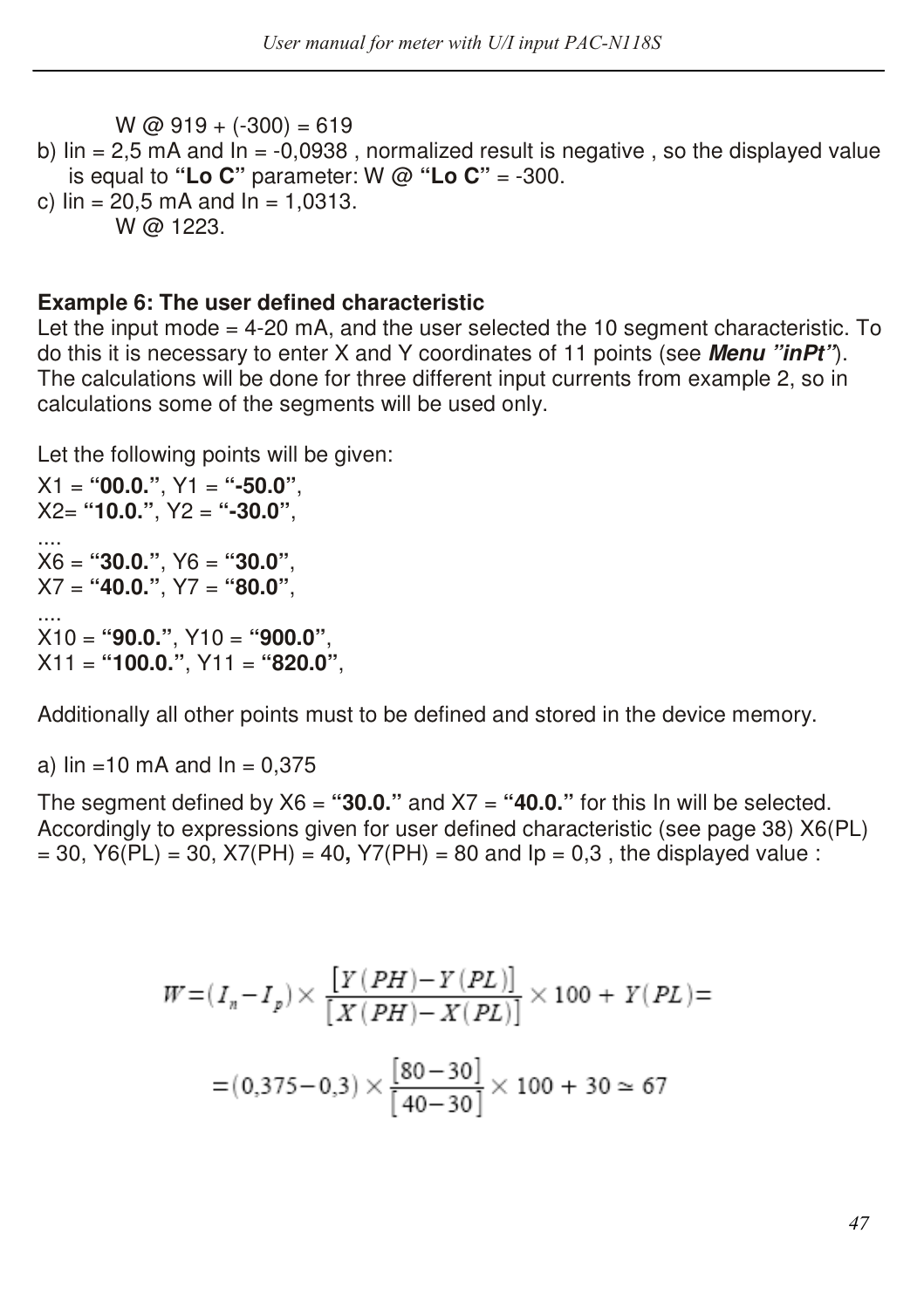- b)  $\sin = 2.5$  mA and  $\ln = -0.0938$ , because of the normalized In value is lower than 0, the segment defined by X1 and X2 will be selected.  $X1(PL) = 0$ ,  $Y1(PL) = -50$ ,  $X2(PH) = 10$ ,  $Y2(PH) = -30$  and  $Ip = 0$ . For these values the displayed value W  $\omega$  -69.
- c)  $\sin = 20.5$  mA and  $\ln = 1.0313$ . because of the normalized In value is higher than 1, the segment defined by X10 and X11 will be selected, and X10(PL) = 90, Y10(PL) = 900,X11(PH) = 100**,** Y11(PH) = 820 and Ip = 0,9 for these values the displayed value W @ 795.

## 11. The Modbus protocol handling

| Transmission parameters: | 1 start bit, 8 data bits, 1 or 2 stop bit (2 bits are send, 1<br>and 2 bits are accepted when receive), no parity control |
|--------------------------|---------------------------------------------------------------------------------------------------------------------------|
| Baud rate:               | selectable from: 1200 to 115200 bits/second                                                                               |
| Transmission protocol:   | <b>MODBUS RTU compatible</b>                                                                                              |

The device parameters and display value are available via RS-485 interface, as HOLDINGtype registers (numeric values are given in U2 code) of Modbus RTU protocol. The registers (or groups of the registers) can be read by 03h function, and wrote by 06h (single registers) or 10h (group of the registers) accordingly to Modbus RTU specification. Maximum group size for 03h and 10h functions can not exceeds 16 registers (for single frame).



The device interprets the broadcast messages, but then do not sends the answers.

## 11.1. List of registers

| Register | Write | Range            | <b>Register description</b>                                                                                                                                                                   |
|----------|-------|------------------|-----------------------------------------------------------------------------------------------------------------------------------------------------------------------------------------------|
| 01h      | No    | $-999 \div 9999$ | Measurement value (no decimal point)                                                                                                                                                          |
| 02h      | No    |                  | The status of the current measurement; 0h - data valid; A0h - top<br>Oh, AOh, 60h   border of the measurement range is exceeded; 60h - bottom border<br>of the measurement range is exceeded; |
| 03h      | Yes   | 0 ÷ 3            | "Pnt" parameter in "InPt" menu (decimal point position)<br>$0  ^{\circ}$ $0$ $^{\circ}$ 1 $ ^{\circ}$ 0.0 $^{\circ}$ 2 $ ^{\circ}$ 0.00 $^{\circ}$ 3 $ ^{\circ}$ 0.000 $^{\circ}$             |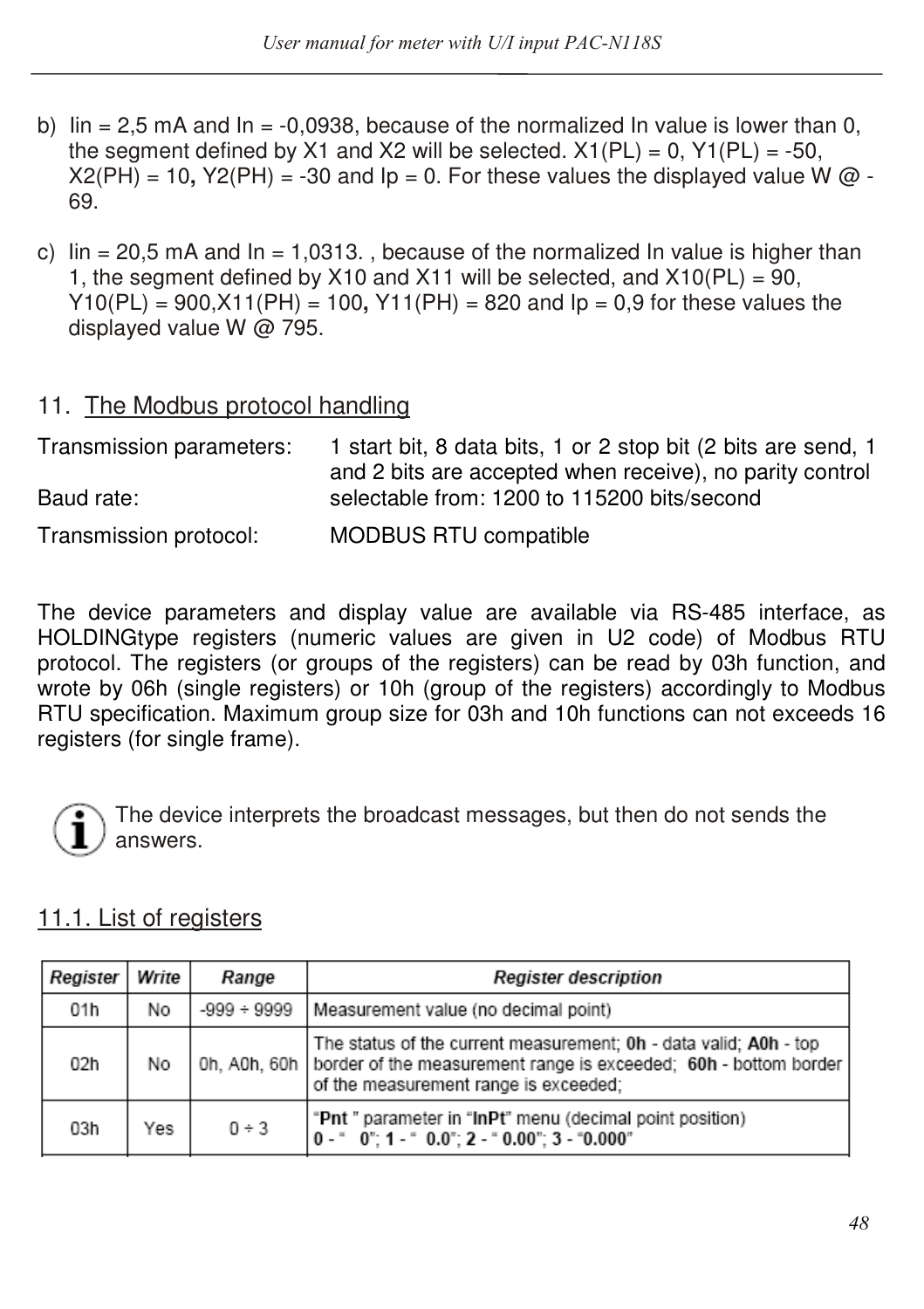| Register         | Write | Range            | <b>Register description</b>                                                                                                                                                                                                                                                   |  |  |  |
|------------------|-------|------------------|-------------------------------------------------------------------------------------------------------------------------------------------------------------------------------------------------------------------------------------------------------------------------------|--|--|--|
| 04h              | Yes   | see descr.       | State of the relays and alarm LED (binary format)<br>(1 - on, 0 - off): 00000000 000e00ba<br>a - relay R1; b - relay R2; e - alarm LED;<br>If written, only a, b bits are important (others are ignored) these<br>bits allows user to control the relays via RS-485 interface |  |  |  |
| 06h              | No    | $-999 \div 9999$ | Peak (drop) value (no decimal point)                                                                                                                                                                                                                                          |  |  |  |
| 10h              | Yes   | 0 ÷ 5            | "tyPE" parameter in "InPt" menu (nominal input range).<br>0 - 0-20 mA range: 1 - 4-20 mA range: 2 - 0-10 V range:<br>3 - 2-10 V range; 4 - 0-5 V range; 5 - 1-5 V range                                                                                                       |  |  |  |
| 11h              | Yes   | 0 ÷ 3            | "CHAr" parameter in "InPt" menu (characteristic type)<br>0 - linear : 1 - square: 2 - square root: 3 - user defined                                                                                                                                                           |  |  |  |
| 12h              | Yes   | 0 ÷ 5            | "FiLt" parameter in "InPt" menu (measurement filtering rate)                                                                                                                                                                                                                  |  |  |  |
| 13h              | Yes   | 0 ÷ 3            | "Pnt "parameter in "InPt" menu (the copy of 03h register, decimal<br>point position) 0 - " 0"; 1 - " 0.0"; 2 - " 0.00"; 3 - "0.000"                                                                                                                                           |  |  |  |
| 14h              | Yes   | $-999 \div 9999$ | "Lo C" parameter in "InPt" menu, no decimal point included                                                                                                                                                                                                                    |  |  |  |
| 15h              | Yes   | $-999 + 9999$    | "Hi C" parameter in "InPt" menu, no decimal point included                                                                                                                                                                                                                    |  |  |  |
| 16h              | Yes   | 0 ÷ 999          | "Lo r" parameter in "InPt" menu, in 0.1%                                                                                                                                                                                                                                      |  |  |  |
| 17h              | Yes   | 0 ÷ 199          | "Hi r" parameter in "InPt" menu, in 0.1%                                                                                                                                                                                                                                      |  |  |  |
| 20h <sup>2</sup> | Yes   | 0 ÷ 199          | Device address                                                                                                                                                                                                                                                                |  |  |  |
| 21h              | No    | 21F0h            | Device identification code (ID)                                                                                                                                                                                                                                               |  |  |  |
| 22hª             | Yes   | 0 ÷ 7            | "bAud" parameter in "rS" menu (baud rate);<br>0 - 1200 baud; 1 - 2400 baud; 2 - 4800 baud; 3 - 9600 baud;<br>4 - 19200 baud; 5 - 38400 baud; 6 - 57600 baud; 7 - 115200 baud                                                                                                  |  |  |  |
| 23h <sup>4</sup> | Yes   | 0 ÷ 1            | "mbAc" parameter in "rS" menu (permission to write registers via<br>RS-485 interface); 0 - write denied ; 1 - write allowed                                                                                                                                                   |  |  |  |
| 24h              | Yes   | see descr.       | Parameters of "SECU" menu (binary format (0 - "oFF", 1 - "on"):<br>bit 0 - "A r1" parameter; bit 1 - "A r2" parameter<br>bit 2 - "A r3" parameter; bit 3 - "A r4" parameter                                                                                                   |  |  |  |
| 25h              | Yes   | 0 ÷ 5            | "rESP" parameter in "rS" menu (additional response delay);<br>0 - no additional delay; 1 - "10c" option; 2 - "20c" option;<br>3 - "50c" option: 4 - "100c" option: 5 - "200c" option:                                                                                         |  |  |  |
| 27h              | Yes   | 0 ÷ 99           | "mbtO" parameter in "rS" menu (maximum delay between<br>received frames); 0 - no delay checking;<br>1 ÷ 99 - maximum delay expressed in seconds                                                                                                                               |  |  |  |
| 2Dh              | Yes   | $1 \div 8$       | "bri" parameter (display brightness);<br>1 - the lowest brightness; 8 - the highest brightness                                                                                                                                                                                |  |  |  |
| 2Fh              | Yes   | 0 ÷ 1            | "Edit" parameter (numerical parameters edit mode);<br>0 - "dig" mode; 1 - "SLid" mode                                                                                                                                                                                         |  |  |  |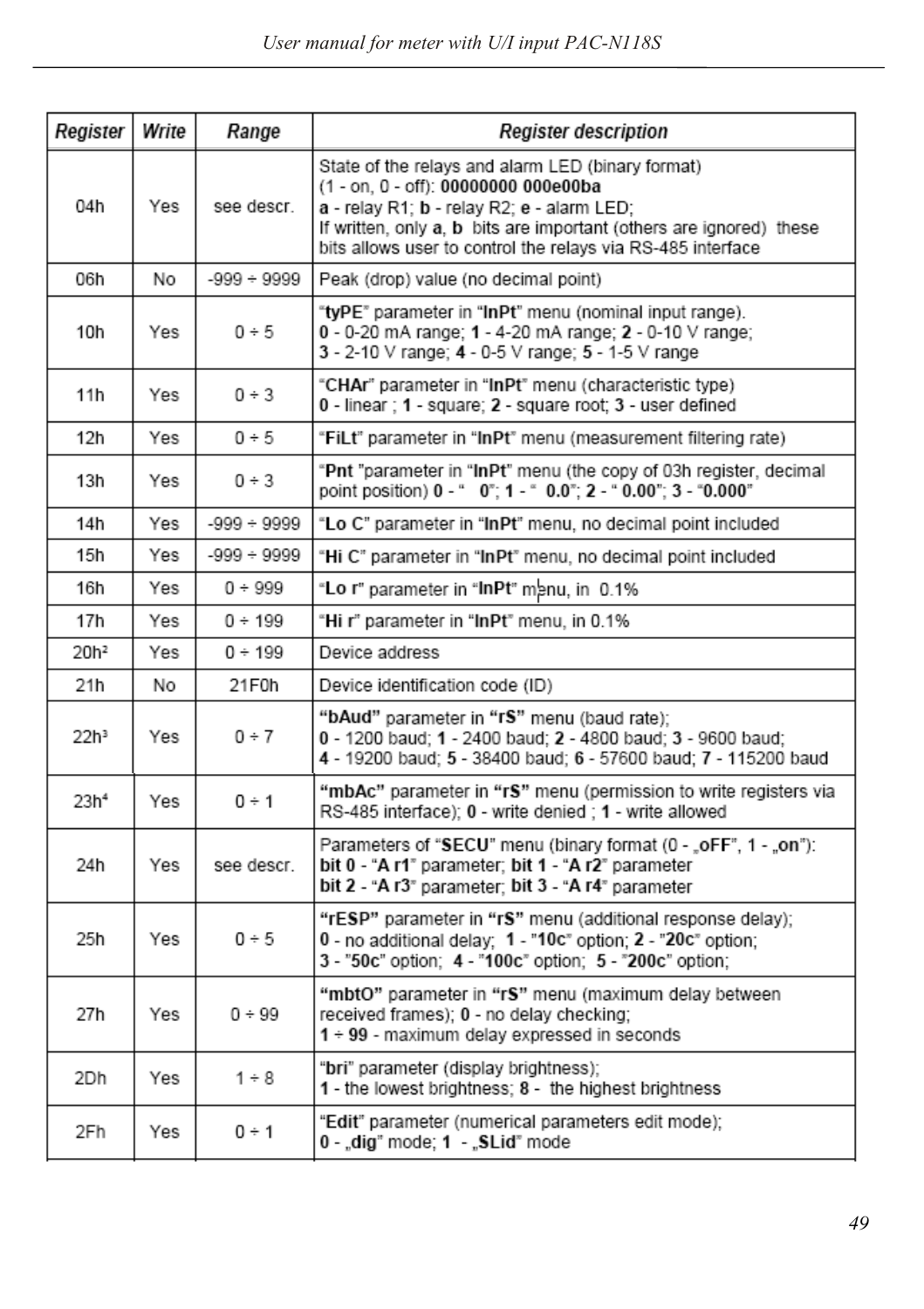$\overline{a}$ 

| Register | Write | Range            | <b>Register description</b>                                                                                                           |
|----------|-------|------------------|---------------------------------------------------------------------------------------------------------------------------------------|
| 30h      | Yes   | $-999 \div 9999$ | "SEtP" parameter in "rEL1" menu, no decimal point included                                                                            |
| 31h      | Yes   | $-999 \div 999$  | "HySt" parameter in "rEL1" menu, no decimal point included                                                                            |
| 32h      | Yes   | 0 ÷ 3            | "modE" parameter in "rEL1" menu:<br>0 - "noAC" mode; 1 - "on" mode; 2 - "oFF" mode; 3 - "in" mode;<br>4 - "out" mode; 5 - "modb" mode |
| 33h      | Yes   | 0 ÷ 999          | "t on" parameter in "rEL1" menu, expressed in tenth of seconds or<br>tenth of minutes depend on "unit" parameter - register no. 35h)  |
| 34h      | Yes   | 0 ÷ 999          | "toFF" parameter in "rEL1" menu, expressed in tenth of seconds<br>or tenth of minutes depend on "unit" parameter - register no. 35h)  |
| 35h      | Yes   | 0 ÷ 1            | "unit" parameter in "rEL1" menu:<br>0 - seconds; 1 - minutes                                                                          |
| 36h      | Yes   | 0 ÷ 2            | "AL" parameter in "rEL1" menu: 0 - no changes; 1 - on; 2 - off                                                                        |
| 37h      | Yes   | $-999 \div 9999$ | "SEt2" parameter in "rEL2" menu, no decimal point included                                                                            |
| 38h      | Yes   | $-999 \div 9999$ | "SEtP" parameter in "rEL2" menu, no decimal point included                                                                            |
| 39h      | Yes   | $-999 \div 999$  | "HySt" parameter in "rEL2" menu, no decimal point included                                                                            |
| 3Ah      | Yes   | 0 ÷ 3            | "modE" parameter in "rEL2" menu:<br>0 - "noAC" mode; 1 - "on" mode; 2 - "oFF" mode; 3 - "in" mode;<br>4 - "out" mode; 5 - "modb" mode |
| 3Bh      | Yes   | 0 ÷ 999          | "t on" parameter in "rEL2" menu, expressed in tenth of seconds or<br>tenth of minutes depend on "unit" parameter - register no. 3Dh)  |
| 3Ch      | Yes   | 0 ÷ 999          | "toFF" parameter in "rEL2" menu, expressed in tenth of seconds<br>or tenth of minutes depend on "unit" parameter - register no. 3Dh)  |
| 3Dh      | Yes   | 0 ÷ 1            | "unit" parameter in "rEL2" menu:<br>0 - seconds; 1 - minutes                                                                          |
| 3Eh      | Yes   | 0 ÷ 2            | "AL" parameter in "rEL2" menu: 0 - no changes; 1 - on; 2 - off                                                                        |
| 3Fh      | Yes   | $-999 \div 9999$ | "SEt2" parameter in "rEL2" menu, no decimal point included                                                                            |
| 50h      | Yes   | 0 ÷ 1            | "modE" parameter in "HOLd" menu (type of detected changes):<br>0 - peaks: 1 - drops                                                   |
| 51h      | Yes   | $0 + 9999$       | "PEA" parameter in "HOLd" menu (minimum detectable change, no<br>decimal point included)                                              |
| 52h      | Yes   | 0 ÷ 199          | "timE" parameter in "HOLd" menu, maximum peaks' (or drops')<br>display time expressed in seconds                                      |
| 53h      | Yes   | 0 ÷ 1            | "HdiS" parameter in "HOLd" menu:<br>0 - "rEAL" mode ; 1 - "HOLd" mode                                                                 |
| 54h      | Yes   | 0 ÷ 1            | "H r1" parameter in "HOLd" menu :<br>0 - "rEAL" mode ; 1 - "HOLd" mode                                                                |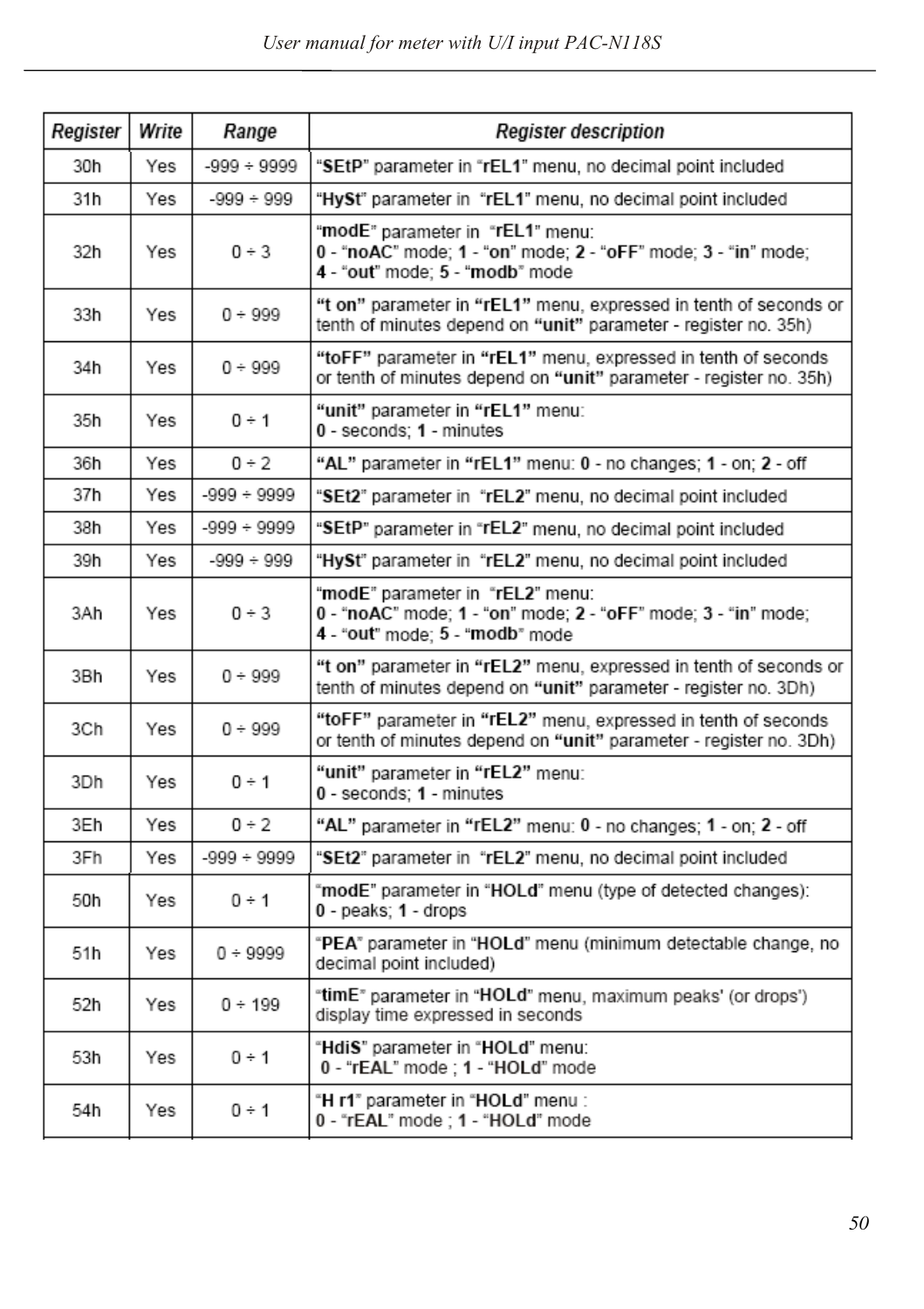| Register                                    | Write              | Range            | <b>Register description</b>                                                                                  |  |  |  |
|---------------------------------------------|--------------------|------------------|--------------------------------------------------------------------------------------------------------------|--|--|--|
| 55h                                         | Yes                | $0 \div 1$       | "H r2" parameter in "HOLd" menu:<br>0 - "rEAL" mode : 1 - "HOLd" mode                                        |  |  |  |
| 70h <sup>s</sup><br>$-999 \div 1999$<br>Yes |                    |                  | The value of "X" coordinate of point no. 1 of the user defined<br>characteristic, expressed in 0.1%          |  |  |  |
| 71h <sup>5</sup>                            | Yes                | $-999 \div 9999$ | The value of Y" coordinate of point no. 1 of the user defined<br>characteristic, no decimal point included   |  |  |  |
|                                             | $72h^5 \div 95h^5$ |                  | Further pairs of "X" - "Y" coordinates of points no. $2 \div 19$ of the<br>user defined characteristic       |  |  |  |
| 96h <sup>s</sup>                            | Yes                | $-999 \div 1999$ | The value of X" coordinate of point no. 20 of the user defined<br>characteristic, expressed in 0.1%          |  |  |  |
| 97h <sup>5</sup>                            | Yes                | $-999 \div 9999$ | The value of .Y" coordinate of point no. 20 of the user defined<br>characteristic, no decimal point included |  |  |  |

2 after writing to register no 20h the device responds with an "old" address in the message.

3 after writing to register no 22h the device responds with the new baud rate<br> $\mu$  he value of the "**mbAc**" parameter is also connected to write to this registe

4 he value of the "**mbAc**" parameter is also connected to write to this register, so it is possible to block a writes, but impossible to unblock writes via RS-485 interface, The unblocking of the writes is possible from menu level only. 5 the pairs of "**X** -**Y**" coordinates may be defined for any free point. The pair is "free" (it means that particular point is

not defined) if "**X**" coordinate of this point is equal 8000h. After writing both X and Y coordinate the point is defined and used in calculation of result. The coordinates of any point can be changed at any time.

## 11.2. Transmission errors description

If an error occurs while write or read of single register, then the device sends an error code according to Modbus RTU specifications (example message no 1).

Error codes:

- **01h**  illegal function (only functions 03h, 06h and 10h are available),
- **02h**  illegal register address
- **03h**  illegal data value
- **08h**  no write permission ( see: "**mbAc**" parameter)
- **A0h**  exceed of upper border of input range
- **60h**  exceed of lower border of input range

A0h and 60h codes can appear only during reg. 01h is reading by 03h function (read of a single register).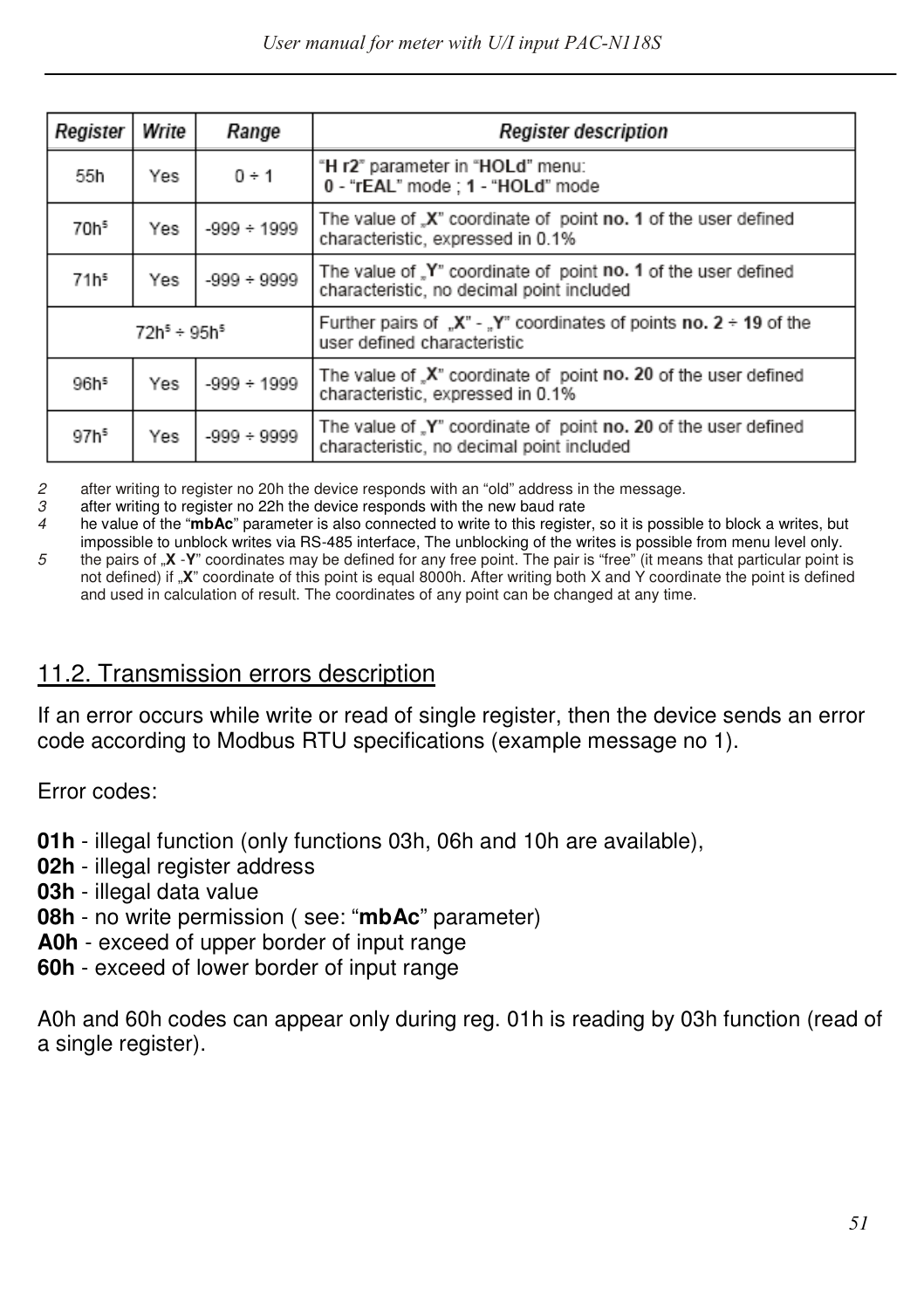## 11.3. Examples of query/answer frames

<u>.</u><br>Examples apply for device with address 1. All values are represent hexadecimal.

| <b>Field description:</b> |                                                                            |
|---------------------------|----------------------------------------------------------------------------|
| ADDR                      | Device address on modbus network                                           |
| <b>FUNC</b>               | Function code                                                              |
| <b>REG H,L</b>            | Starting address (address of first register to read/write, Hi and Lo byte) |
| <b>COUNT H.L</b>          | No. of registers to read/write (Hi and Lo byte)                            |
| <b>BYTE C</b>             | Data byte count in answer frame                                            |
| DATA H.L                  | Data byte (Hi and Lo byte)                                                 |
| CRC L,H                   | CRC error check (Hi and Lo byte)                                           |

#### **1. Read of the displayed value (measurement), PAC-N118S device address = 01h:**

| ADDR   FUNC |    | REG H.L |    | COUNT H.L |    | CRC L.H |    |
|-------------|----|---------|----|-----------|----|---------|----|
| 01          | 03 | 00      | 01 | 00        | 01 | D5      | CА |

a) The answer (we assume that the measure result is not out of range):

|    | ADDR   FUNC | BYTE C | DATA H,L |   | CRC L.H |    |
|----|-------------|--------|----------|---|---------|----|
| 01 | 03          | 02     | 00       | ᄄ | F8      | 04 |

DATA H, L - displayed value = 255, no decimal point. Decimal point position can be read from reg. 03h.

b) The answer (if an error occur):

|    | ADDR FUNC | <b>FRROR</b> | CRC L.H |    |
|----|-----------|--------------|---------|----|
| 01 | 83        | 60           | 41      | 18 |

 $ERROR - error code = 60h$ , bottom border of the measurement range is exceeded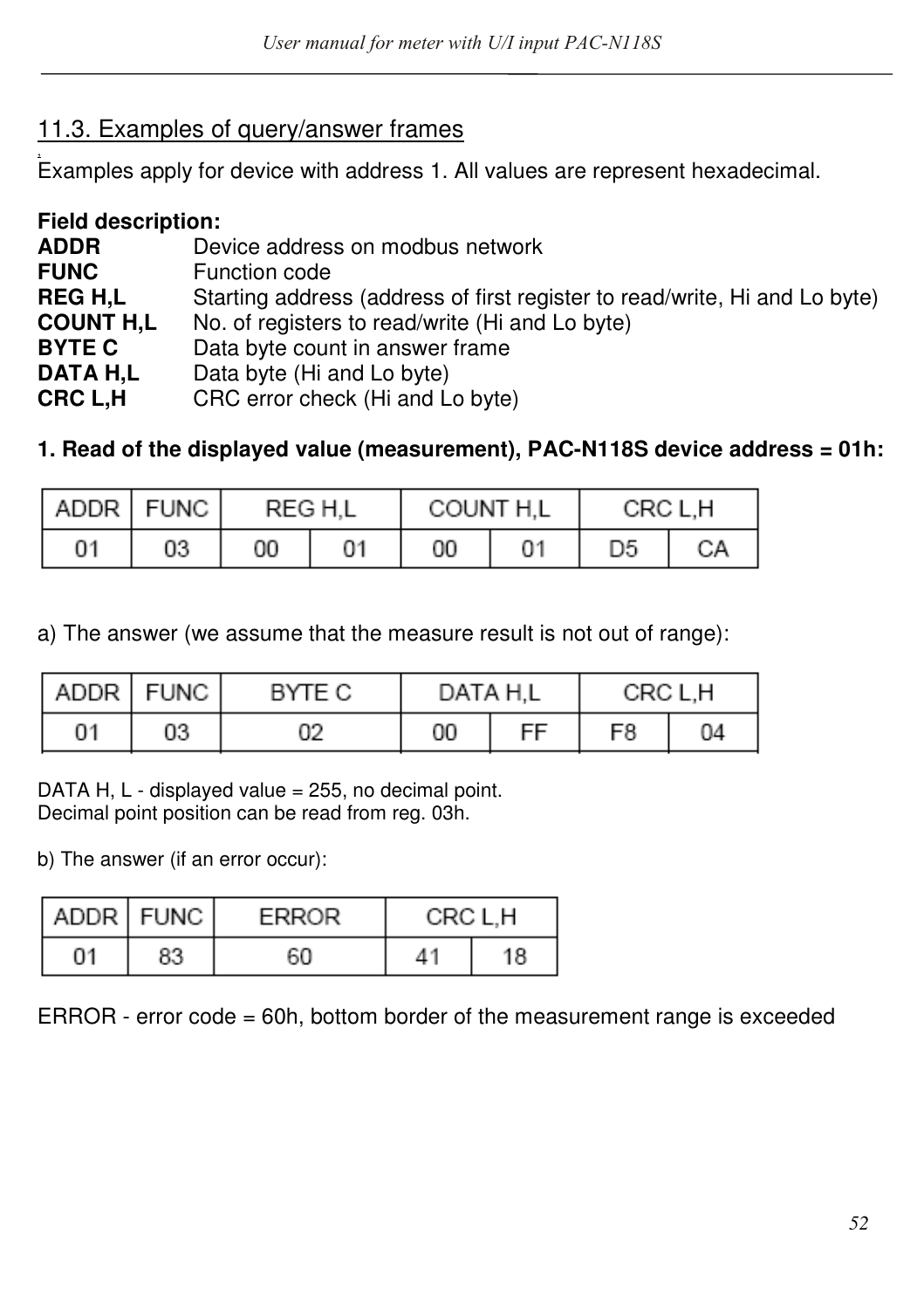## **2. Read of device ID code**

|    | ADDR FUNC |    | REG H.L |    | COUNT H.L | CRC L.H |    |
|----|-----------|----|---------|----|-----------|---------|----|
| 01 | 03        | 00 | 94      | 00 |           | D4      | 00 |

The answer:

|    |    | ADDR   FUNC   BYTE C | DATA H.L |    | CRC L.H |    |  |
|----|----|----------------------|----------|----|---------|----|--|
| 01 | 03 | 02                   | 21       | F0 | A0      | 50 |  |

Data – identification code (21 F0h)

## **3. Change of the device address from 1 to 2 (write to reg. 20h)**

| ADDR FUNC |    | REG H.L |    | DATA H,L |    | CRC L.H |    |
|-----------|----|---------|----|----------|----|---------|----|
| 01        | 06 | 00      | 20 | 00       | 02 | 09      | C1 |

Data  $H - 0$ 

DATA  $L$  – new device address (2)

The answer (the same as the message):

| ADDR FUNC |    | REG H.L |    | DATA H,L |    | CRC L.H |    |
|-----------|----|---------|----|----------|----|---------|----|
| 01        | 06 | 00      | 20 | 00       | 02 | 09      | C1 |

#### **4. Change of baud rate of all devices connected to the net (BROADCAST message).**

|    | ADDR FUNC | REG H.L |          | COUNT H.L |    | CRC L,H |                |
|----|-----------|---------|----------|-----------|----|---------|----------------|
| 00 | 06        | 00      | າາ<br>22 | 00        | 04 | 29      | D <sub>2</sub> |

 $DATA H - 0$ 

DATA L - 4, new baud rate 19200 baud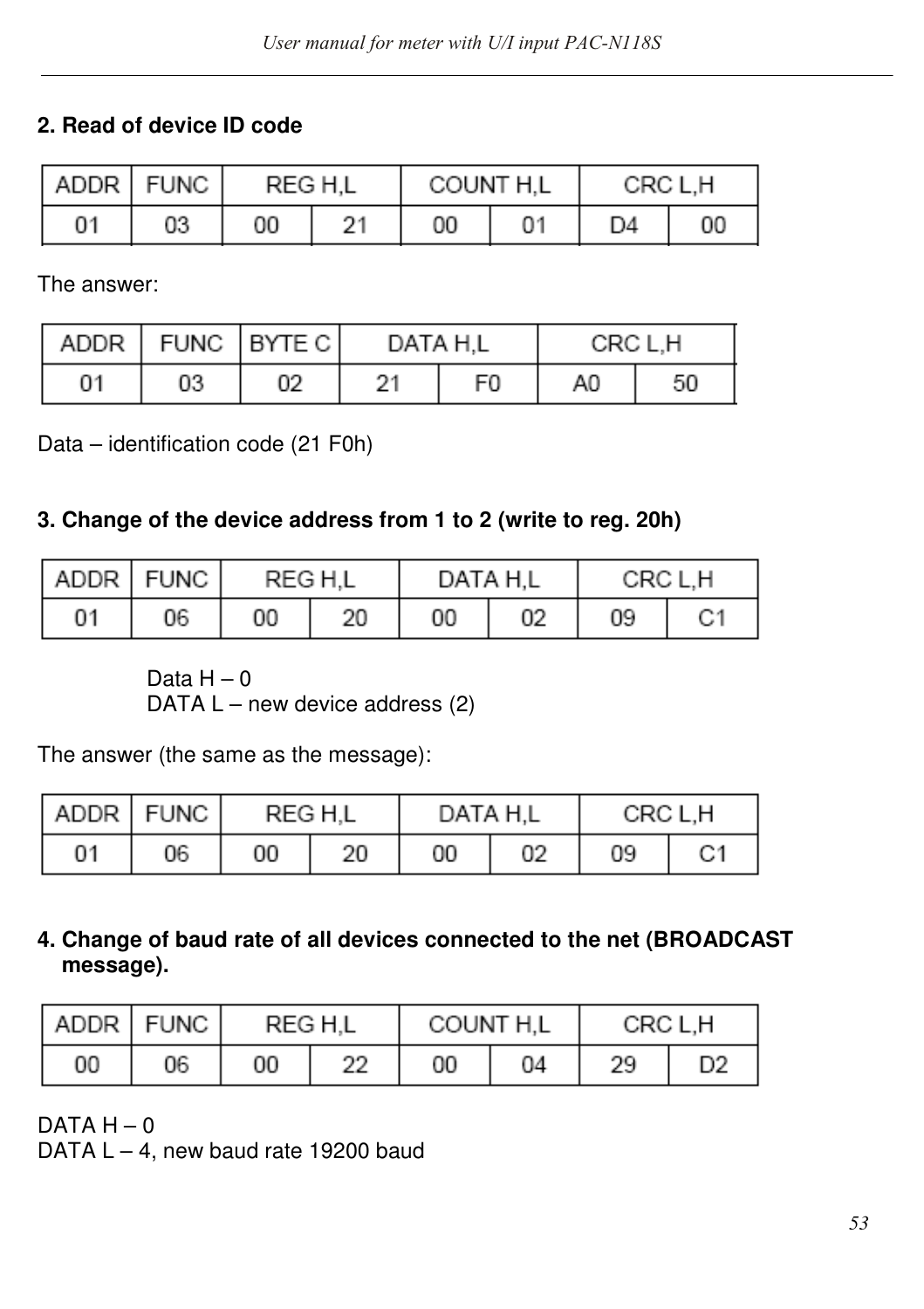

Device do not reply to BROADCAST-type messages.

#### **5. Read of the registers 1, 2 and 3 in one message (example of reading a number of registries in one frame):**

|    | ADDR   FUNC | REG H.L |    | COUNT H.L |    | CRC L.H |    |
|----|-------------|---------|----|-----------|----|---------|----|
| 01 | 03          | 00      | 01 | 00        | 03 | 54      | 0Β |

COUNT L – the count of being read registers (max 16.)

The answer:

|    | ADDR   FUNC   BYTE C   DATA H1,L1   DATA H2,L2   DATA H3,L3   CRC L,H |  |  |                                       |  |
|----|-----------------------------------------------------------------------|--|--|---------------------------------------|--|
| 01 | 06                                                                    |  |  | 00   0A   00   00   00   01   78   B4 |  |

DATA H1, L1 - reg. 01h (10 - displayed value "1.0"),

DATA H2, L2 - reg. 02h (0 - no errors),,

DATA H3, L3 - reg. 03h (1 - decimal point position " 0.0").



#### **There is no full implementation of the Modbus Protocol in the device. The functions presented above are available only.**

## 12. Default and user´s settings list

| Parameter                                      | Description                                   | Default value | User's value | Desc.<br>page |  |  |  |  |  |  |
|------------------------------------------------|-----------------------------------------------|---------------|--------------|---------------|--|--|--|--|--|--|
| Parameters of relay R1 operation ("rEL1" menu) |                                               |               |              |               |  |  |  |  |  |  |
| SEtP                                           | Relay R1 threshold                            | 20.0          |              | 27            |  |  |  |  |  |  |
| SEt2                                           | Relay R1 second threshold                     | 30.0          |              | 27            |  |  |  |  |  |  |
| <b>HYSt</b>                                    | Hysteresis of relay R1                        | 0.0           |              | 27            |  |  |  |  |  |  |
| modE                                           | Operation mode of relay R1                    | in            |              | 27            |  |  |  |  |  |  |
| t on                                           | Turn on delay of relay R1                     | 0.0           |              | 28            |  |  |  |  |  |  |
| toFF                                           | Turn off delay of relay R1                    | 0.0           |              | 28            |  |  |  |  |  |  |
| unit                                           | Unit of "t on", "toFF" parameters of relay R1 | SEC           |              | 28            |  |  |  |  |  |  |
| AL                                             | Reaction for critical situation of relay R1   | oFF           |              | 28            |  |  |  |  |  |  |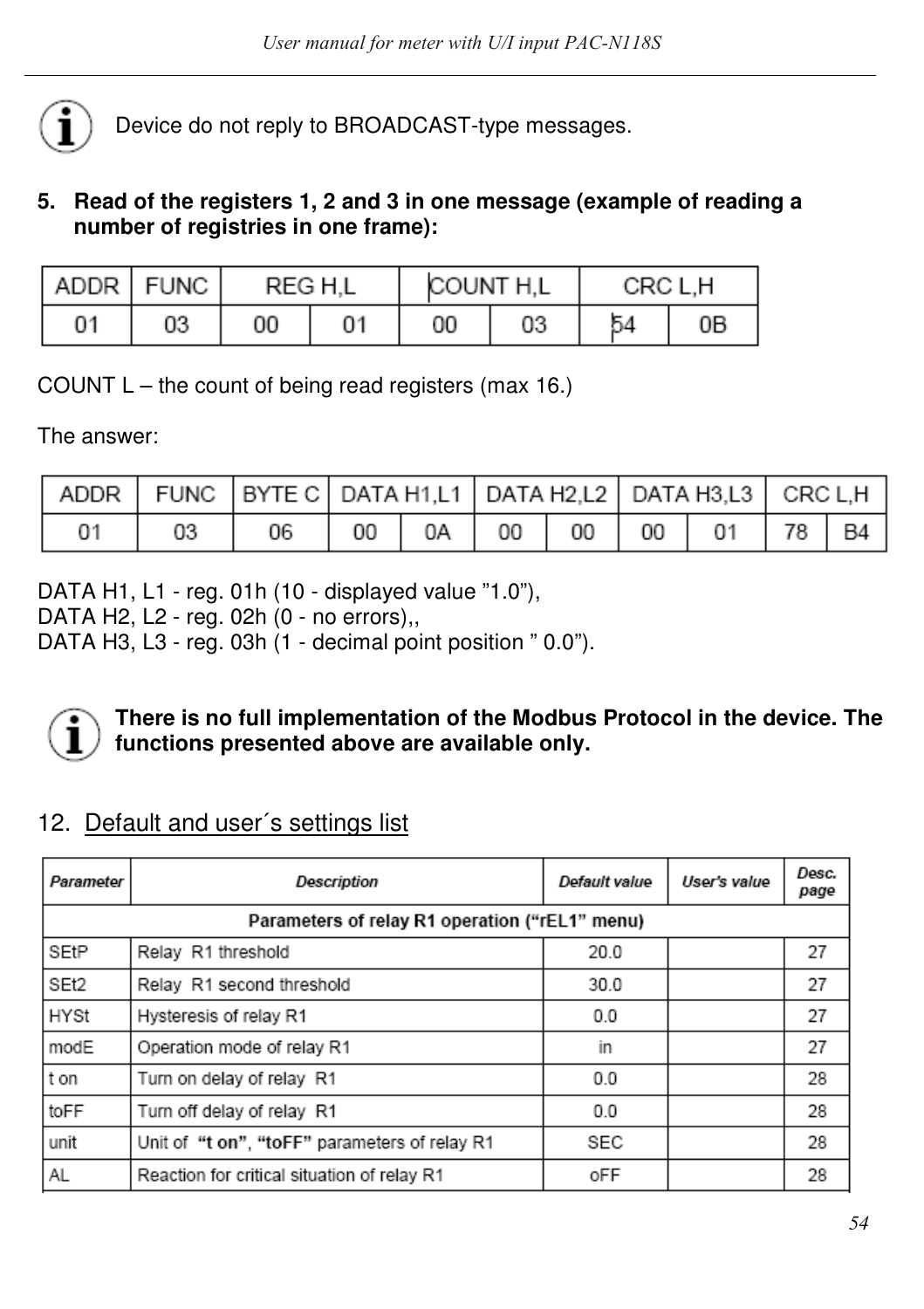| Parameter   | Description                                                                           | Default value | User's value | Desc.<br>page |
|-------------|---------------------------------------------------------------------------------------|---------------|--------------|---------------|
|             | Parameters of relay R2 operation ("rEL2" menu)                                        |               |              |               |
| SEtP        | Relay R2 threshold                                                                    | 40.0          |              | 27            |
| SEt2        | Relay R2 second threshold                                                             | 50.0          |              | 27            |
| <b>HYSt</b> | Hysteresis of relay R2                                                                | 0.0           |              | 27            |
| modE        | Operation mode of relay R2                                                            | in.           |              | 27            |
| t on        | Turn on delay of relay R2                                                             | 0.0           |              | 28            |
| toFF        | Turn off delay of relay R2                                                            | 0.0           |              | 28            |
| unit        | Unit of "t on", "toFF" parameters of relay R2                                         | SEC           |              | 28            |
| AL          | Reaction for critical situation of relay R2                                           | oFF           |              | 28            |
|             | Configuration of measurement input ("inPt" menu)                                      |               |              |               |
| tYPE        | Input mode                                                                            | "4-20"        |              | 29            |
| CHAr        | Conversion characteristic mode                                                        | Lin           |              | 29            |
| FiLt        | Filtering ratio                                                                       | 0             |              | 29            |
| Pnt         | Decimal point position                                                                | 0.0           |              | 29            |
| Lo C        | Minimum displayed value (for nominal range)                                           | 000.0         |              | 29            |
| Hi C        | Maximum displayed value (for nominal range)                                           | 100.0         |              | 29            |
| Lo r        | Extension of the bottom of the nominal input range                                    | 5.0 (%)       |              | 30            |
| Hi r        | Extension of the top of the nominal input range                                       | 5.0 (%)       |              | 30            |
|             | Display parameters                                                                    |               |              |               |
| bri         | Display brightness                                                                    | bri6          |              | 31            |
|             | Configuration of peaks detection function ("HOLd" menu)                               |               |              |               |
| modE        | Kind of detected changes                                                              | norm          |              | 31            |
| PEA         | Minimum detected change                                                               | 0.0           |              | 32            |
| timE        | Maximum time of peak displaying                                                       | 0.0           |              | 32            |
| HdiS        | The type of displayed value                                                           | HOLd          |              | 32            |
| H r1        | Source of relay R1, and LED R1 control                                                | rEAL          |              | 32            |
| H r2        | Source of relay R2, and LED R2 control                                                | rFAL          |              | 32            |
|             | Settings of access to the configuration parameters ("SECu" menu)                      |               |              |               |
| A r1        | Permission to changes of relay R1 threshold<br>without of the user password knowledge | on            |              | 32            |
| A r2        | Permission to changes of relay R2 threshold<br>without of the user password knowledge | on            |              | 32            |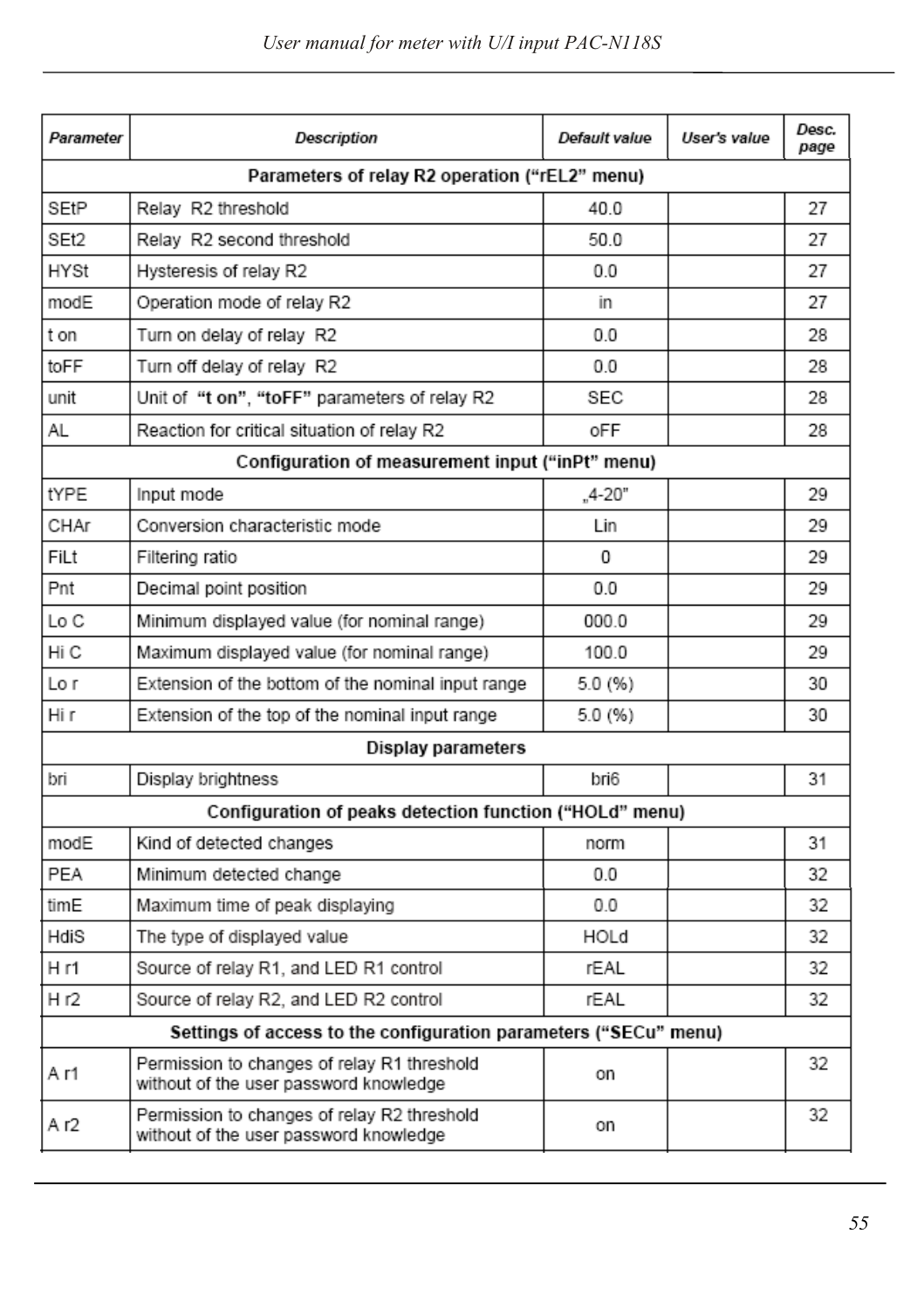| Parameter                                     | Description                                      | Default value | User's value | Desc.<br>page |  |  |  |  |  |
|-----------------------------------------------|--------------------------------------------------|---------------|--------------|---------------|--|--|--|--|--|
| RS 485 interface configuration (menu "rS")    |                                                  |               |              |               |  |  |  |  |  |
| Addr                                          | Device address                                   | 0             |              | 32            |  |  |  |  |  |
| bAud                                          | Baud rate                                        | 9.6           |              | 32            |  |  |  |  |  |
| mbAc                                          | Permission to changes of configuration registers | on            |              | 33            |  |  |  |  |  |
| mbtO                                          | Maximum delay between received messages          | 0             |              | 33            |  |  |  |  |  |
| rESP                                          | Additional delay of answer transmission          | Std           |              | 33            |  |  |  |  |  |
| Configuration of numerical parameters edition |                                                  |               |              |               |  |  |  |  |  |
| Edit                                          | Numerical parameters edit mode                   | dig           |              | 33            |  |  |  |  |  |